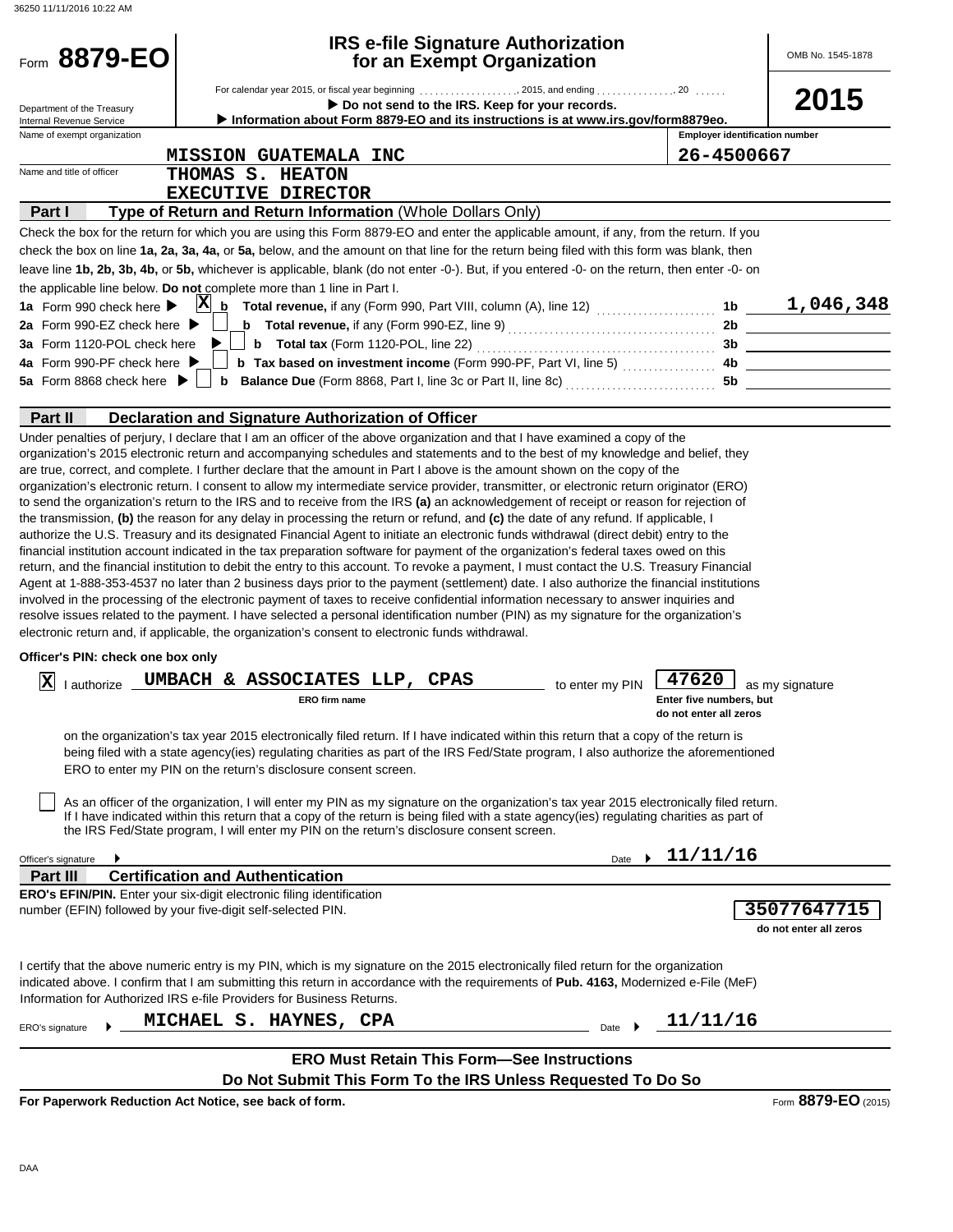Form 990

**990 2015**<br>
Under section 501(c), 527, or 4947(a)(1) of the Internal Revenue Code (except private foundations) Under section 501(c), 527, or 4947(a)(1) of the Internal Revenue Code (except private foundations)

 $\frac{\frac{\text{OMB No. 1545-0047}}{2015}}{2015}$ 

|                                | Department of the Treasury<br>Internal Revenue Service | Do not enter social security numbers on this form as it may be made public.<br>Information about Form 990 and its instructions is at www.irs.gov/form990.                  |                          | <b>Open to Public</b><br><b>Inspection</b> |
|--------------------------------|--------------------------------------------------------|----------------------------------------------------------------------------------------------------------------------------------------------------------------------------|--------------------------|--------------------------------------------|
|                                |                                                        | For the 2015 calendar year, or tax year beginning<br>and ending                                                                                                            |                          |                                            |
| в                              | Check if applicable:                                   | C Name of organization                                                                                                                                                     |                          | D Employer identification number           |
|                                | Address change                                         | <b>MISSION GUATEMALA INC</b>                                                                                                                                               |                          |                                            |
|                                | Name change                                            | Doing business as                                                                                                                                                          |                          | 26-4500667                                 |
|                                |                                                        | Number and street (or P.O. box if mail is not delivered to street address)<br>Room/suite                                                                                   | E Telephone number       |                                            |
|                                | Initial return<br>Final return/                        | P.O. BOX 1073<br>City or town, state or province, country, and ZIP or foreign postal code                                                                                  |                          | 812-842-0642                               |
|                                | terminated                                             | <b>PRINCETON</b><br>IN 47670                                                                                                                                               |                          | 1,052,194                                  |
|                                | Amended return                                         | Name and address of principal officer:                                                                                                                                     | G Gross receipts \$      |                                            |
|                                | Application pending                                    | H(a) Is this a group return for subordinates?<br>THOMAS S. HEATON                                                                                                          |                          | $\overline{\mathbf{X}}$ No<br>Yes          |
|                                |                                                        | P.O. BOX 1073<br>H(b) Are all subordinates included?                                                                                                                       |                          | No<br>Yes                                  |
|                                |                                                        | IN 47670<br><b>PRINCETON</b>                                                                                                                                               |                          | If "No," attach a list. (see instructions) |
|                                | Tax-exempt status:                                     | $\mathbf{X}$ 501(c)(3)<br>$\int$ (insert no.)<br>$501(c)$ (<br>4947(a)(1) or<br>527                                                                                        |                          |                                            |
|                                | Website: $\blacktriangleright$                         | WWW.MISSIONGUATEMALA.COM<br>$H(c)$ Group exemption number                                                                                                                  |                          |                                            |
|                                | Form of organization:                                  | $\mathbf{X}$ Corporation<br>L Year of formation: 2009<br>Trust<br>Association<br>Other $\blacktriangleright$                                                               |                          | ΙN<br>M State of legal domicile:           |
|                                | Part I                                                 | <b>Summary</b>                                                                                                                                                             |                          |                                            |
|                                |                                                        | 1 Briefly describe the organization's mission or most significant activities:                                                                                              |                          |                                            |
|                                |                                                        | OUR MISSION IS TO HELP MEET THE BASIC NEEDS AND IMPROVE THE QUALITY OF LIFE                                                                                                |                          |                                            |
| Governance                     |                                                        | OF UNDERSERVED AND IMPOVERISHED GUATEMALAN PEOPLES THROUGH HEALTH,                                                                                                         |                          |                                            |
|                                |                                                        | EDUCATION AND NUTRITION INITIATIVES AND MISSIONARY SERVICE.                                                                                                                |                          |                                            |
|                                |                                                        | 2 Check this box $\blacktriangleright$   if the organization discontinued its operations or disposed of more than 25% of its net assets.                                   |                          |                                            |
| త                              |                                                        |                                                                                                                                                                            | 3                        | 8                                          |
|                                |                                                        |                                                                                                                                                                            | $\overline{\mathbf{4}}$  | $\overline{8}$                             |
| Activities                     |                                                        | 5 Total number of individuals employed in calendar year 2015 (Part V, line 2a) [[[[[[[[[[[[[[[[[[[[[[[[[[[[[[[                                                             | 5                        | $\overline{\mathbf{3}}$                    |
|                                |                                                        | 6 Total number of volunteers (estimate if necessary)                                                                                                                       | 6                        | 606                                        |
|                                |                                                        |                                                                                                                                                                            | 7a                       | 0                                          |
|                                |                                                        |                                                                                                                                                                            | 7b                       | $\mathbf 0$                                |
|                                |                                                        | <b>Prior Year</b>                                                                                                                                                          |                          | <b>Current Year</b>                        |
|                                |                                                        |                                                                                                                                                                            | 933,066                  | 1,015,817                                  |
| Revenue                        |                                                        | 9 Program service revenue (Part VIII, line 2g)                                                                                                                             | 15,086                   | 26,584                                     |
|                                |                                                        |                                                                                                                                                                            | 596                      | 1,349                                      |
|                                |                                                        | 11 Other revenue (Part VIII, column (A), lines 5, 6d, 8c, 9c, 10c, and 11e)                                                                                                |                          | 2,598                                      |
|                                |                                                        | 12 Total revenue - add lines 8 through 11 (must equal Part VIII, column (A), line 12)                                                                                      | 948,748                  | 1,046,348                                  |
|                                |                                                        |                                                                                                                                                                            | 252,909                  | 259,535                                    |
|                                |                                                        | 14 Benefits paid to or for members (Part IX, column (A), line 4)                                                                                                           |                          |                                            |
| <b>Ses</b>                     |                                                        | 15 Salaries, other compensation, employee benefits (Part IX, column (A), lines 5-10)                                                                                       | 195,241                  | 240,217                                    |
|                                |                                                        | 16a Professional fundraising fees (Part IX, column (A), line 11e)                                                                                                          |                          |                                            |
| Expens                         |                                                        | 18,592<br><b>b</b> Total fundraising expenses (Part IX, column (D), line 25) $\blacktriangleright$                                                                         |                          |                                            |
|                                |                                                        | 17 Other expenses (Part IX, column (A), lines 11a-11d, 11f-24e)                                                                                                            | 293,245                  | 417,511                                    |
|                                |                                                        | 18 Total expenses. Add lines 13-17 (must equal Part IX, column (A), line 25)                                                                                               | 741,395                  | 917,263                                    |
|                                |                                                        | <b>Beginning of Current Year</b>                                                                                                                                           | 207,353                  | 129,085                                    |
| Net Assets or<br>Fund Balances |                                                        | 1,324,884                                                                                                                                                                  |                          | End of Year<br>1,423,722                   |
|                                |                                                        | 21 Total liabilities (Part X, line 26)                                                                                                                                     | 648,658                  | 618,411                                    |
|                                |                                                        |                                                                                                                                                                            | 676,226                  | 805,311                                    |
|                                | Part II                                                | <b>Signature Block</b>                                                                                                                                                     |                          |                                            |
|                                |                                                        | Under penalties of perjury, I declare that I have examined this return, including accompanying schedules and statements, and to the best of my knowledge and belief, it is |                          |                                            |
|                                |                                                        | true, correct, and complete. Declaration of preparer (other than officer) is based on all information of which preparer has any knowledge.                                 |                          |                                            |
|                                |                                                        |                                                                                                                                                                            |                          |                                            |
| Sign                           |                                                        | Signature of officer                                                                                                                                                       | Date                     |                                            |
| Here                           |                                                        | <b>THOMAS</b><br><b>EXECUTIVE DIRECTOR</b><br>S. HEATON                                                                                                                    |                          |                                            |
|                                |                                                        | Type or print name and title                                                                                                                                               |                          |                                            |
|                                |                                                        | Print/Type preparer's name<br>Preparer's signature<br>Date                                                                                                                 | Check                    | <b>PTIN</b>                                |
| Paid                           |                                                        | MICHAEL S. HAYNES, CPA<br>MICHAEL S. HAYNES, CPA                                                                                                                           | $11/11/16$ self-employed | P00228457                                  |
|                                | Preparer<br>Firm's name                                | UMBACH & ASSOCIATES LLP, CPAS                                                                                                                                              | Firm's EIN ▶             | 35-1181189                                 |
|                                | <b>Use Only</b>                                        | <b>400 BENTEE WES CT</b>                                                                                                                                                   |                          |                                            |
|                                | Firm's address                                         | <b>EVANSVILLE, IN</b><br>47715-4060                                                                                                                                        | Phone no.                | 812-477-2244                               |
|                                |                                                        | May the IRS discuss this return with the preparer shown above? (see instructions)                                                                                          |                          | $ X $ Yes<br>No                            |

| Sign            |                                                                    | Signature of officer |                              |                       |                           | Date                                                                              |  |      |           |                            |              |                 |  |
|-----------------|--------------------------------------------------------------------|----------------------|------------------------------|-----------------------|---------------------------|-----------------------------------------------------------------------------------|--|------|-----------|----------------------------|--------------|-----------------|--|
| <b>Here</b>     |                                                                    |                      | THOMAS S.<br><b>HEATON</b>   |                       | <b>EXECUTIVE DIRECTOR</b> |                                                                                   |  |      |           |                            |              |                 |  |
|                 |                                                                    |                      | Type or print name and title |                       |                           |                                                                                   |  |      |           |                            |              |                 |  |
|                 | Print/Type preparer's name                                         |                      |                              |                       |                           | Preparer's signature                                                              |  | Date |           | Check                      | PTIN         |                 |  |
| Paid            | MICHAEL S.                                                         |                      | HAYNES, CPA                  |                       |                           | MICHAEL S. HAYNES, CPA                                                            |  |      |           | $11/11/16$ self-employed   | P00228457    |                 |  |
| <b>Preparer</b> | Firm's name                                                        |                      |                              |                       |                           | UMBACH & ASSOCIATES LLP, CPAS                                                     |  |      |           | 35-1181189<br>Firm's EIN ▶ |              |                 |  |
| Use Only        |                                                                    |                      | 400                          | BENTEE WES CT         |                           |                                                                                   |  |      |           |                            |              |                 |  |
|                 | Firm's address                                                     |                      |                              | <b>EVANSVILLE, IN</b> |                           | 47715-4060                                                                        |  |      | Phone no. |                            | 812-477-2244 |                 |  |
|                 |                                                                    |                      |                              |                       |                           | May the IRS discuss this return with the preparer shown above? (see instructions) |  |      |           |                            | IхI<br>Yes   | <b>No</b>       |  |
| <b>DAA</b>      | For Paperwork Reduction Act Notice, see the separate instructions. |                      |                              |                       |                           |                                                                                   |  |      |           |                            |              | Form 990 (2015) |  |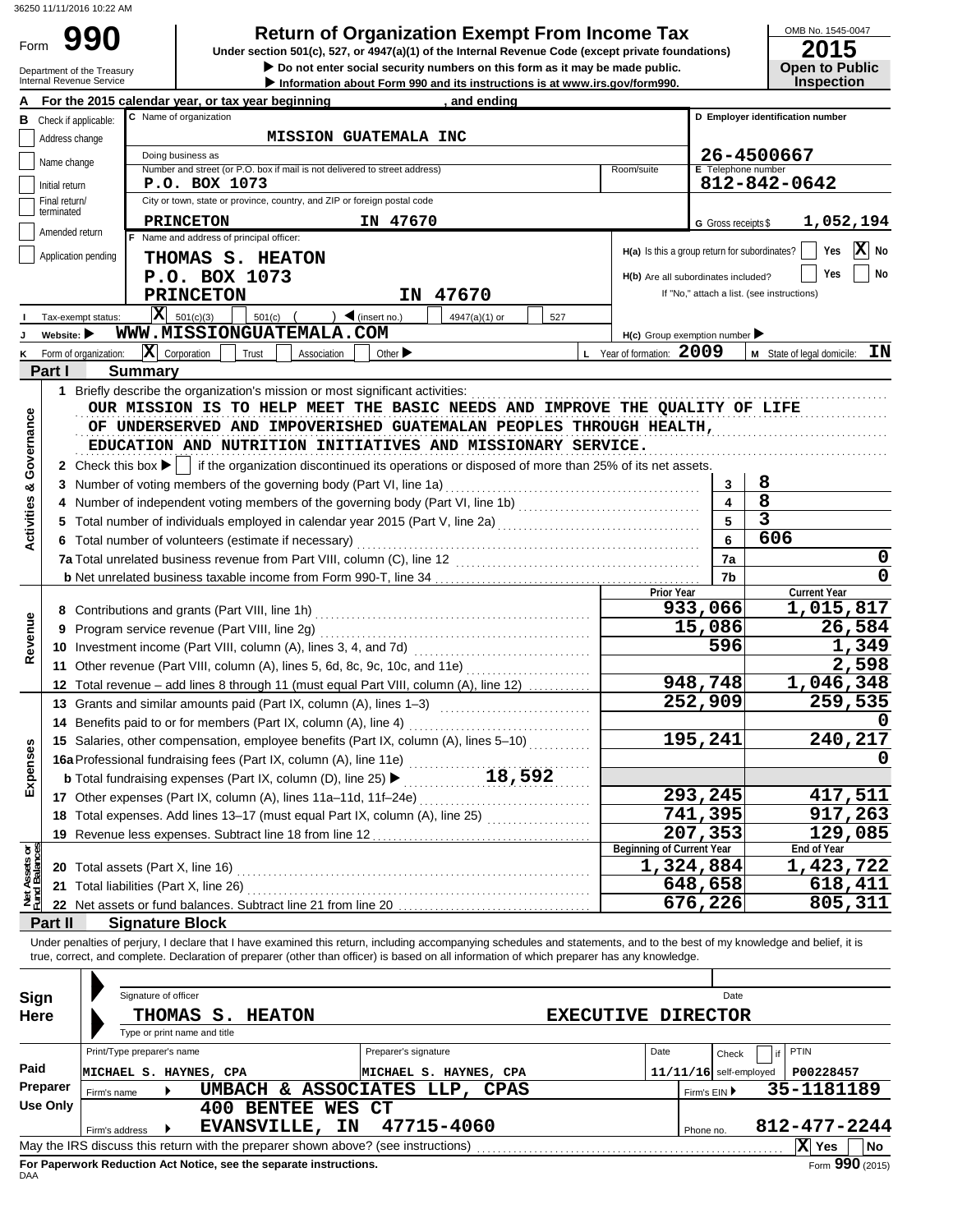|              | Form 990 (2015) MISSION GUATEMALA INC                |                                                                             | 26-4500667                                                                                                                                      |                              | Page 2                  |
|--------------|------------------------------------------------------|-----------------------------------------------------------------------------|-------------------------------------------------------------------------------------------------------------------------------------------------|------------------------------|-------------------------|
| Part III     |                                                      | <b>Statement of Program Service Accomplishments</b>                         |                                                                                                                                                 |                              |                         |
|              |                                                      |                                                                             |                                                                                                                                                 |                              | $\overline{\mathbf{x}}$ |
| 1            | Briefly describe the organization's mission:         |                                                                             |                                                                                                                                                 |                              |                         |
|              |                                                      |                                                                             | OUR MISSION IS TO HELP MEET THE BASIC NEEDS AND IMPROVE THE QUALITY OF LIFE                                                                     |                              |                         |
|              |                                                      |                                                                             | OF UNDERSERVED AND IMPOVERISHED GUATEMALAN PEOPLES THROUGH HEALTH,                                                                              |                              |                         |
|              |                                                      |                                                                             | EDUCATION AND NUTRITION INITIATIVES AND MISSIONARY SERVICE.                                                                                     |                              |                         |
|              |                                                      |                                                                             |                                                                                                                                                 |                              |                         |
| $2^{\circ}$  |                                                      |                                                                             | Did the organization undertake any significant program services during the year which were not listed on the                                    |                              |                         |
|              | prior Form 990 or 990-EZ?                            |                                                                             |                                                                                                                                                 |                              | Yes $\overline{X}$ No   |
|              | If "Yes," describe these new services on Schedule O. |                                                                             |                                                                                                                                                 |                              |                         |
| 3            |                                                      |                                                                             | Did the organization cease conducting, or make significant changes in how it conducts, any program                                              |                              |                         |
| services?    |                                                      |                                                                             |                                                                                                                                                 |                              | Yes $X$ No              |
|              | If "Yes," describe these changes on Schedule O.      |                                                                             |                                                                                                                                                 |                              |                         |
| 4            |                                                      |                                                                             | Describe the organization's program service accomplishments for each of its three largest program services, as measured by                      |                              |                         |
|              |                                                      |                                                                             | expenses. Section 501(c)(3) and 501(c)(4) organizations are required to report the amount of grants and allocations to others,                  |                              |                         |
|              |                                                      | the total expenses, and revenue, if any, for each program service reported. |                                                                                                                                                 |                              |                         |
|              |                                                      |                                                                             |                                                                                                                                                 |                              |                         |
| 4a (Code:    | ) (Expenses \$                                       | $166,786$ including grants of \$                                            |                                                                                                                                                 | ) (Revenue \$                |                         |
|              |                                                      |                                                                             | MISSION GUATEMALA OPERATES A MEDICAL CLINIC AND DENTAL CLINIC FOR                                                                               |                              |                         |
|              |                                                      | IMPOVERISHED AND UNDERSERVED GUATEMALANS.                                   |                                                                                                                                                 | THE CLINIC PROVIDES LOW COST |                         |
|              | MEDICAL CARE AND DENTAL CARE.                        |                                                                             | IT ALSO PROVIDES LOW COST MEDICINES.                                                                                                            |                              | NO ONE                  |
|              | IS DENIED SERVICE.                                   |                                                                             | AT YEAR END, THE CLINIC WAS AVERAGING 450 PATIENTS PER                                                                                          |                              |                         |
| MONTH.       |                                                      |                                                                             |                                                                                                                                                 |                              |                         |
|              |                                                      |                                                                             |                                                                                                                                                 |                              |                         |
|              |                                                      |                                                                             |                                                                                                                                                 |                              |                         |
|              |                                                      |                                                                             |                                                                                                                                                 |                              |                         |
|              |                                                      |                                                                             |                                                                                                                                                 |                              |                         |
|              |                                                      |                                                                             |                                                                                                                                                 |                              |                         |
|              |                                                      |                                                                             |                                                                                                                                                 |                              |                         |
|              |                                                      |                                                                             |                                                                                                                                                 |                              |                         |
|              |                                                      |                                                                             |                                                                                                                                                 |                              |                         |
| 4b (Code:    | ) (Expenses \$                                       | $211$ , $703$ including grants of \$                                        | CURRENTLY MISSION GUATEMALA OPERATES TWO FEEDING CENTERS PROVIDING A<br>HEALTHY LUNCH FIVE DAYS A WEEK TO 160 CHRONICALLY MALNOURISHED CHILDREN | $184,001$ ) (Revenue \$      |                         |
| EACH DAY.    |                                                      |                                                                             | THE FEEDING CENTERS ARE LOCATED IN THE COMMUNITIES OF NUEVA                                                                                     |                              |                         |
|              | ESPERANZA AND XEPEC.                                 |                                                                             | MISSION GUATEMALA ALSO DISTRIBUTES FOOD TO                                                                                                      |                              |                         |
|              |                                                      |                                                                             | INDIVIDUALS AND FAMILIES TO HELP RELIEVE HUNGER ISSUES.                                                                                         | <b>CHRONIC</b>               |                         |
|              |                                                      |                                                                             | MALNUTRUTION IS A GROWING ISSUE IN GUATEMALA. ACCORDING TO THE WORLD FOOD                                                                       |                              |                         |
|              |                                                      |                                                                             | PROGRAM, GUATEMALA IS FOURTH IN THE WORLD FOR CHRONIC CHILD MALNUTRUTION.                                                                       |                              |                         |
|              |                                                      |                                                                             |                                                                                                                                                 |                              |                         |
|              |                                                      |                                                                             |                                                                                                                                                 |                              |                         |
|              |                                                      |                                                                             |                                                                                                                                                 |                              |                         |
|              |                                                      |                                                                             |                                                                                                                                                 |                              |                         |
|              |                                                      |                                                                             |                                                                                                                                                 |                              |                         |
| 4c (Code:    | )(Expenses \$                                        |                                                                             | 349,966 including grants of \$ 62,661 ) (Revenue \$                                                                                             |                              |                         |
|              |                                                      |                                                                             | THE ORGANIZATION USES VOLUNTEERS FROM CHURCHES AND OTHER ORGANIZATIONS IN                                                                       |                              |                         |
|              |                                                      |                                                                             | THE UNITED STATES TO AID IN COMMUNITY DEVELOPMENT BY THE CONSTRUCTION OF                                                                        |                              |                         |
|              |                                                      |                                                                             | NEEDED FACILITIES AT SCHOOLS AND THE COMMUNITY AT LARGE.                                                                                        | THESE                        |                         |
|              |                                                      |                                                                             | CONSTRUCTION PROJECTS ARE DONE IN PARTNERSHIP WITH COMMUNITIES WHO HELP                                                                         |                              |                         |
|              |                                                      |                                                                             | DEFINE THEIR NEEDS IN THE AREAS OF HEALTH, EDUCATION AND NUTRITION.                                                                             |                              |                         |
|              |                                                      |                                                                             | EXAMPLES WOULD BE HANDWASHING SINKS AT SCHOOLS, RECREATION AREAS AT                                                                             |                              |                         |
|              |                                                      |                                                                             | SCHOOLS, KITCHENS FOR SCHOOL FOOD PREPARATION, COMMUNITY HEALTH CENTERS,                                                                        |                              |                         |
|              | AND CLASSROOMS.                                      |                                                                             |                                                                                                                                                 |                              |                         |
|              |                                                      |                                                                             |                                                                                                                                                 |                              |                         |
|              |                                                      |                                                                             |                                                                                                                                                 |                              |                         |
|              |                                                      |                                                                             |                                                                                                                                                 |                              |                         |
|              |                                                      |                                                                             |                                                                                                                                                 |                              |                         |
|              | 4d Other program services (Describe in Schedule O.)  |                                                                             |                                                                                                                                                 |                              |                         |
| (Expenses \$ |                                                      | 86,043 including grants of \$                                               | 12,873                                                                                                                                          | (Revenue \$                  |                         |
|              | 4e Total program service expenses ▶                  | 814,498                                                                     |                                                                                                                                                 |                              |                         |
| DAA          |                                                      |                                                                             |                                                                                                                                                 |                              | Form 990 (2015)         |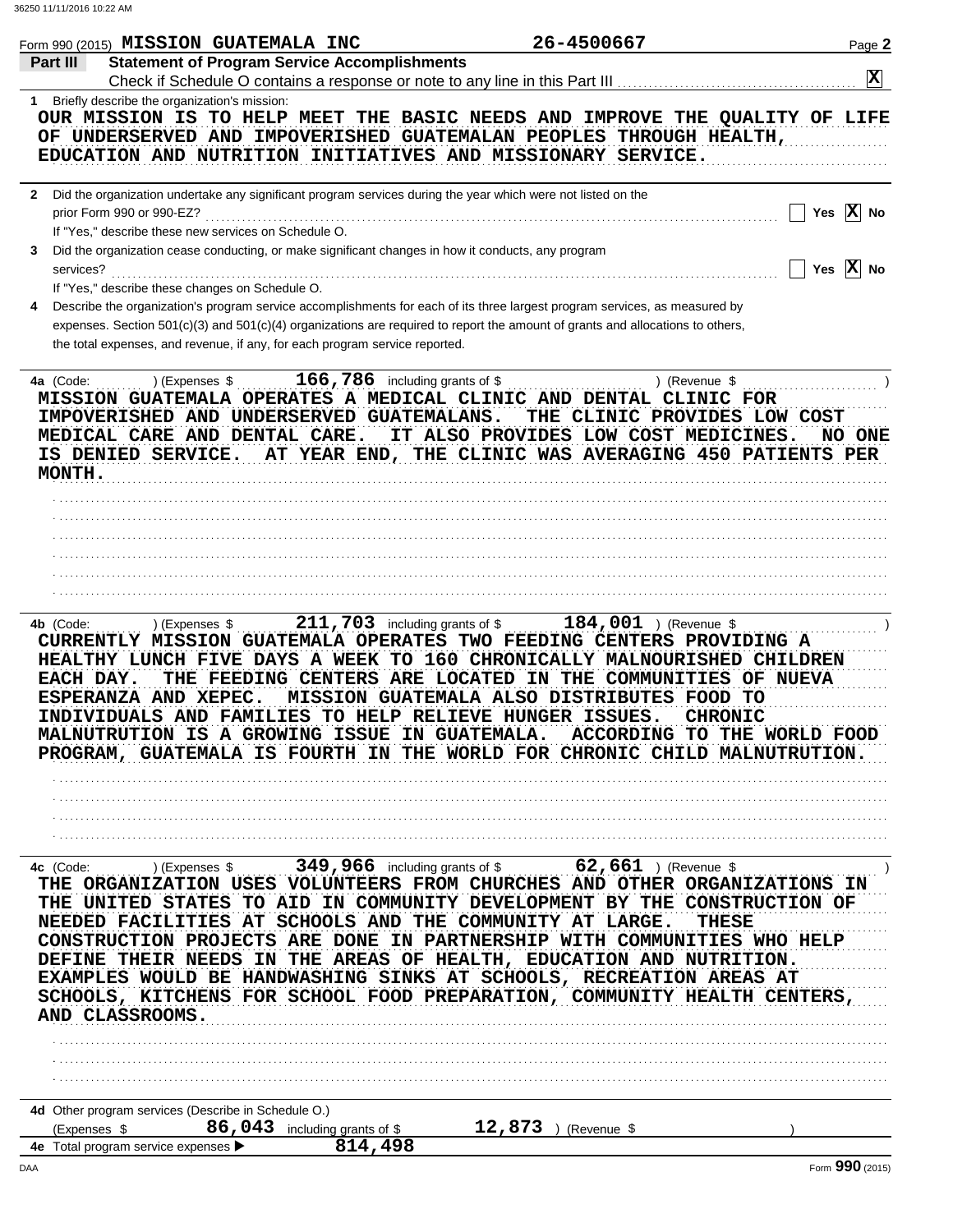|     | Form 990 (2015) MISSION GUATEMALA INC                                                                                   | 26-4500667 |                 |             | Page 3 |
|-----|-------------------------------------------------------------------------------------------------------------------------|------------|-----------------|-------------|--------|
|     | <b>Checklist of Required Schedules</b><br><b>Part IV</b>                                                                |            |                 |             |        |
|     |                                                                                                                         |            |                 | Yes No      |        |
| 1.  | Is the organization described in section $501(c)(3)$ or $4947(a)(1)$ (other than a private foundation)? If "Yes,"       |            |                 |             |        |
|     | complete Schedule A                                                                                                     |            | 1               | X           |        |
| 2   | Is the organization required to complete Schedule B, Schedule of Contributors (see instructions)?                       |            | $\overline{2}$  | $\mathbf x$ |        |
| 3   | Did the organization engage in direct or indirect political campaign activities on behalf of or in opposition to        |            |                 |             |        |
|     | candidates for public office? If "Yes," complete Schedule C, Part I                                                     |            | 3               |             | X      |
| 4   | Section 501(c)(3) organizations. Did the organization engage in lobbying activities, or have a section 501(h)           |            |                 |             |        |
|     | election in effect during the tax year? If "Yes," complete Schedule C, Part II                                          |            | 4               |             | x      |
| 5   | Is the organization a section $501(c)(4)$ , $501(c)(5)$ , or $501(c)(6)$ organization that receives membership dues,    |            |                 |             |        |
|     | assessments, or similar amounts as defined in Revenue Procedure 98-19? If "Yes," complete Schedule C,                   |            |                 |             |        |
|     | Part III                                                                                                                |            | 5               |             | X      |
| 6   | Did the organization maintain any donor advised funds or any similar funds or accounts for which donors                 |            |                 |             |        |
|     | have the right to provide advice on the distribution or investment of amounts in such funds or accounts? If             |            |                 |             |        |
|     | "Yes," complete Schedule D, Part I                                                                                      |            | 6               |             | x      |
| 7   | Did the organization receive or hold a conservation easement, including easements to preserve open space,               |            |                 |             |        |
|     | the environment, historic land areas, or historic structures? If "Yes," complete Schedule D, Part II                    |            | $\overline{7}$  |             | X      |
| 8   | Did the organization maintain collections of works of art, historical treasures, or other similar assets? If "Yes,"     |            |                 |             |        |
|     | complete Schedule D, Part III                                                                                           |            | 8               |             | X      |
| 9   | Did the organization report an amount in Part X, line 21, for escrow or custodial account liability, serve as a         |            |                 |             |        |
|     | custodian for amounts not listed in Part X; or provide credit counseling, debt management, credit repair, or            |            |                 |             |        |
|     | debt negotiation services? If "Yes," complete Schedule D, Part IV                                                       |            | 9               |             | x      |
| 10  | Did the organization, directly or through a related organization, hold assets in temporarily restricted                 |            |                 |             |        |
|     | endowments, permanent endowments, or quasi-endowments? If "Yes," complete Schedule D, Part V                            |            | 10              |             | x      |
| 11  | If the organization's answer to any of the following questions is "Yes," then complete Schedule D, Parts VI,            |            |                 |             |        |
|     | VII, VIII, IX, or X as applicable.                                                                                      |            |                 |             |        |
|     | Did the organization report an amount for land, buildings, and equipment in Part X, line 10? If "Yes,"                  |            |                 |             |        |
|     | complete Schedule D, Part VI                                                                                            |            | 11a             | X           |        |
| b   | Did the organization report an amount for investments—other securities in Part X, line 12 that is 5% or more            |            |                 |             |        |
|     | of its total assets reported in Part X, line 16? If "Yes," complete Schedule D, Part VII                                |            | 11 <sub>b</sub> |             | X      |
| c   | Did the organization report an amount for investments—program related in Part X, line 13 that is 5% or more             |            |                 |             |        |
|     | of its total assets reported in Part X, line 16? If "Yes," complete Schedule D, Part VIII                               |            | 11c             |             | x      |
| d   | Did the organization report an amount for other assets in Part X, line 15 that is 5% or more of its total assets        |            |                 |             |        |
|     | reported in Part X, line 16? If "Yes," complete Schedule D, Part IX                                                     |            | 11d             |             | X      |
|     | Did the organization report an amount for other liabilities in Part X, line 25? If "Yes," complete Schedule D, Part X   |            | 11e             |             | X      |
|     | Did the organization's separate or consolidated financial statements for the tax year include a footnote that addresses |            |                 |             |        |
|     | the organization's liability for uncertain tax positions under FIN 48 (ASC 740)? If "Yes," complete Schedule D, Part X  |            | 111             |             | х      |
| 12a | Did the organization obtain separate, independent audited financial statements for the tax year? If "Yes," complete     |            |                 |             |        |
|     |                                                                                                                         |            | 12a             |             | X.     |
| b   | Was the organization included in consolidated, independent audited financial statements for the tax year? If            |            |                 |             |        |
|     | "Yes," and if the organization answered "No" to line 12a, then completing Schedule D, Parts XI and XII is optional      |            | 12b             |             | X      |
| 13  | Is the organization a school described in section $170(b)(1)(A)(ii)?$ If "Yes," complete Schedule E                     |            | 13              |             | x      |
| 14a | Did the organization maintain an office, employees, or agents outside of the United States?                             |            | 14a             | х           |        |
| b   | Did the organization have aggregate revenues or expenses of more than \$10,000 from grantmaking,                        |            |                 |             |        |
|     | fundraising, business, investment, and program service activities outside the United States, or aggregate               |            |                 |             |        |
|     | foreign investments valued at \$100,000 or more? If "Yes," complete Schedule F, Parts I and IV [[[[[[[[[[[[[[[[         |            | 14b             | х           |        |
| 15  | Did the organization report on Part IX, column (A), line 3, more than \$5,000 of grants or other assistance to or       |            |                 |             |        |
|     | for any foreign organization? If "Yes," complete Schedule F, Parts II and IV                                            |            | 15              | X           |        |
| 16  | Did the organization report on Part IX, column (A), line 3, more than \$5,000 of aggregate grants or other              |            |                 |             |        |
|     | assistance to or for foreign individuals? If "Yes," complete Schedule F, Parts III and IV                               |            | 16              | X           |        |
| 17  | Did the organization report a total of more than \$15,000 of expenses for professional fundraising services on          |            |                 |             |        |
|     | Part IX, column (A), lines 6 and 11e? If "Yes," complete Schedule G, Part I (see instructions) [[[[[[[[[[[[[[           |            | 17              |             | X.     |

**19** If "Yes," complete Schedule G, Part III

Form **990** (2015)

**X**

**X**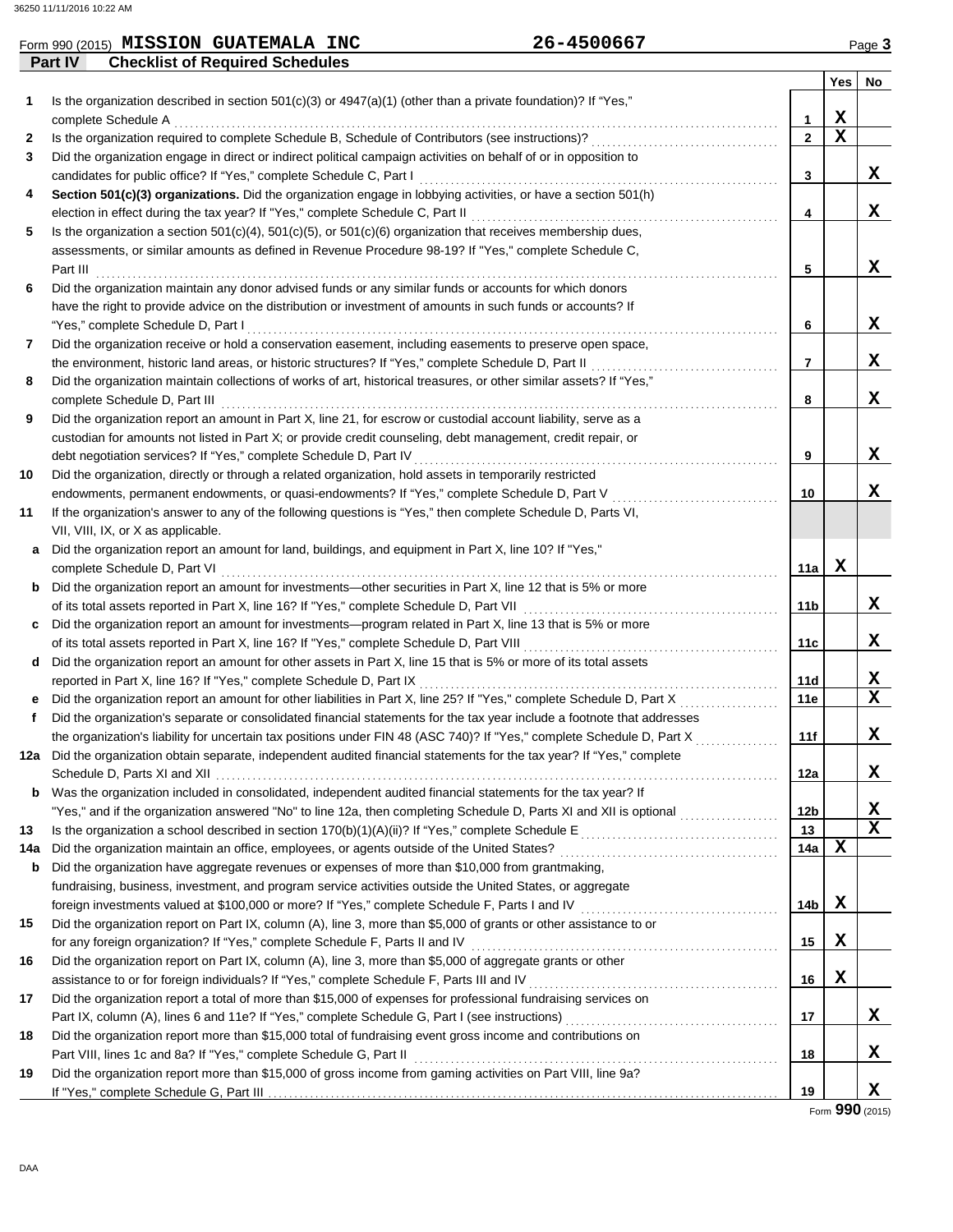### **Yes No Part IV Checklist of Required Schedules** (continued) **28 a b c 29 30 31 32 33 34 35a** Did the organization have a controlled entity within the meaning of section 512(b)(13)? . . . . . . . . . . . . . . . . . . . . . . . . . . . . . . . . . . . . . . . . . . . . . . . **36 37** Was the organization a party to a business transaction with one of the following parties (see Schedule L, A current or former officer, director, trustee, or key employee? If "Yes," complete Schedule L, Part IV . . . . . . . . . . . . . . . . . . . . . . . . . . . . . . . . A family member of a current or former officer, director, trustee, or key employee? If "Yes," complete Schedule L, Part IV . . . . . . . . . . . . . . . . . . . . . . . . . . . . . . . . . . . . . . . . . . . . . . . . . . . . . . . . . . . . . . . . . . . . . . . . . . . . . . . . . . . . . . . . . . . . . . . . . . . . . . . . . . . . . . . . . . . . . . An entity of which a current or former officer, director, trustee, or key employee (or a family member thereof) was an officer, director, trustee, or direct or indirect owner? If "Yes," complete Schedule L, Part IV . . . . . . . . . . . . . . . . . . . . . . . . . . . . . . . . . . . Did the organization receive more than \$25,000 in non-cash contributions? If "Yes," complete Schedule M .............................. Did the organization receive contributions of art, historical treasures, or other similar assets, or qualified conservation contributions? If "Yes," complete Schedule M . . . . . . . . . . . . . . . . . . . . . . . . . . . . . . . . . . . . . . . . . . . . . . . . . . . . . . . . . . . . . . . . . . . . . . . . . . . . . Did the organization liquidate, terminate, or dissolve and cease operations? If "Yes," complete Schedule N, Part I . . . . . . . . . . . . . . . . . . . . . . . . . . . . . . . . . . . . . . . . . . . . . . . . . . . . . . . . . . . . . . . . . . . . . . . . . . . . . . . . . . . . . . . . . . . . . . . . . . . . . . . . . . . . . . . . . . . . . . . . . . . . . . . . . . . . . Did the organization sell, exchange, dispose of, or transfer more than 25% of its net assets? If "Yes," complete Schedule N, Part II . . . . . . . . . . . . . . . . . . . . . . . . . . . . . . . . . . . . . . . . . . . . . . . . . . . . . . . . . . . . . . . . . . . . . . . . . . . . . . . . . . . . . . . . . . . . . . . . . . . . . . . . . . . . Did the organization own 100% of an entity disregarded as separate from the organization under Regulations sections 301.7701-2 and 301.7701-3? If "Yes," complete Schedule R, Part I . . . . . . . . . . . . . . . . . . . . . . . . . . . . . . . . . . . . . . . . . . . . . . . . . . . . . . . . . . . Was the organization related to any tax-exempt or taxable entity? If "Yes," complete Schedule R, Parts II, III, or IV, and Part V, line 1 . . . . . . . . . . . . . . . . . . . . . . . . . . . . . . . . . . . . . . . . . . . . . . . . . . . . . . . . . . . . . . . . . . . . . . . . . . . . . . . . . . . . . . . . . . . . . . . . . . . . . . . . . . . . . . . . . . If "Yes" to line 35a, did the organization receive any payment from or engage in any transaction with a **Section 501(c)(3) organizations.** Did the organization make any transfers to an exempt non-charitable related organization? If "Yes," complete Schedule R, Part V, line 2 . . . . . . . . . . . . . . . . . . . . . . . . . . . . . . . . . . . . . . . . . . . . . . . . . . . . . . . . . . . . . . . . . . . . . Did the organization conduct more than 5% of its activities through an entity that is not a related organization and that is treated as a partnership for federal income tax purposes? If "Yes," complete Schedule R, **37 36 35a 34 33 32 31 30 29 28a 28b 28c** Part VI **21 22 23 24a 24b 24c 24d 25a 25b 26 27** substantial contributor or employee thereof, a grant selection committee member, or to a 35% controlled Did the organization provide a grant or other assistance to an officer, director, trustee, key employee, current or former officers, directors, trustees, key employees, highest compensated employees, or Did the organization report any amount on Part X, line 5, 6, or 22 for receivables from or payables to any year, and that the transaction has not been reported on any of the organization's prior Forms 990 or 990-EZ? **b** Is the organization aware that it engaged in an excess benefit transaction with a disqualified person in a prior transaction with a disqualified person during the year? If "Yes," complete Schedule L, Part I . . . . . . . . . . . . . . . . . . . . . . . . . . . . . . . . . . . . . . . . . . **Section 501(c)(3), 501(c)(4), and 501(c)(29) organizations.** Did the organization engage in an excess benefit **25a** Did the organization act as an "on behalf of" issuer for bonds outstanding at any time during the year? . . . . . . . . . . . . . . . . . . . . . . . . . . . . . . . **d** to defease any tax-exempt bonds? . . . . . . . . . . . . . . . . . . . . . . . . . . . . . . . . . . . . . . . . . . . . . . . . . . . . . . . . . . . . . . . . . . . . . . . . . . . . . . . . . . . . . . . . . . . . . . . . . . . . . . Did the organization maintain an escrow account other than a refunding escrow at any time during the year **c** Did the organization invest any proceeds of tax-exempt bonds beyond a temporary period exception? . . . . . . . . . . . . . . . . . . . . . . . . . . . . . . . . **b** through 24d and complete Schedule K. If "No," go to line 25a . . . . . . . . . . . . . . . . . . . . . . . . . . . . . . . . . . . . . . . . . . . . . . . . . . . . . . . . . . . . . . . . . . . . . . . . . . \$100,000 as of the last day of the year, that was issued after December 31, 2002? If "Yes," answer lines 24b Did the organization have a tax-exempt bond issue with an outstanding principal amount of more than **24a** organization's current and former officers, directors, trustees, key employees, and highest compensated Did the organization answer "Yes" to Part VII, Section A, line 3, 4, or 5 about compensation of the Did the organization report more than \$5,000 of grants or other assistance to or for domestic individuals on Did the organization report more than \$5,000 of grants or other assistance to any domestic organization or **27 26 23 22 21** domestic government on Part IX, column (A), line 1? If "Yes," complete Schedule I, Parts I and II Part IX, column (A), line 2? If "Yes," complete Schedule I, Parts I and III . . . . . . . . . . . . . . . . . . . . . . . . . . . . . . . . . . . . . . . . . . . . . . . . . . . . . . . . . . . . . . . employees? If "Yes," complete Schedule J . . . . . . . . . . . . . . . . . . . . . . . . . . . . . . . . . . . . . . . . . . . . . . . . . . . . . . . . . . . . . . . . . . . . . . . . . . . . . . . . . . . . . . . . . . . . . If "Yes," complete Schedule L, Part I . . . . . . . . . . . . . . . . . . . . . . . . . . . . . . . . . . . . . . . . . . . . . . . . . . . . . . . . . . . . . . . . . . . . . . . . . . . . . . . . . . . . . . . . . . . . . . . . . . . . entity or family member of any of these persons? If "Yes," complete Schedule L, Part III . . . . . . . . . . . . . . . . . . . . . . . . . . . . . . . . . . . . . . . . . . . . . . Part IV instructions for applicable filing thresholds, conditions, and exceptions): **38** Did the organization complete Schedule O and provide explanations in Schedule O for Part VI, lines 11b and 19? **Note.** All Form 990 filers are required to complete Schedule O. **38 b** controlled entity within the meaning of section 512(b)(13)? If "Yes," complete Schedule R, Part V, line 2 . . . . . . . . . . . . . . . . . . . . . . . . . . . . . **35b** disqualified persons? If "Yes," complete Schedule L, Part II . . . . . . . . . . . . . . . . . . . . . . . . . . . . . . . . . . . . . . . . . . . . . . . . . . . . . . . . . . . . . . . . . . . . . . . . . . . . **20b 20a b** If "Yes" to line 20a, did the organization attach a copy of its audited financial statements to this return? . . . . . . . . . . . . . . . . . . . . . . . . . . . . . . Did the organization operate one or more hospital facilities? If "Yes," complete Schedule H . . . . . . . . . . . . . . . . . . . . . . . . . . . . . . . . . . . . . . . . . . . **20a X X X X X X X X X X X X X X X X X X X X X X**

Form **990** (2015)

Form 990 (2015) Page **4 MISSION GUATEMALA INC 26-4500667**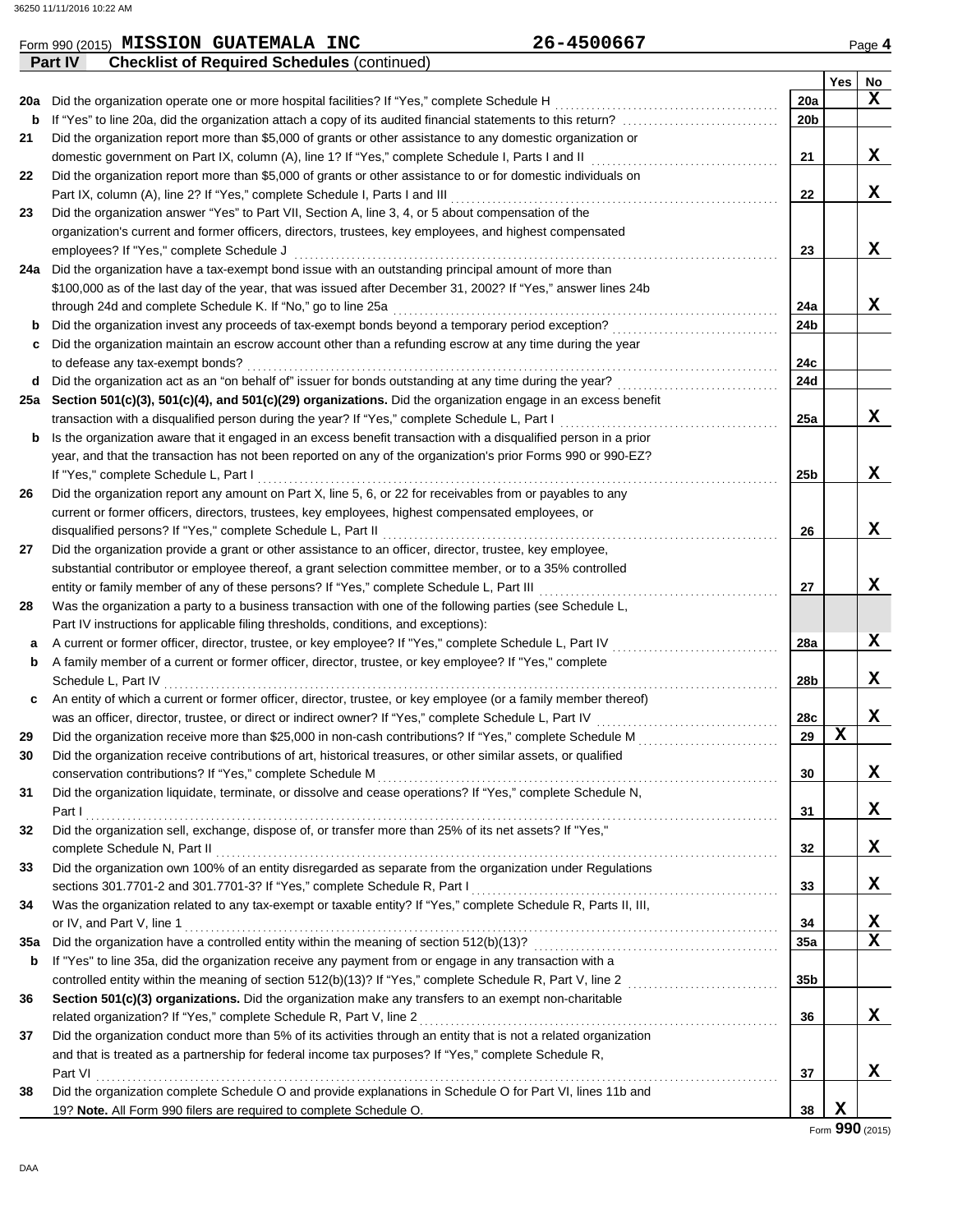|             | Form 990 (2015) MISSION GUATEMALA INC                                                                                                              | 26-4500667 |                 |             |                 |     | Page 5                  |
|-------------|----------------------------------------------------------------------------------------------------------------------------------------------------|------------|-----------------|-------------|-----------------|-----|-------------------------|
|             | <b>Statements Regarding Other IRS Filings and Tax Compliance</b><br>Part V                                                                         |            |                 |             |                 |     |                         |
|             |                                                                                                                                                    |            |                 |             |                 |     |                         |
|             |                                                                                                                                                    |            |                 |             |                 | Yes | No                      |
| 1а          | Enter the number reported in Box 3 of Form 1096. Enter -0- if not applicable                                                                       |            | 1a              | $\mathbf 0$ |                 |     |                         |
| b           | Enter the number of Forms W-2G included in line 1a. Enter -0- if not applicable <i>[[[[[[[[[[[[[[[[[[[[[[[[[[[[[]]]]]]</i>                         |            | 1 <sub>b</sub>  | $\mathbf 0$ |                 |     |                         |
| c           | Did the organization comply with backup withholding rules for reportable payments to vendors and                                                   |            |                 |             |                 |     |                         |
|             | reportable gaming (gambling) winnings to prize winners?                                                                                            |            |                 |             | 1c              |     |                         |
| 2a          | Enter the number of employees reported on Form W-3, Transmittal of Wage and Tax                                                                    |            |                 |             |                 |     |                         |
|             | Statements, filed for the calendar year ending with or within the year covered by this return                                                      |            | 2a              | 3           |                 |     |                         |
| b           | If at least one is reported on line 2a, did the organization file all required federal employment tax returns?                                     |            |                 |             | 2b              | X   |                         |
|             | Note. If the sum of lines 1a and 2a is greater than 250, you may be required to e-file (see instructions)                                          |            |                 |             |                 |     |                         |
| За          | Did the organization have unrelated business gross income of \$1,000 or more during the year?                                                      |            |                 |             | За              |     | x                       |
| $\mathbf b$ | If "Yes," has it filed a Form 990-T for this year? If "No" to line 3b, provide an explanation in Schedule O                                        |            |                 |             | 3b              |     |                         |
| 4a          | At any time during the calendar year, did the organization have an interest in, or a signature or other authority                                  |            |                 |             |                 |     |                         |
|             | over, a financial account in a foreign country (such as a bank account, securities account, or other financial                                     |            |                 |             |                 |     |                         |
|             | account)?                                                                                                                                          |            |                 |             | 4a              | X   |                         |
| b           | If "Yes," enter the name of the foreign country: CUATEMALA                                                                                         |            |                 |             |                 |     |                         |
|             | See instructions for filing requirements for FinCEN Form 114, Report of Foreign Bank and Financial Accounts                                        |            |                 |             |                 |     |                         |
|             | (FBAR).                                                                                                                                            |            |                 |             |                 |     |                         |
| 5a          |                                                                                                                                                    |            |                 |             | 5a              |     | X<br>$\mathbf x$        |
| $\mathbf b$ |                                                                                                                                                    |            |                 |             | 5 <sub>b</sub>  |     |                         |
| c           | If "Yes" to line 5a or 5b, did the organization file Form 8886-T?                                                                                  |            |                 |             | 5 <sub>c</sub>  |     |                         |
| 6a          | Does the organization have annual gross receipts that are normally greater than \$100,000, and did the                                             |            |                 |             |                 |     | x                       |
|             | organization solicit any contributions that were not tax deductible as charitable contributions?                                                   |            |                 |             | 6a              |     |                         |
| b           | If "Yes," did the organization include with every solicitation an express statement that such contributions or                                     |            |                 |             |                 |     |                         |
|             | gifts were not tax deductible?<br>Organizations that may receive deductible contributions under section 170(c).                                    |            |                 |             | 6b              |     |                         |
| 7           |                                                                                                                                                    |            |                 |             |                 |     |                         |
| a           | Did the organization receive a payment in excess of \$75 made partly as a contribution and partly for goods<br>and services provided to the payor? |            |                 |             | 7a              |     | X                       |
| b           |                                                                                                                                                    |            |                 |             | 7b              |     |                         |
| c           | Did the organization sell, exchange, or otherwise dispose of tangible personal property for which it was                                           |            |                 |             |                 |     |                         |
|             |                                                                                                                                                    |            |                 |             | 7c              |     | x                       |
| d           |                                                                                                                                                    |            | 7d              |             |                 |     |                         |
| е           |                                                                                                                                                    |            |                 |             | 7е              |     | X                       |
|             |                                                                                                                                                    |            |                 |             | 7f              |     | $\mathbf x$             |
| g           | If the organization received a contribution of qualified intellectual property, did the organization file Form 8899 as required?<br>               |            |                 |             | 7g              |     | $\mathbf x$             |
| n           | If the organization received a contribution of cars, boats, airplanes, or other vehicles, did the organization file a Form 1098-C?                 |            |                 |             | 7h              |     | $\overline{\mathbf{x}}$ |
| 8           | Sponsoring organizations maintaining donor advised funds. Did a donor advised fund maintained by the                                               |            |                 |             |                 |     |                         |
|             |                                                                                                                                                    |            |                 |             | 8               |     |                         |
| 9           | Sponsoring organizations maintaining donor advised funds.                                                                                          |            |                 |             |                 |     |                         |
| а           | Did the sponsoring organization make any taxable distributions under section 4966?                                                                 |            |                 |             | 9a              |     |                         |
| b           |                                                                                                                                                    |            |                 |             | 9b              |     |                         |
| 10          | Section 501(c)(7) organizations. Enter:                                                                                                            |            |                 |             |                 |     |                         |
| а           |                                                                                                                                                    |            | 10a             |             |                 |     |                         |
| $\mathbf b$ | Gross receipts, included on Form 990, Part VIII, line 12, for public use of club facilities                                                        |            | 10 <sub>b</sub> |             |                 |     |                         |
| 11          | Section 501(c)(12) organizations. Enter:                                                                                                           |            |                 |             |                 |     |                         |
| а           |                                                                                                                                                    |            | 11a             |             |                 |     |                         |
| b           | Gross income from other sources (Do not net amounts due or paid to other sources                                                                   |            |                 |             |                 |     |                         |
|             | against amounts due or received from them.)                                                                                                        |            | 11 <sub>b</sub> |             |                 |     |                         |
| 12a         | Section 4947(a)(1) non-exempt charitable trusts. Is the organization filing Form 990 in lieu of Form 1041?                                         |            |                 |             | 12a             |     |                         |
| b           | If "Yes," enter the amount of tax-exempt interest received or accrued during the year                                                              |            | 12 <sub>b</sub> |             |                 |     |                         |
| 13          | Section 501(c)(29) qualified nonprofit health insurance issuers.                                                                                   |            |                 |             |                 |     |                         |
| а           | Is the organization licensed to issue qualified health plans in more than one state?                                                               |            |                 |             | 13а             |     |                         |
|             | Note. See the instructions for additional information the organization must report on Schedule O.                                                  |            |                 |             |                 |     |                         |
| b           | Enter the amount of reserves the organization is required to maintain by the states in which                                                       |            |                 |             |                 |     |                         |
|             |                                                                                                                                                    |            | 13 <sub>b</sub> |             |                 |     |                         |
| с           | Enter the amount of reserves on hand                                                                                                               |            | 13 <sub>c</sub> |             |                 |     |                         |
| 14a         |                                                                                                                                                    |            |                 |             | 14a             |     | х                       |
|             |                                                                                                                                                    |            |                 |             | 14 <sub>b</sub> |     |                         |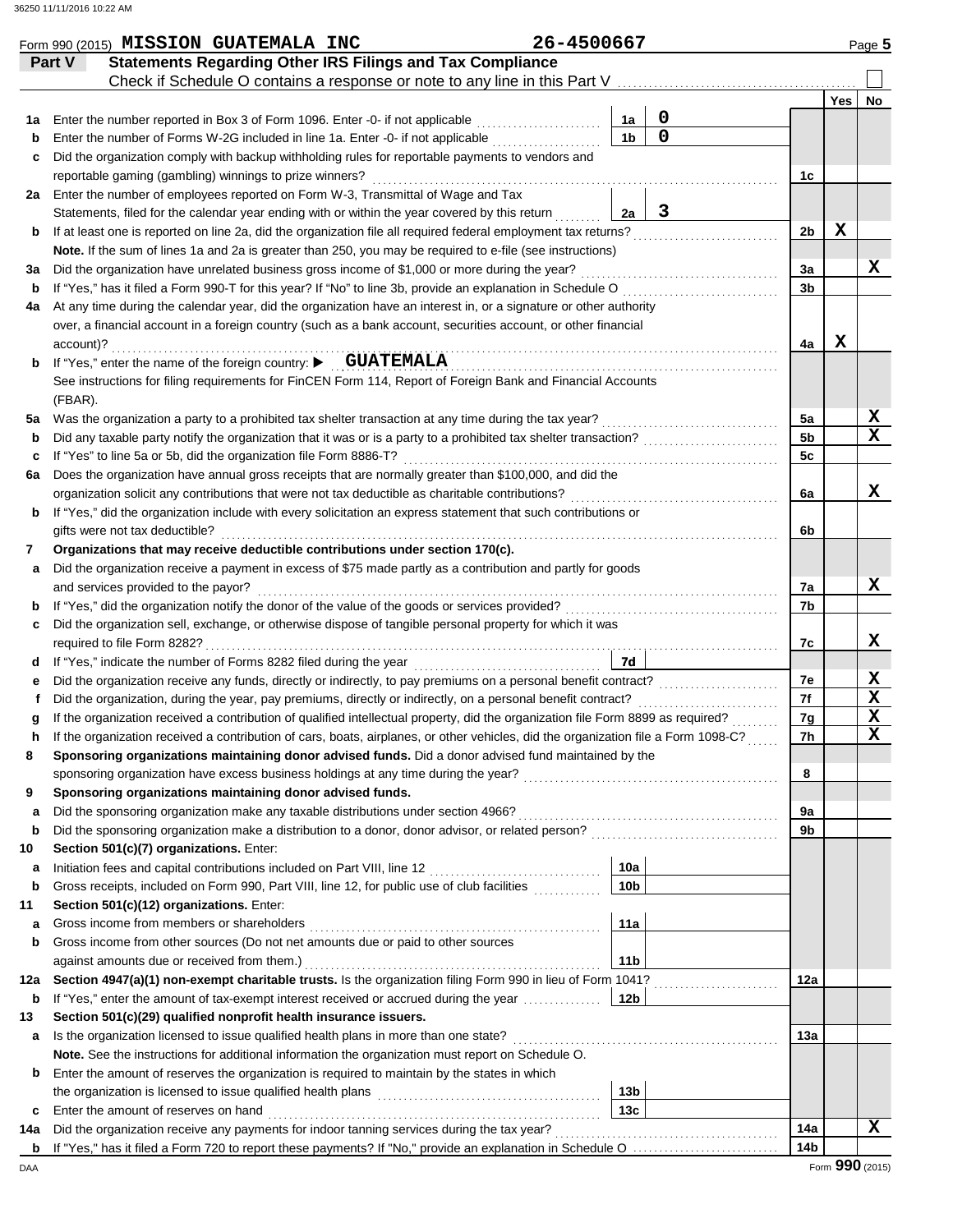|          | Form 990 (2015) MISSION GUATEMALA INC                                                                                               |                               | 26-4500667 |    |   |              |            | Page 6          |
|----------|-------------------------------------------------------------------------------------------------------------------------------------|-------------------------------|------------|----|---|--------------|------------|-----------------|
|          | Governance, Management, and Disclosure For each "Yes" response to lines 2 through 7b below, and for a "No"<br>Part VI               |                               |            |    |   |              |            |                 |
|          | response to line 8a, 8b, or 10b below, describe the circumstances, processes, or changes in Schedule O. See instructions.           |                               |            |    |   |              |            |                 |
|          |                                                                                                                                     |                               |            |    |   |              |            | $ \mathbf{x} $  |
|          | <b>Section A. Governing Body and Management</b>                                                                                     |                               |            |    |   |              |            |                 |
|          |                                                                                                                                     |                               |            |    |   |              | Yes        | No              |
| 1a       | Enter the number of voting members of the governing body at the end of the tax year                                                 |                               |            | 1a | 8 |              |            |                 |
|          | If there are material differences in voting rights among members of the governing body, or                                          |                               |            |    |   |              |            |                 |
|          | if the governing body delegated broad authority to an executive committee or similar                                                |                               |            |    |   |              |            |                 |
|          | committee, explain in Schedule O.                                                                                                   |                               |            |    |   |              |            |                 |
| b        | Enter the number of voting members included in line 1a, above, who are independent                                                  |                               |            | 1b | 8 |              |            |                 |
| 2        | Did any officer, director, trustee, or key employee have a family relationship or a business relationship with                      |                               |            |    |   |              |            |                 |
|          | any other officer, director, trustee, or key employee?                                                                              |                               |            |    |   | 2            |            | x               |
| 3        | Did the organization delegate control over management duties customarily performed by or under the direct                           |                               |            |    |   |              |            |                 |
|          | supervision of officers, directors, or trustees, or key employees to a management company or other person?                          |                               |            |    |   | 3            |            | х               |
| 4        | Did the organization make any significant changes to its governing documents since the prior Form 990 was filed?                    |                               |            |    |   | 4            |            | $\mathbf x$     |
| 5        | Did the organization become aware during the year of a significant diversion of the organization's assets?                          |                               |            |    |   | 5            |            | $\mathbf x$     |
| 6        | Did the organization have members or stockholders?                                                                                  |                               |            |    |   | 6            |            | X               |
| 7a       | Did the organization have members, stockholders, or other persons who had the power to elect or appoint                             |                               |            |    |   |              |            |                 |
|          | one or more members of the governing body?                                                                                          |                               |            |    |   | 7a           |            | x               |
| b        | Are any governance decisions of the organization reserved to (or subject to approval by) members,                                   |                               |            |    |   |              |            |                 |
|          | stockholders, or persons other than the governing body?                                                                             |                               |            |    |   | 7b           |            | x               |
| 8        | Did the organization contemporaneously document the meetings held or written actions undertaken during the year by the following:   |                               |            |    |   |              |            |                 |
| а        | The governing body?                                                                                                                 |                               |            |    |   | 8а           | X          |                 |
| b        | Each committee with authority to act on behalf of the governing body?                                                               |                               |            |    |   | 8b           | х          |                 |
| 9        | Is there any officer, director, trustee, or key employee listed in Part VII, Section A, who cannot be reached at                    |                               |            |    |   |              |            |                 |
|          |                                                                                                                                     |                               |            |    |   | 9            |            | x               |
|          | Section B. Policies (This Section B requests information about policies not required by the Internal Revenue Code.)                 |                               |            |    |   |              |            |                 |
|          |                                                                                                                                     |                               |            |    |   |              | <b>Yes</b> | No              |
| 10a      | Did the organization have local chapters, branches, or affiliates?                                                                  |                               |            |    |   | 10a          |            | X               |
| b        | If "Yes," did the organization have written policies and procedures governing the activities of such chapters,                      |                               |            |    |   |              |            |                 |
|          | affiliates, and branches to ensure their operations are consistent with the organization's exempt purposes?                         |                               |            |    |   | 10b          |            |                 |
| 11a      | Has the organization provided a complete copy of this Form 990 to all members of its governing body before filing the form?         |                               |            |    |   | 11a          | х          |                 |
| b        | Describe in Schedule O the process, if any, used by the organization to review this Form 990.                                       |                               |            |    |   |              |            |                 |
| 12a      | Did the organization have a written conflict of interest policy? If "No," go to line 13                                             |                               |            |    |   | 12a          | x          |                 |
| b        | Were officers, directors, or trustees, and key employees required to disclose annually interests that could give rise to conflicts? |                               |            |    |   | 12b          | X          |                 |
| c        | Did the organization regularly and consistently monitor and enforce compliance with the policy? If "Yes,"                           |                               |            |    |   |              | х          |                 |
|          | describe in Schedule O how this was done<br>Did the organization have a written whistleblower policy?                               |                               |            |    |   | 12c          |            | X               |
| 13<br>14 | Did the organization have a written document retention and destruction policy?                                                      |                               |            |    |   | 13<br>14     |            | x               |
| 15       | Did the process for determining compensation of the following persons include a review and approval by                              |                               |            |    |   |              |            |                 |
|          | independent persons, comparability data, and contemporaneous substantiation of the deliberation and decision?                       |                               |            |    |   |              |            |                 |
| a        |                                                                                                                                     |                               |            |    |   | 15a          | X          |                 |
| b        | Other officers or key employees of the organization                                                                                 |                               |            |    |   | 15b          |            | X               |
|          | If "Yes" to line 15a or 15b, describe the process in Schedule O (see instructions).                                                 |                               |            |    |   |              |            |                 |
| 16a      | Did the organization invest in, contribute assets to, or participate in a joint venture or similar arrangement                      |                               |            |    |   |              |            |                 |
|          | with a taxable entity during the year?                                                                                              |                               |            |    |   | 16a          |            | x               |
| b        | If "Yes," did the organization follow a written policy or procedure requiring the organization to evaluate its                      |                               |            |    |   |              |            |                 |
|          | participation in joint venture arrangements under applicable federal tax law, and take steps to safeguard the                       |                               |            |    |   |              |            |                 |
|          |                                                                                                                                     |                               |            |    |   | 16b          |            |                 |
|          | <b>Section C. Disclosure</b>                                                                                                        |                               |            |    |   |              |            |                 |
| 17       | List the states with which a copy of this Form 990 is required to be filed $\blacktriangleright$                                    | ΙN                            |            |    |   |              |            |                 |
| 18       | Section 6104 requires an organization to make its Forms 1023 (or 1024 if applicable), 990, and 990-T (Section 501(c)(3)s only)      |                               |            |    |   |              |            |                 |
|          | available for public inspection. Indicate how you made these available. Check all that apply.                                       |                               |            |    |   |              |            |                 |
|          | $ \mathbf{X} $ Own website<br>Another's website     Upon request                                                                    | Other (explain in Schedule O) |            |    |   |              |            |                 |
| 19       | Describe in Schedule O whether (and if so, how) the organization made its governing documents, conflict of interest policy, and     |                               |            |    |   |              |            |                 |
|          | financial statements available to the public during the tax year.                                                                   |                               |            |    |   |              |            |                 |
| 20       | State the name, address, and telephone number of the person who possesses the organization's books and records:                     |                               |            |    |   |              |            |                 |
|          | THOMAS S. HEATON<br>P.O. BOX 1073                                                                                                   |                               |            |    |   |              |            |                 |
|          | <b>PRINCETON</b>                                                                                                                    |                               | IN 47670   |    |   | 812-303-3382 |            |                 |
| DAA      |                                                                                                                                     |                               |            |    |   |              |            | Form 990 (2015) |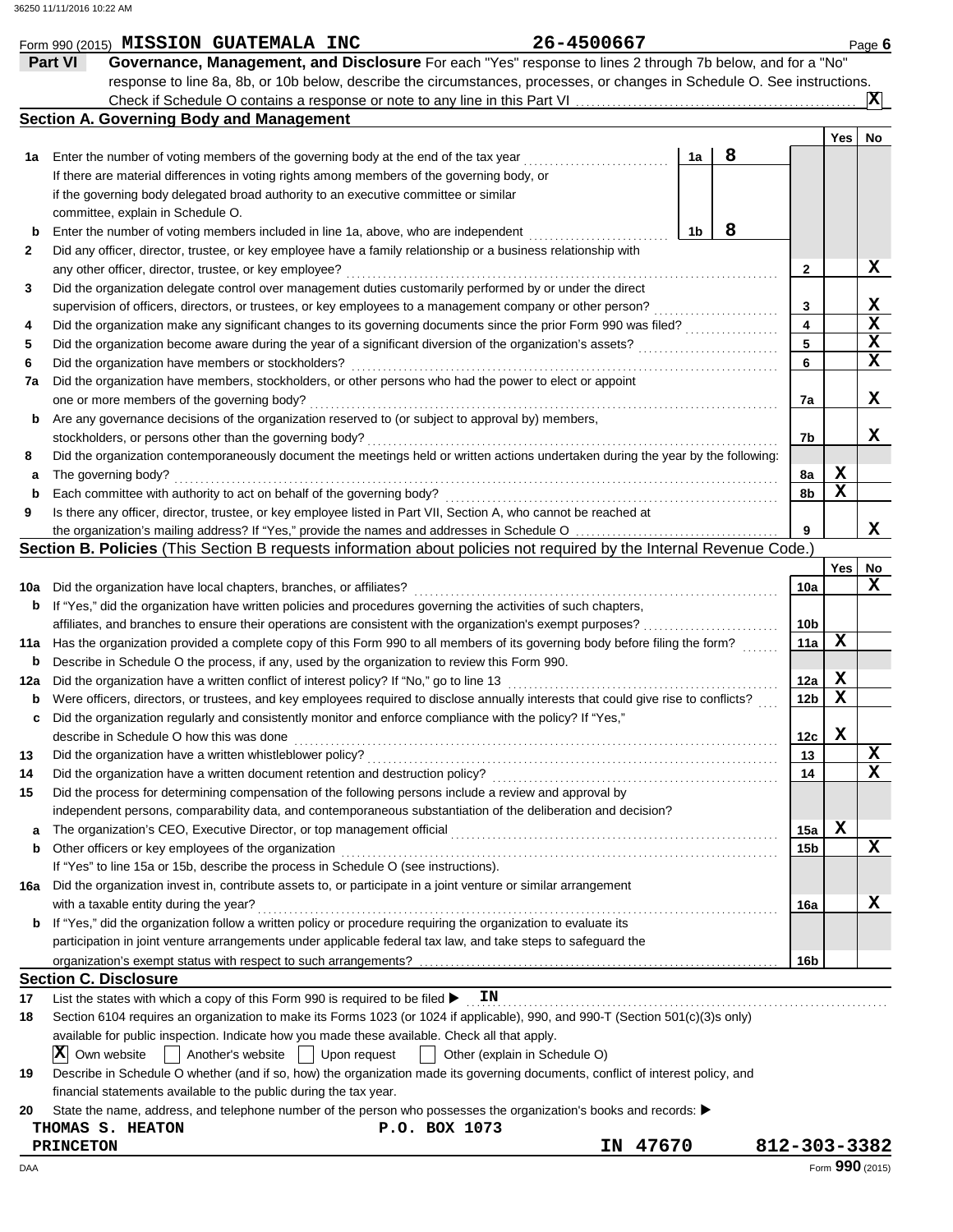|                          | Form 990 (2015) MISSION GUATEMALA INC                                                                                             | 26-4500667 | Page 7 |
|--------------------------|-----------------------------------------------------------------------------------------------------------------------------------|------------|--------|
| <b>Part VII</b>          | Compensation of Officers, Directors, Trustees, Key Employees, Highest Compensated Employees, and                                  |            |        |
|                          | <b>Independent Contractors</b>                                                                                                    |            |        |
|                          |                                                                                                                                   |            |        |
| Section A.               | Officers, Directors, Trustees, Key Employees, and Highest Compensated Employees                                                   |            |        |
| organization's tax year. | 1a Complete this table for all persons required to be listed. Report compensation for the calendar year ending with or within the |            |        |
|                          |                                                                                                                                   |            |        |

■ List all of the organization's **current** officers, directors, trustees (whether individuals or organizations), regardless of amount of compensation. Enter -0- in columns (D), (E), and (F) if no compensation was paid.

● List all of the organization's **current** key employees, if any. See instructions for definition of "key employee."

who received reportable compensation (Box 5 of Form W-2 and/or Box 7 of Form 1099-MISC) of more than \$100,000 from the organization and any related organizations. ■ List the organization's five **current** highest compensated employees (other than an officer, director, trustee, or key employee)<br> **•** Presented reportable compensation (Pox 5 of Ferm W 2 and/or Box 7 of Ferm 1000 MISC)

List all of the organization's **former** officers, key employees, and highest compensated employees who received more than • List all of the organization's **former** officers, key employees, and highest compensate \$100,000 of reportable compensation from the organization and any related organizations.

■ List all of the organization's **former directors or trustees** that received, in the capacity as a former director or trustee of the precision more than \$10,000 of reportable componention from the organization and any re organization, more than \$10,000 of reportable compensation from the organization and any related organizations.

List persons in the following order: individual trustees or directors; institutional trustees; officers; key employees; highest compensated employees; and former such persons.

Check this box if neither the organization nor any related organization compensated any current officer, director, or trustee.

| (A)<br>Name and Title              | (B)<br>Average<br>hours per<br>week<br>(list any               |                                   |                      | (C)<br>Position |              | (do not check more than one<br>box, unless person is both an<br>officer and a director/trustee) |        | (D)<br>Reportable<br>compensation<br>from<br>the<br>organization | (E)<br>Reportable<br>compensation from<br>related<br>organizations<br>(W-2/1099-MISC) | (F)<br>Estimated<br>amount of<br>other<br>compensation<br>from the |
|------------------------------------|----------------------------------------------------------------|-----------------------------------|----------------------|-----------------|--------------|-------------------------------------------------------------------------------------------------|--------|------------------------------------------------------------------|---------------------------------------------------------------------------------------|--------------------------------------------------------------------|
|                                    | hours for<br>related<br>organizations<br>below dotted<br>line) | Individual trustee<br>or director | nstitutional trustee | Officer         | Key employee | Highest compensated<br>employee                                                                 | Former | (W-2/1099-MISC)                                                  |                                                                                       | organization<br>and related<br>organizations                       |
| (1) J ZACHARY HOPKINS              |                                                                |                                   |                      |                 |              |                                                                                                 |        |                                                                  |                                                                                       |                                                                    |
|                                    | 2.00                                                           |                                   |                      |                 |              |                                                                                                 |        |                                                                  |                                                                                       |                                                                    |
| <b>TREASURER</b>                   | 0.00                                                           | $\mathbf x$                       |                      | $\mathbf x$     |              |                                                                                                 |        | 0                                                                | 0                                                                                     | 0                                                                  |
| (2) VINCENT ANDERSON               | 2.00                                                           |                                   |                      |                 |              |                                                                                                 |        |                                                                  |                                                                                       |                                                                    |
| <b>PRESIDENT</b>                   | 0.00                                                           | $\mathbf x$                       |                      | $\mathbf x$     |              |                                                                                                 |        | 0                                                                | 0                                                                                     | $\mathbf 0$                                                        |
| (3) FRAN BLACK                     |                                                                |                                   |                      |                 |              |                                                                                                 |        |                                                                  |                                                                                       |                                                                    |
|                                    | 2.00                                                           |                                   |                      |                 |              |                                                                                                 |        |                                                                  |                                                                                       |                                                                    |
| <b>SECRETARY</b>                   | 0.00                                                           | $\mathbf x$                       |                      | $\mathbf x$     |              |                                                                                                 |        | 0                                                                | 0                                                                                     | $\mathbf 0$                                                        |
| (4) PAUL PEACH                     |                                                                |                                   |                      |                 |              |                                                                                                 |        |                                                                  |                                                                                       |                                                                    |
|                                    | 2.00                                                           |                                   |                      |                 |              |                                                                                                 |        |                                                                  |                                                                                       |                                                                    |
| <b>DIRECTOR</b>                    | 0.00                                                           | $\mathbf x$                       |                      |                 |              |                                                                                                 |        | 0                                                                | 0                                                                                     | $\mathbf 0$                                                        |
| (5) KEITH LEONHARDT                |                                                                |                                   |                      |                 |              |                                                                                                 |        |                                                                  |                                                                                       |                                                                    |
|                                    | 2.00<br>0.00                                                   | $\mathbf x$                       |                      | $\mathbf x$     |              |                                                                                                 |        | 0                                                                | 0                                                                                     | $\pmb{0}$                                                          |
| VICE PRESIDENT<br>(6) LYNN PENLAND |                                                                |                                   |                      |                 |              |                                                                                                 |        |                                                                  |                                                                                       |                                                                    |
|                                    | 2.00                                                           |                                   |                      |                 |              |                                                                                                 |        |                                                                  |                                                                                       |                                                                    |
| <b>DIRECTOR</b>                    | 0.00                                                           | $\mathbf x$                       |                      |                 |              |                                                                                                 |        | 0                                                                | 0                                                                                     | $\mathbf 0$                                                        |
| (7) COREY HERRIN                   |                                                                |                                   |                      |                 |              |                                                                                                 |        |                                                                  |                                                                                       |                                                                    |
|                                    | 2.00                                                           |                                   |                      |                 |              |                                                                                                 |        |                                                                  |                                                                                       |                                                                    |
| <b>DIRECTOR</b>                    | 0.00                                                           | $\mathbf x$                       |                      |                 |              |                                                                                                 |        | 0                                                                | 0                                                                                     | $\mathbf 0$                                                        |
| (8) KENNETH HUNDLEY                |                                                                |                                   |                      |                 |              |                                                                                                 |        |                                                                  |                                                                                       |                                                                    |
|                                    | 2.00                                                           |                                   |                      |                 |              |                                                                                                 |        |                                                                  |                                                                                       |                                                                    |
| <b>DIRECTOR</b>                    | 0.00                                                           | $\mathbf x$                       |                      |                 |              |                                                                                                 |        | 0                                                                | 0                                                                                     | $\mathbf 0$                                                        |
| (9) THOMAS S. HEATON               |                                                                |                                   |                      |                 |              |                                                                                                 |        |                                                                  |                                                                                       |                                                                    |
|                                    | 40.00                                                          |                                   |                      | $\mathbf x$     |              |                                                                                                 |        | 48,450                                                           | 0                                                                                     | $\mathbf 0$                                                        |
| <b>EXECUTIVE DIRECTOR</b><br>(10)  | 0.00                                                           |                                   |                      |                 |              |                                                                                                 |        |                                                                  |                                                                                       |                                                                    |
|                                    |                                                                |                                   |                      |                 |              |                                                                                                 |        |                                                                  |                                                                                       |                                                                    |
|                                    |                                                                |                                   |                      |                 |              |                                                                                                 |        |                                                                  |                                                                                       |                                                                    |
| (11)                               |                                                                |                                   |                      |                 |              |                                                                                                 |        |                                                                  |                                                                                       |                                                                    |
|                                    |                                                                |                                   |                      |                 |              |                                                                                                 |        |                                                                  |                                                                                       |                                                                    |
|                                    |                                                                |                                   |                      |                 |              |                                                                                                 |        |                                                                  |                                                                                       |                                                                    |
| DAA                                |                                                                |                                   |                      |                 |              |                                                                                                 |        |                                                                  |                                                                                       | Form 990 (2015)                                                    |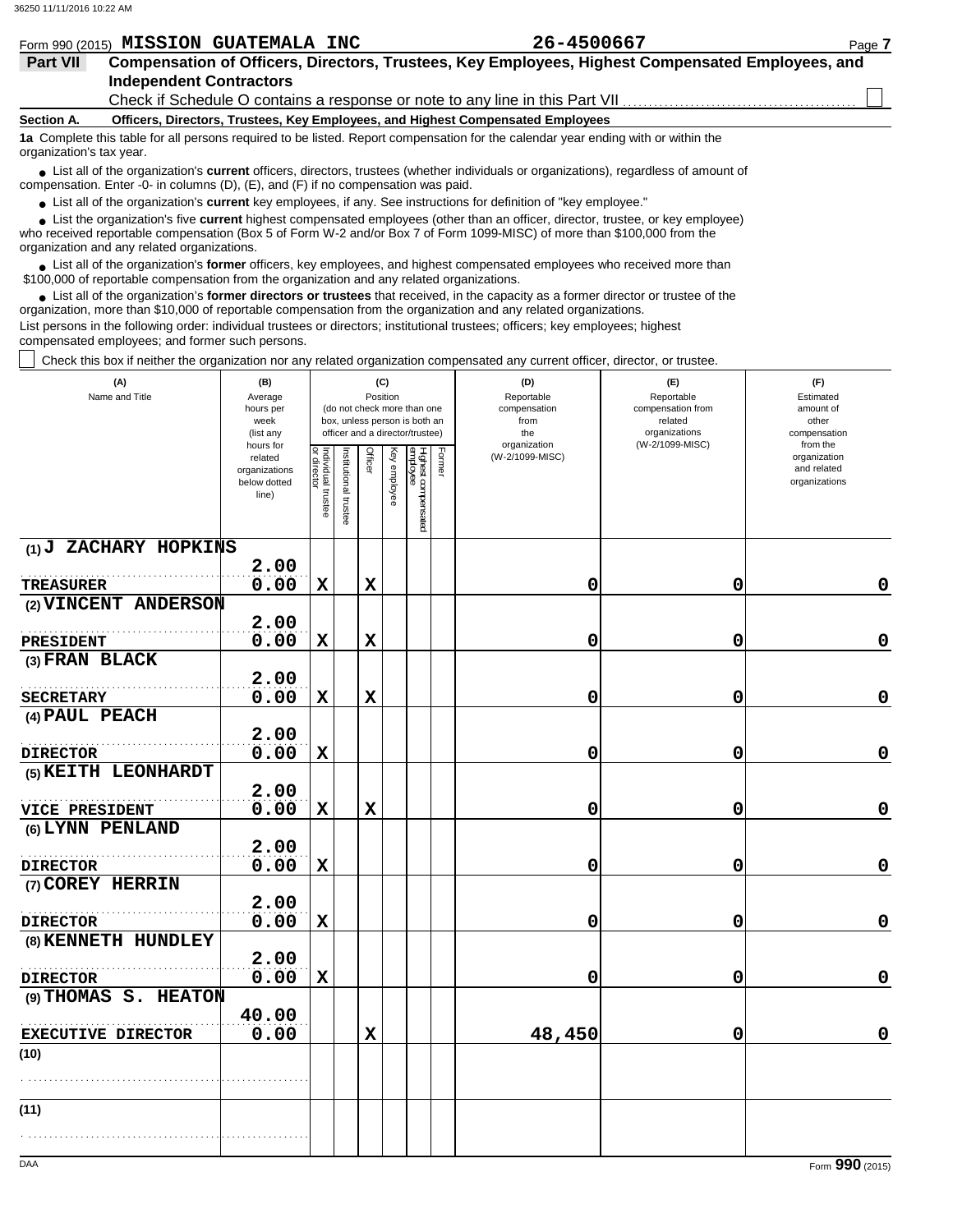| Form 990 (2015) MISSION GUATEMALA INC<br>Part VII                                                                                                                                                                                                                                                                                                                                                                                                                                                                                                                                                                                      |                                                               |                                       |                       |         |                 |                                                                                                 |        | 26-4500667<br>Section A. Officers, Directors, Trustees, Key Employees, and Highest Compensated Employees (continued) |                                                                                       | Page 8                                                             |
|----------------------------------------------------------------------------------------------------------------------------------------------------------------------------------------------------------------------------------------------------------------------------------------------------------------------------------------------------------------------------------------------------------------------------------------------------------------------------------------------------------------------------------------------------------------------------------------------------------------------------------------|---------------------------------------------------------------|---------------------------------------|-----------------------|---------|-----------------|-------------------------------------------------------------------------------------------------|--------|----------------------------------------------------------------------------------------------------------------------|---------------------------------------------------------------------------------------|--------------------------------------------------------------------|
| (A)<br>Name and title                                                                                                                                                                                                                                                                                                                                                                                                                                                                                                                                                                                                                  | (B)<br>Average<br>hours per<br>week<br>(list any<br>hours for |                                       |                       |         | (C)<br>Position | (do not check more than one<br>box, unless person is both an<br>officer and a director/trustee) |        | (D)<br>Reportable<br>compensation<br>from<br>the<br>organization                                                     | (E)<br>Reportable<br>compensation from<br>related<br>organizations<br>(W-2/1099-MISC) | (F)<br>Estimated<br>amount of<br>other<br>compensation<br>from the |
|                                                                                                                                                                                                                                                                                                                                                                                                                                                                                                                                                                                                                                        | related<br>organizations<br>below dotted<br>line)             | ₽<br>ndividual trustee<br>or director | Institutional trustee | Officer | Key employee    | Highest compensated<br>employee                                                                 | Former | (W-2/1099-MISC)                                                                                                      |                                                                                       | organization<br>and related<br>organizations                       |
|                                                                                                                                                                                                                                                                                                                                                                                                                                                                                                                                                                                                                                        |                                                               |                                       |                       |         |                 |                                                                                                 |        |                                                                                                                      |                                                                                       |                                                                    |
|                                                                                                                                                                                                                                                                                                                                                                                                                                                                                                                                                                                                                                        |                                                               |                                       |                       |         |                 |                                                                                                 |        |                                                                                                                      |                                                                                       |                                                                    |
|                                                                                                                                                                                                                                                                                                                                                                                                                                                                                                                                                                                                                                        |                                                               |                                       |                       |         |                 |                                                                                                 |        |                                                                                                                      |                                                                                       |                                                                    |
|                                                                                                                                                                                                                                                                                                                                                                                                                                                                                                                                                                                                                                        |                                                               |                                       |                       |         |                 |                                                                                                 |        |                                                                                                                      |                                                                                       |                                                                    |
|                                                                                                                                                                                                                                                                                                                                                                                                                                                                                                                                                                                                                                        |                                                               |                                       |                       |         |                 |                                                                                                 |        |                                                                                                                      |                                                                                       |                                                                    |
|                                                                                                                                                                                                                                                                                                                                                                                                                                                                                                                                                                                                                                        |                                                               |                                       |                       |         |                 |                                                                                                 |        |                                                                                                                      |                                                                                       |                                                                    |
|                                                                                                                                                                                                                                                                                                                                                                                                                                                                                                                                                                                                                                        |                                                               |                                       |                       |         |                 |                                                                                                 |        |                                                                                                                      |                                                                                       |                                                                    |
|                                                                                                                                                                                                                                                                                                                                                                                                                                                                                                                                                                                                                                        |                                                               |                                       |                       |         |                 |                                                                                                 |        |                                                                                                                      |                                                                                       |                                                                    |
|                                                                                                                                                                                                                                                                                                                                                                                                                                                                                                                                                                                                                                        |                                                               |                                       |                       |         |                 |                                                                                                 |        | 48,450                                                                                                               |                                                                                       |                                                                    |
| Total from continuation sheets to Part VII, Section A                                                                                                                                                                                                                                                                                                                                                                                                                                                                                                                                                                                  |                                                               |                                       |                       |         |                 |                                                                                                 |        | 48,450                                                                                                               |                                                                                       |                                                                    |
| Total number of individuals (including but not limited to those listed above) who received more than \$100,000 of                                                                                                                                                                                                                                                                                                                                                                                                                                                                                                                      |                                                               |                                       |                       |         |                 |                                                                                                 |        |                                                                                                                      |                                                                                       |                                                                    |
| reportable compensation from the organization $\triangleright$ 0<br>Did the organization list any former officer, director, or trustee, key employee, or highest compensated<br>For any individual listed on line 1a, is the sum of reportable compensation and other compensation from the<br>organization and related organizations greater than \$150,000? If "Yes," complete Schedule J for such<br>individual communications are all the contract of the contract of the contract of the contract of the contract of the contract of the contract of the contract of the contract of the contract of the contract of the contract |                                                               |                                       |                       |         |                 |                                                                                                 |        |                                                                                                                      |                                                                                       | Yes<br>3<br>4                                                      |
| Did any person listed on line 1a receive or accrue compensation from any unrelated organization or individual                                                                                                                                                                                                                                                                                                                                                                                                                                                                                                                          |                                                               |                                       |                       |         |                 |                                                                                                 |        |                                                                                                                      |                                                                                       | 5                                                                  |
| <b>Section B. Independent Contractors</b>                                                                                                                                                                                                                                                                                                                                                                                                                                                                                                                                                                                              |                                                               |                                       |                       |         |                 |                                                                                                 |        |                                                                                                                      |                                                                                       |                                                                    |
| Complete this table for your five highest compensated independent contractors that received more than \$100,000 of<br>compensation from the organization. Report compensation for the calendar year ending with or within the organization's tax year.                                                                                                                                                                                                                                                                                                                                                                                 |                                                               |                                       |                       |         |                 |                                                                                                 |        |                                                                                                                      |                                                                                       |                                                                    |
|                                                                                                                                                                                                                                                                                                                                                                                                                                                                                                                                                                                                                                        | (A)<br>Name and business address                              |                                       |                       |         |                 |                                                                                                 |        |                                                                                                                      | (B)<br>Description of services                                                        | (C)<br>Compensation                                                |
|                                                                                                                                                                                                                                                                                                                                                                                                                                                                                                                                                                                                                                        |                                                               |                                       |                       |         |                 |                                                                                                 |        |                                                                                                                      |                                                                                       |                                                                    |
|                                                                                                                                                                                                                                                                                                                                                                                                                                                                                                                                                                                                                                        |                                                               |                                       |                       |         |                 |                                                                                                 |        |                                                                                                                      |                                                                                       |                                                                    |
|                                                                                                                                                                                                                                                                                                                                                                                                                                                                                                                                                                                                                                        |                                                               |                                       |                       |         |                 |                                                                                                 |        |                                                                                                                      |                                                                                       |                                                                    |
|                                                                                                                                                                                                                                                                                                                                                                                                                                                                                                                                                                                                                                        |                                                               |                                       |                       |         |                 |                                                                                                 |        |                                                                                                                      |                                                                                       |                                                                    |
|                                                                                                                                                                                                                                                                                                                                                                                                                                                                                                                                                                                                                                        |                                                               |                                       |                       |         |                 |                                                                                                 |        |                                                                                                                      |                                                                                       |                                                                    |
|                                                                                                                                                                                                                                                                                                                                                                                                                                                                                                                                                                                                                                        |                                                               |                                       |                       |         |                 |                                                                                                 |        |                                                                                                                      |                                                                                       |                                                                    |
| Total number of independent contractors (including but not limited to those listed above) who                                                                                                                                                                                                                                                                                                                                                                                                                                                                                                                                          |                                                               |                                       |                       |         |                 |                                                                                                 |        |                                                                                                                      |                                                                                       |                                                                    |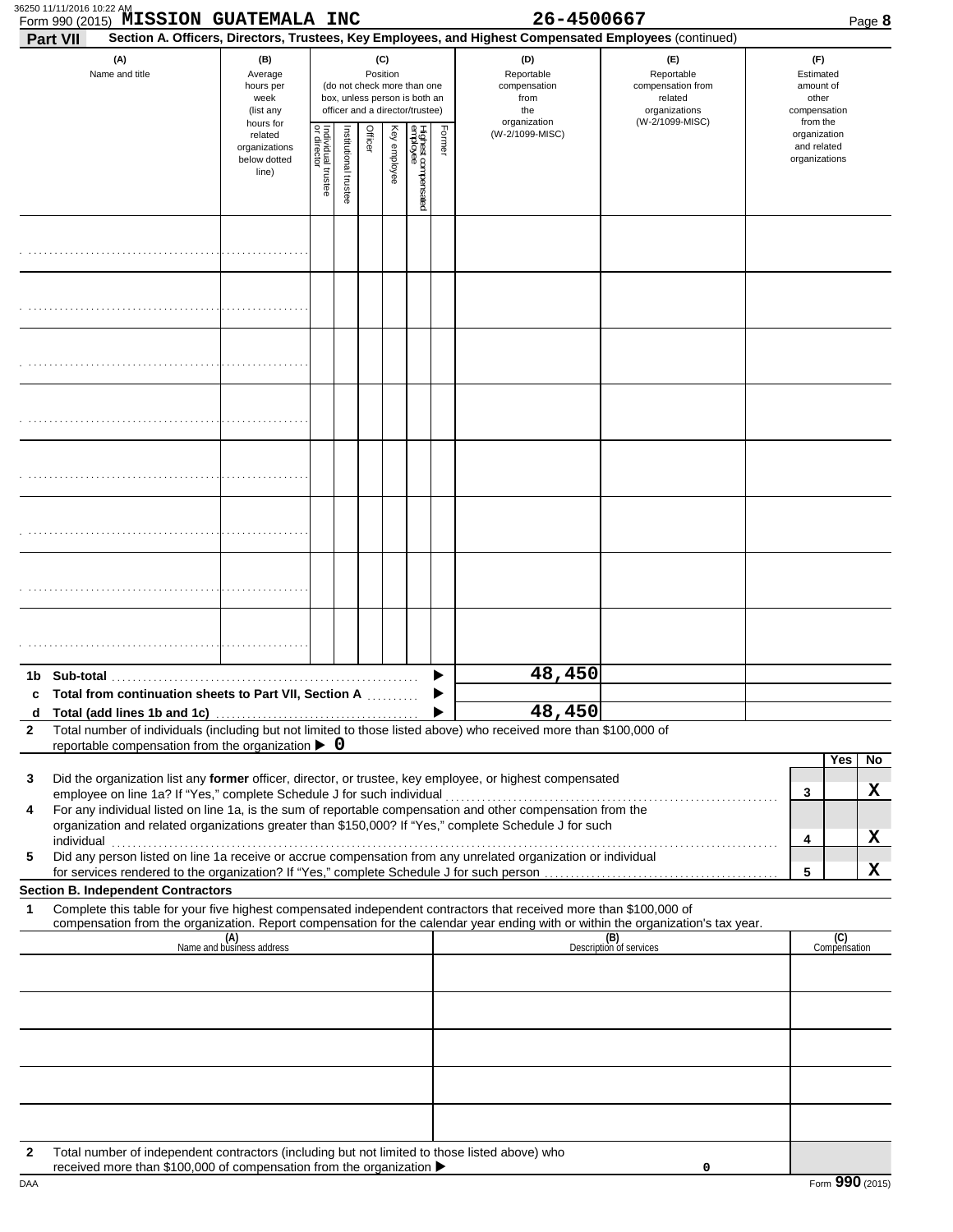|                                                                  | Form 990 (2015) MISSION GUATEMALA INC                     |                             |                                   |            |                             |                      | 26-4500667                                         |                                         | Page 9                                                           |
|------------------------------------------------------------------|-----------------------------------------------------------|-----------------------------|-----------------------------------|------------|-----------------------------|----------------------|----------------------------------------------------|-----------------------------------------|------------------------------------------------------------------|
| <b>Part VIII</b>                                                 |                                                           | <b>Statement of Revenue</b> |                                   |            |                             |                      |                                                    |                                         |                                                                  |
|                                                                  |                                                           |                             |                                   |            |                             | (A)<br>Total revenue | (B)<br>Related or<br>exempt<br>function<br>revenue | (C)<br>Unrelated<br>business<br>revenue | (D)<br>Revenue<br>excluded from tax<br>under sections<br>512-514 |
| <b>Contributions, Gifts, Grants</b><br>and Other Similar Amounts | 1a Federated campaigns                                    |                             | 1a                                |            |                             |                      |                                                    |                                         |                                                                  |
|                                                                  | <b>b</b> Membership dues <i></i> .                        |                             | 1b                                |            |                             |                      |                                                    |                                         |                                                                  |
|                                                                  | c Fundraising events                                      |                             | 1c                                |            |                             |                      |                                                    |                                         |                                                                  |
|                                                                  | <b>d</b> Related organizations $\ldots$                   |                             | 1d                                |            |                             |                      |                                                    |                                         |                                                                  |
|                                                                  | <b>e</b> Government grants (contributions)                |                             | 1e                                |            |                             |                      |                                                    |                                         |                                                                  |
|                                                                  | f All other contributions, gifts, grants,                 |                             |                                   |            |                             |                      |                                                    |                                         |                                                                  |
|                                                                  | and similar amounts not included above                    |                             | 1f                                |            | 1,015,817                   |                      |                                                    |                                         |                                                                  |
|                                                                  | g Noncash contributions included in lines 1a-1f:          |                             | $\mathfrak{S}$                    |            | 174,116                     |                      |                                                    |                                         |                                                                  |
|                                                                  |                                                           |                             |                                   |            |                             | 1,015,817            |                                                    |                                         |                                                                  |
| 2a                                                               | CLINIC PATIENT FEES                                       |                             |                                   |            | <b>Busn. Code</b><br>621400 | 26,584               | 26,584                                             |                                         |                                                                  |
| b                                                                |                                                           |                             |                                   |            |                             |                      |                                                    |                                         |                                                                  |
| c                                                                |                                                           |                             |                                   |            |                             |                      |                                                    |                                         |                                                                  |
| d                                                                |                                                           |                             |                                   |            |                             |                      |                                                    |                                         |                                                                  |
| е                                                                |                                                           |                             |                                   |            |                             |                      |                                                    |                                         |                                                                  |
|                                                                  | f All other program service revenue $\ldots$              |                             |                                   |            |                             |                      |                                                    |                                         |                                                                  |
|                                                                  |                                                           |                             |                                   |            |                             | 26,584               |                                                    |                                         |                                                                  |
| 3                                                                | Investment income (including dividends, interest,         |                             |                                   |            |                             |                      |                                                    |                                         |                                                                  |
|                                                                  |                                                           |                             |                                   |            |                             | 1,349                | 1,349                                              |                                         |                                                                  |
| 4                                                                | Income from investment of tax-exempt bond proceeds ><br>5 |                             |                                   |            |                             |                      |                                                    |                                         |                                                                  |
|                                                                  |                                                           | (i) Real                    |                                   |            | (ii) Personal               |                      |                                                    |                                         |                                                                  |
|                                                                  | <b>6a</b> Gross rents                                     |                             |                                   |            |                             |                      |                                                    |                                         |                                                                  |
|                                                                  | <b>b</b> Less: rental exps.                               |                             |                                   |            |                             |                      |                                                    |                                         |                                                                  |
|                                                                  | <b>c</b> Rental inc. or (loss)                            |                             |                                   |            |                             |                      |                                                    |                                         |                                                                  |
|                                                                  | d Net rental income or (loss)                             |                             |                                   |            |                             |                      |                                                    |                                         |                                                                  |
|                                                                  | <b>7a</b> Gross amount from<br>(i) Securities             |                             |                                   | (ii) Other |                             |                      |                                                    |                                         |                                                                  |
|                                                                  | sales of assets<br>other than inventory                   |                             |                                   |            |                             |                      |                                                    |                                         |                                                                  |
|                                                                  | <b>b</b> Less: cost or other                              |                             |                                   |            |                             |                      |                                                    |                                         |                                                                  |
|                                                                  | basis & sales exps.                                       |                             |                                   |            |                             |                      |                                                    |                                         |                                                                  |
|                                                                  | c Gain or (loss)                                          |                             |                                   |            |                             |                      |                                                    |                                         |                                                                  |
|                                                                  |                                                           |                             |                                   |            |                             |                      |                                                    |                                         |                                                                  |
|                                                                  | 8a Gross income from fundraising events                   |                             |                                   |            |                             |                      |                                                    |                                         |                                                                  |
|                                                                  | (not including $\$\dots$                                  |                             |                                   |            |                             |                      |                                                    |                                         |                                                                  |
|                                                                  | of contributions reported on line 1c).                    |                             |                                   |            |                             |                      |                                                    |                                         |                                                                  |
|                                                                  | See Part IV, line 18 $\ldots$                             |                             | a                                 |            |                             |                      |                                                    |                                         |                                                                  |
|                                                                  | <b>b</b> Less: direct expenses                            |                             | $\mathbf b$                       |            |                             |                      |                                                    |                                         |                                                                  |
|                                                                  | c Net income or (loss) from fundraising events  ▶         |                             |                                   |            |                             |                      |                                                    |                                         |                                                                  |
|                                                                  | 9a Gross income from gaming activities.                   |                             |                                   |            |                             |                      |                                                    |                                         |                                                                  |
|                                                                  | See Part IV, line 19 $\ldots$ a                           |                             |                                   |            |                             |                      |                                                    |                                         |                                                                  |
|                                                                  | <b>b</b> Less: direct expenses                            |                             | $\mathbf b$                       |            |                             |                      |                                                    |                                         |                                                                  |
|                                                                  | c Net income or (loss) from gaming activities             |                             |                                   |            |                             |                      |                                                    |                                         |                                                                  |
|                                                                  | 10a Gross sales of inventory, less                        |                             |                                   |            |                             |                      |                                                    |                                         |                                                                  |
|                                                                  | returns and allowances                                    |                             | <sub>………</sub> a <br>$\mathbf{b}$ |            | 8,444<br>5,846              |                      |                                                    |                                         |                                                                  |
|                                                                  | <b>b</b> Less: $cost$ of goods sold $\ldots$              |                             |                                   |            | ▶                           | 2,598                |                                                    |                                         | 2,598                                                            |
|                                                                  | c Net income or (loss) from sales of inventory            | Miscellaneous Revenue       |                                   |            | <b>Busn. Code</b>           |                      |                                                    |                                         |                                                                  |
| 11a                                                              |                                                           |                             |                                   |            |                             |                      |                                                    |                                         |                                                                  |
| b                                                                |                                                           |                             |                                   |            |                             |                      |                                                    |                                         |                                                                  |
| с                                                                |                                                           |                             |                                   |            |                             |                      |                                                    |                                         |                                                                  |
| d                                                                |                                                           |                             |                                   |            |                             |                      |                                                    |                                         |                                                                  |
|                                                                  |                                                           |                             |                                   |            | $\blacktriangleright$       |                      |                                                    |                                         |                                                                  |
|                                                                  | 12 Total revenue. See instructions.                       |                             |                                   |            |                             | 1,046,348            | 27,933                                             | ٥I                                      | 2,598                                                            |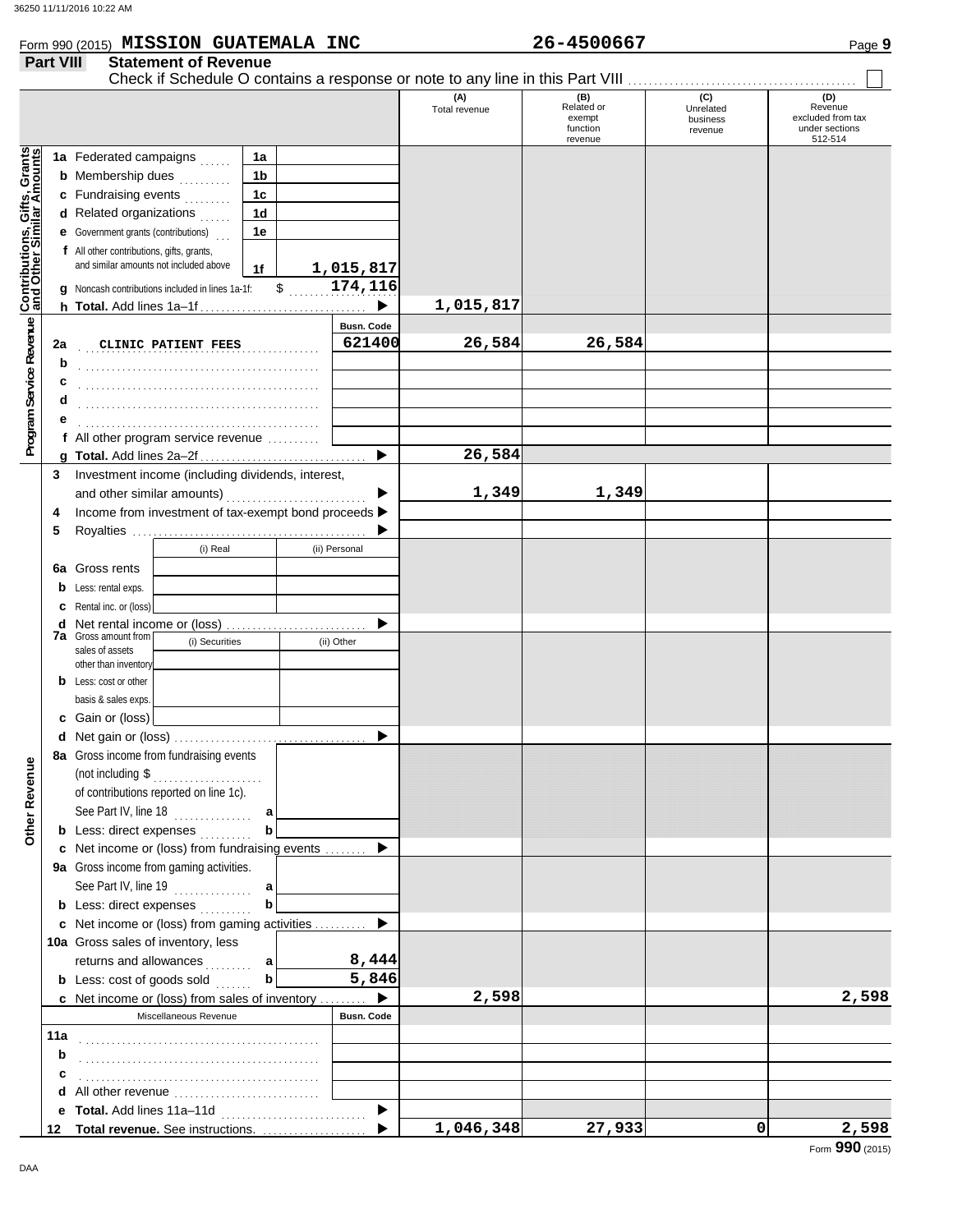# Form 990 (2015) Page **10 MISSION GUATEMALA INC 26-4500667**

|              | Part IX<br><b>Statement of Functional Expenses</b>                                                                                                                                                                                                                                                                                                                                                                                                                                                                                                   |                     |                             |                                    |                         |
|--------------|------------------------------------------------------------------------------------------------------------------------------------------------------------------------------------------------------------------------------------------------------------------------------------------------------------------------------------------------------------------------------------------------------------------------------------------------------------------------------------------------------------------------------------------------------|---------------------|-----------------------------|------------------------------------|-------------------------|
|              | Section 501(c)(3) and 501(c)(4) organizations must complete all columns. All other organizations must complete column (A).<br>Check if Schedule O contains a response or note to any line in this Part IX                                                                                                                                                                                                                                                                                                                                            |                     |                             |                                    |                         |
|              | Do not include amounts reported on lines 6b,                                                                                                                                                                                                                                                                                                                                                                                                                                                                                                         | (A)                 | (B)                         | (C)                                | (D)                     |
|              | 7b, 8b, 9b, and 10b of Part VIII.                                                                                                                                                                                                                                                                                                                                                                                                                                                                                                                    | Total expenses      | Program service<br>expenses | Management and<br>general expenses | Fundraising<br>expenses |
| 1            | Grants and other assistance to domestic organizations                                                                                                                                                                                                                                                                                                                                                                                                                                                                                                |                     |                             |                                    |                         |
|              | and domestic governments. See Part IV, line 21                                                                                                                                                                                                                                                                                                                                                                                                                                                                                                       |                     |                             |                                    |                         |
| $\mathbf{2}$ | Grants and other assistance to domestic                                                                                                                                                                                                                                                                                                                                                                                                                                                                                                              |                     |                             |                                    |                         |
|              | individuals. See Part IV, line 22                                                                                                                                                                                                                                                                                                                                                                                                                                                                                                                    |                     |                             |                                    |                         |
| 3            | Grants and other assistance to foreign                                                                                                                                                                                                                                                                                                                                                                                                                                                                                                               |                     |                             |                                    |                         |
|              | organizations, foreign governments, and foreign                                                                                                                                                                                                                                                                                                                                                                                                                                                                                                      |                     |                             |                                    |                         |
|              | individuals. See Part IV, lines 15 and 16                                                                                                                                                                                                                                                                                                                                                                                                                                                                                                            | 259,535             | 259,535                     |                                    |                         |
| 4            | Benefits paid to or for members                                                                                                                                                                                                                                                                                                                                                                                                                                                                                                                      |                     |                             |                                    |                         |
| 5            | Compensation of current officers, directors,                                                                                                                                                                                                                                                                                                                                                                                                                                                                                                         |                     |                             |                                    |                         |
|              | trustees, and key employees                                                                                                                                                                                                                                                                                                                                                                                                                                                                                                                          | 48,450              | 36,337                      | 7,268                              | 4,845                   |
| 6            | Compensation not included above, to disqualified<br>persons (as defined under section 4958(f)(1)) and                                                                                                                                                                                                                                                                                                                                                                                                                                                |                     |                             |                                    |                         |
|              | persons described in section 4958(c)(3)(B)                                                                                                                                                                                                                                                                                                                                                                                                                                                                                                           |                     |                             |                                    |                         |
| 7            | Other salaries and wages                                                                                                                                                                                                                                                                                                                                                                                                                                                                                                                             | 166,577             | $\overline{1}37,336$        | 26,654                             | 2,587                   |
| 8            | Pension plan accruals and contributions (include                                                                                                                                                                                                                                                                                                                                                                                                                                                                                                     |                     |                             |                                    |                         |
|              | section 401(k) and 403(b) employer contributions)                                                                                                                                                                                                                                                                                                                                                                                                                                                                                                    | 9,708               | 7,281                       |                                    | 971                     |
| 9            | Other employee benefits                                                                                                                                                                                                                                                                                                                                                                                                                                                                                                                              | 12,380              |                             | $\frac{1,456}{12,380}$             |                         |
| 10           | Payroll taxes                                                                                                                                                                                                                                                                                                                                                                                                                                                                                                                                        | 3,102               | 1,445                       | 1,464                              | 193                     |
| 11           | Fees for services (non-employees):                                                                                                                                                                                                                                                                                                                                                                                                                                                                                                                   |                     |                             |                                    |                         |
| a            | Management                                                                                                                                                                                                                                                                                                                                                                                                                                                                                                                                           |                     |                             |                                    |                         |
| b            | Legal                                                                                                                                                                                                                                                                                                                                                                                                                                                                                                                                                | 827                 | 791                         | 36                                 |                         |
| c            |                                                                                                                                                                                                                                                                                                                                                                                                                                                                                                                                                      | 2,835               |                             | $\overline{2}$ , 835               |                         |
|              | <b>d</b> Lobbying                                                                                                                                                                                                                                                                                                                                                                                                                                                                                                                                    |                     |                             |                                    |                         |
| е            | Professional fundraising services. See Part IV, line 17                                                                                                                                                                                                                                                                                                                                                                                                                                                                                              |                     |                             |                                    |                         |
|              | Investment management fees                                                                                                                                                                                                                                                                                                                                                                                                                                                                                                                           |                     |                             |                                    |                         |
|              | g Other. (If line 11g amount exceeds 10% of line 25, column                                                                                                                                                                                                                                                                                                                                                                                                                                                                                          |                     |                             |                                    |                         |
|              | (A) amount, list line 11g expenses on Schedule O.)                                                                                                                                                                                                                                                                                                                                                                                                                                                                                                   |                     |                             |                                    |                         |
| 12           | Advertising and promotion                                                                                                                                                                                                                                                                                                                                                                                                                                                                                                                            | 2,093               | 15                          | 1,643                              | 435                     |
| 13           |                                                                                                                                                                                                                                                                                                                                                                                                                                                                                                                                                      | 14,682              | $\overline{2,773}$          | 7,095                              | 4,814                   |
| 14           |                                                                                                                                                                                                                                                                                                                                                                                                                                                                                                                                                      |                     |                             |                                    |                         |
| 15           |                                                                                                                                                                                                                                                                                                                                                                                                                                                                                                                                                      |                     |                             |                                    |                         |
| 16           |                                                                                                                                                                                                                                                                                                                                                                                                                                                                                                                                                      | 35,410              | 30,648                      | 4,762                              |                         |
|              | $\begin{minipage}[c]{0.9\linewidth} \textbf{ Travel} \end{minipage}[t]{\label{fig:1} \begin{minipage}[c]{0.9\linewidth} \textbf{True} \end{minipage}[t]{\label{fig:1} \begin{minipage}[c]{0.9\linewidth} \textbf{True} \end{minipage}[t]{\label{fig:1} \begin{minipage}[c]{0.9\linewidth} \textbf{True} \end{minipage}[t]{\label{fig:1} \begin{minipage}[c]{0.9\linewidth} \textbf{True} \end{minipage}[t]{\label{fig:1} \begin{minipage}[c]{0.9\linewidth} \textbf{True} \end{minipage}[t]{\label{fig:$                                             | 13,162              | 304                         | 9,588                              | 3,270                   |
| 18           | Payments of travel or entertainment expenses                                                                                                                                                                                                                                                                                                                                                                                                                                                                                                         |                     |                             |                                    |                         |
|              | for any federal, state, or local public officials                                                                                                                                                                                                                                                                                                                                                                                                                                                                                                    |                     |                             |                                    |                         |
| 19           | Conferences, conventions, and meetings                                                                                                                                                                                                                                                                                                                                                                                                                                                                                                               | 978                 |                             | 768                                | 210                     |
| 20           | Interest                                                                                                                                                                                                                                                                                                                                                                                                                                                                                                                                             | 28,593              | 28,593                      |                                    |                         |
| 21           |                                                                                                                                                                                                                                                                                                                                                                                                                                                                                                                                                      | 45,845              | 44,994                      | 851                                |                         |
| 22           | Depreciation, depletion, and amortization                                                                                                                                                                                                                                                                                                                                                                                                                                                                                                            |                     |                             |                                    |                         |
| 23<br>24     | $In surface \begin{tabular}{@{}l@{}} \hline \multicolumn{3}{c}{\textbf{}} & \multicolumn{3}{c}{\textbf{}} \\ \multicolumn{3}{c}{\textbf{}} & \multicolumn{3}{c}{\textbf{}} \\ \multicolumn{3}{c}{\textbf{}} & \multicolumn{3}{c}{\textbf{}} \\ \multicolumn{3}{c}{\textbf{}} & \multicolumn{3}{c}{\textbf{}} \\ \multicolumn{3}{c}{\textbf{}} & \multicolumn{3}{c}{\textbf{}} \\ \multicolumn{3}{c}{\textbf{}} & \multicolumn{3}{c}{\textbf{}} \\ \multicolumn{3}{c}{\textbf{}} & \multicolumn{3}{c$<br>Other expenses. Itemize expenses not covered |                     |                             |                                    |                         |
|              | above (List miscellaneous expenses in line 24e. If                                                                                                                                                                                                                                                                                                                                                                                                                                                                                                   |                     |                             |                                    |                         |
|              | line 24e amount exceeds 10% of line 25, column                                                                                                                                                                                                                                                                                                                                                                                                                                                                                                       |                     |                             |                                    |                         |
|              | (A) amount, list line 24e expenses on Schedule O.)                                                                                                                                                                                                                                                                                                                                                                                                                                                                                                   |                     |                             |                                    |                         |
| a            | TEAM MEALS, HOTELS                                                                                                                                                                                                                                                                                                                                                                                                                                                                                                                                   | 87,662              | 87,577                      | 85                                 |                         |
| b            | CLINIC EXPENSES                                                                                                                                                                                                                                                                                                                                                                                                                                                                                                                                      | 80,479              | 80,386                      | 93                                 |                         |
| c            | TEAM TRANSPORTATION                                                                                                                                                                                                                                                                                                                                                                                                                                                                                                                                  | 50,787              | 50,684                      | 103                                |                         |
| d            | OTHER TEAM COSTS                                                                                                                                                                                                                                                                                                                                                                                                                                                                                                                                     | 32,804              | 32,754                      | 50                                 |                         |
| е            |                                                                                                                                                                                                                                                                                                                                                                                                                                                                                                                                                      | $\overline{21,354}$ | $\overline{13}$ , 045       | 7,042                              |                         |
| 25           | Total functional expenses. Add lines 1 through 24e                                                                                                                                                                                                                                                                                                                                                                                                                                                                                                   | 917,263             | 814,498                     | 84,173                             | $\frac{1,267}{18,592}$  |
| 26           | Joint costs. Complete this line only if the                                                                                                                                                                                                                                                                                                                                                                                                                                                                                                          |                     |                             |                                    |                         |
|              | organization reported in column (B) joint costs<br>from a combined educational campaign and                                                                                                                                                                                                                                                                                                                                                                                                                                                          |                     |                             |                                    |                         |
|              | fundraising solicitation. Check here ▶<br>if                                                                                                                                                                                                                                                                                                                                                                                                                                                                                                         |                     |                             |                                    |                         |
|              | following SOP 98-2 (ASC 958-720)                                                                                                                                                                                                                                                                                                                                                                                                                                                                                                                     |                     |                             |                                    |                         |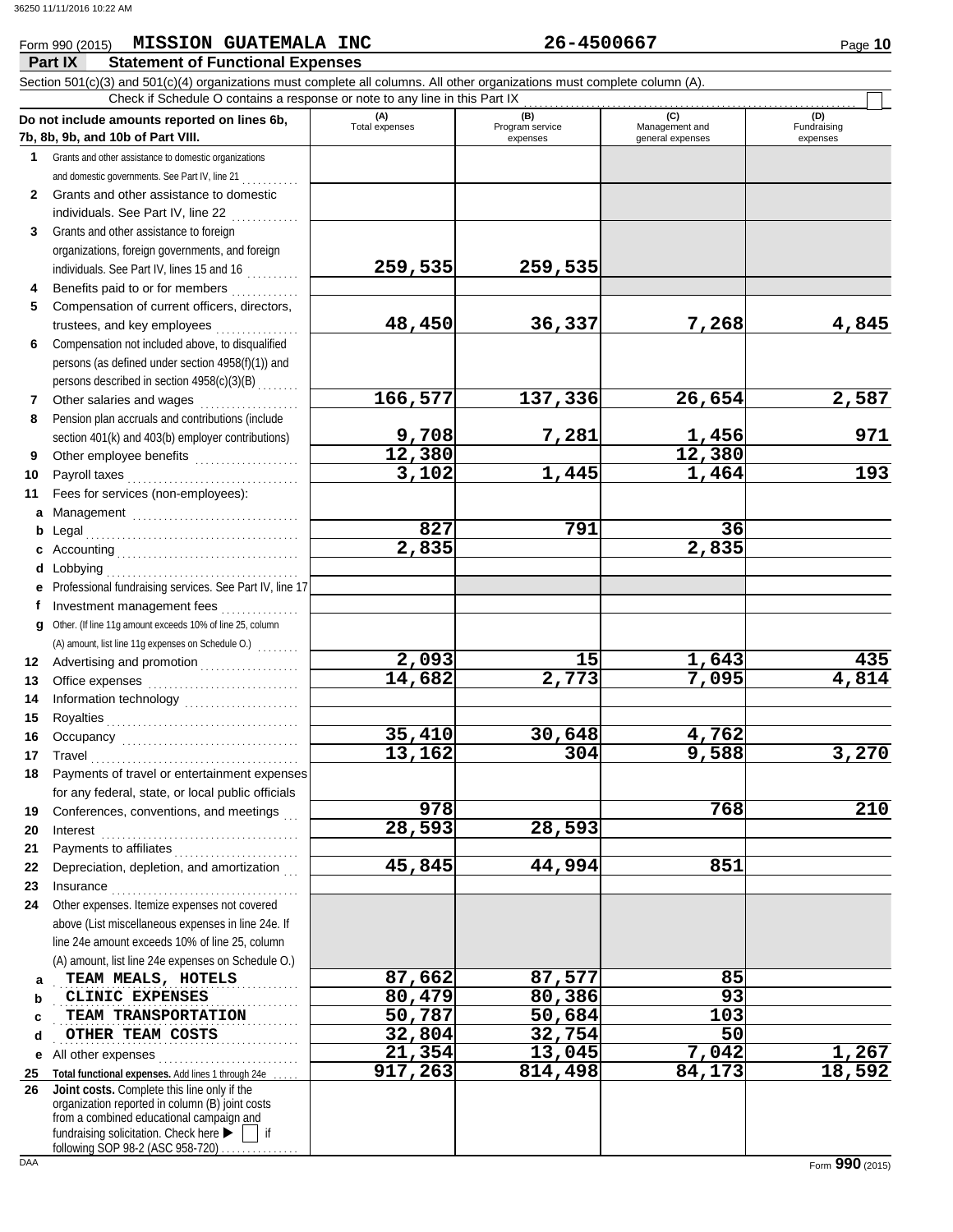## Form 990 (2015) Page **11 MISSION GUATEMALA INC 26-4500667**

|                             | Part X | <b>Balance Sheet</b>                                                                          |                 |                       |                          |                 |                    |
|-----------------------------|--------|-----------------------------------------------------------------------------------------------|-----------------|-----------------------|--------------------------|-----------------|--------------------|
|                             |        | Check if Schedule O contains a response or note to any line in this Part X.                   |                 |                       |                          |                 |                    |
|                             |        |                                                                                               |                 |                       | (A)<br>Beginning of year |                 | (B)<br>End of year |
|                             | 1      |                                                                                               |                 |                       | 167,018                  | $\overline{1}$  | 269,693            |
|                             | 2      |                                                                                               | 132,196         | $\overline{2}$        | 133,795                  |                 |                    |
|                             | 3      |                                                                                               |                 |                       | 3                        |                 |                    |
|                             | 4      | Accounts receivable, net                                                                      |                 |                       |                          | 4               |                    |
|                             | 5      | Loans and other receivables from current and former officers, directors,                      |                 |                       |                          |                 |                    |
|                             |        | trustees, key employees, and highest compensated employees.                                   |                 |                       |                          |                 |                    |
|                             |        | Complete Part II of Schedule L                                                                |                 |                       |                          | 5               |                    |
|                             | 6      | Loans and other receivables from other disqualified persons (as defined under section         |                 |                       |                          |                 |                    |
|                             |        | $4958(f)(1)$ ), persons described in section $4958(c)(3)(B)$ , and contributing employers and |                 |                       |                          |                 |                    |
|                             |        | sponsoring organizations of section 501(c)(9) voluntary employees' beneficiary                |                 |                       |                          |                 |                    |
|                             |        |                                                                                               |                 |                       |                          | 6               |                    |
| Assets                      | 7      |                                                                                               |                 |                       |                          | $\overline{7}$  |                    |
|                             | 8      | Inventories for sale or use                                                                   |                 |                       |                          | 8               |                    |
|                             | 9      |                                                                                               |                 |                       |                          | 9               |                    |
|                             |        | 10a Land, buildings, and equipment: cost or                                                   |                 |                       |                          |                 |                    |
|                             |        |                                                                                               |                 | <u>1,148,040</u>      |                          |                 |                    |
|                             |        | b Less: accumulated depreciation [1] [1] Less: accumulated depreciation                       | 10 <sub>b</sub> | 127,806               | 1,025,670                | 10 <sub>c</sub> | 1,020,234          |
|                             | 11     |                                                                                               |                 |                       |                          | 11              |                    |
|                             | 12     |                                                                                               |                 |                       |                          | 12              |                    |
|                             | 13     |                                                                                               |                 |                       |                          | 13              |                    |
|                             | 14     | Intangible assets                                                                             |                 |                       |                          | 14              |                    |
|                             | 15     | Other assets. See Part IV, line 11                                                            |                 |                       | 15                       |                 |                    |
|                             | 16     |                                                                                               | 1,324,884       | 16                    | 1,423,722                |                 |                    |
|                             | 17     |                                                                                               | 598             | 17                    |                          |                 |                    |
|                             | 18     |                                                                                               |                 |                       | 18                       |                 |                    |
|                             | 19     | Deferred revenue                                                                              |                 |                       |                          | 19              |                    |
|                             | 20     |                                                                                               |                 |                       |                          | 20              |                    |
|                             | 21     | Escrow or custodial account liability. Complete Part IV of Schedule D                         |                 |                       |                          | 21              |                    |
|                             | 22     | Loans and other payables to current and former officers, directors,                           |                 |                       |                          |                 |                    |
| Liabilities                 |        | trustees, key employees, highest compensated employees, and                                   |                 |                       |                          |                 |                    |
|                             |        | disqualified persons. Complete Part II of Schedule L                                          |                 |                       |                          | 22              |                    |
|                             | 23     | Secured mortgages and notes payable to unrelated third parties                                |                 |                       | 648,060                  | 23              | 618,411            |
|                             | 24     | Unsecured notes and loans payable to unrelated third parties                                  |                 |                       |                          | 24              |                    |
|                             |        | Other liabilities (including federal income tax, payables to related third                    |                 |                       |                          |                 |                    |
|                             |        | parties, and other liabilities not included on lines 17-24). Complete Part X                  |                 |                       |                          |                 |                    |
|                             |        | of Schedule D                                                                                 |                 |                       |                          | 25              |                    |
|                             | 26     |                                                                                               |                 |                       | 648,658                  | 26              | 618,411            |
|                             |        | Organizations that follow SFAS 117 (ASC 958), check here >                                    |                 | and                   |                          |                 |                    |
|                             |        | complete lines 27 through 29, and lines 33 and 34.                                            |                 |                       |                          |                 |                    |
|                             | 27     | Unrestricted net assets                                                                       |                 |                       |                          | 27              |                    |
|                             | 28     | Temporarily restricted net assets                                                             |                 |                       |                          | 28              |                    |
|                             | 29     | Permanently restricted net assets                                                             |                 |                       |                          | 29              |                    |
|                             |        | Organizations that do not follow SFAS 117 (ASC 958), check here ▶                             |                 | $ \mathbf{X} $<br>and |                          |                 |                    |
| Net Assets or Fund Balances |        | complete lines 30 through 34.                                                                 |                 |                       |                          |                 |                    |
|                             | 30     | Capital stock or trust principal, or current funds                                            |                 |                       |                          | 30              |                    |
|                             | 31     | Paid-in or capital surplus, or land, building, or equipment fund                              |                 |                       |                          | 31              |                    |
|                             | 32     |                                                                                               |                 |                       | 676,226 32               |                 | 805,311            |
|                             | 33     | Total net assets or fund balances                                                             |                 |                       | 676,226 33               |                 | 805,311            |
|                             | 34     |                                                                                               |                 |                       | $1,324,884$ 34           |                 | 1,423,722          |

Form **990** (2015)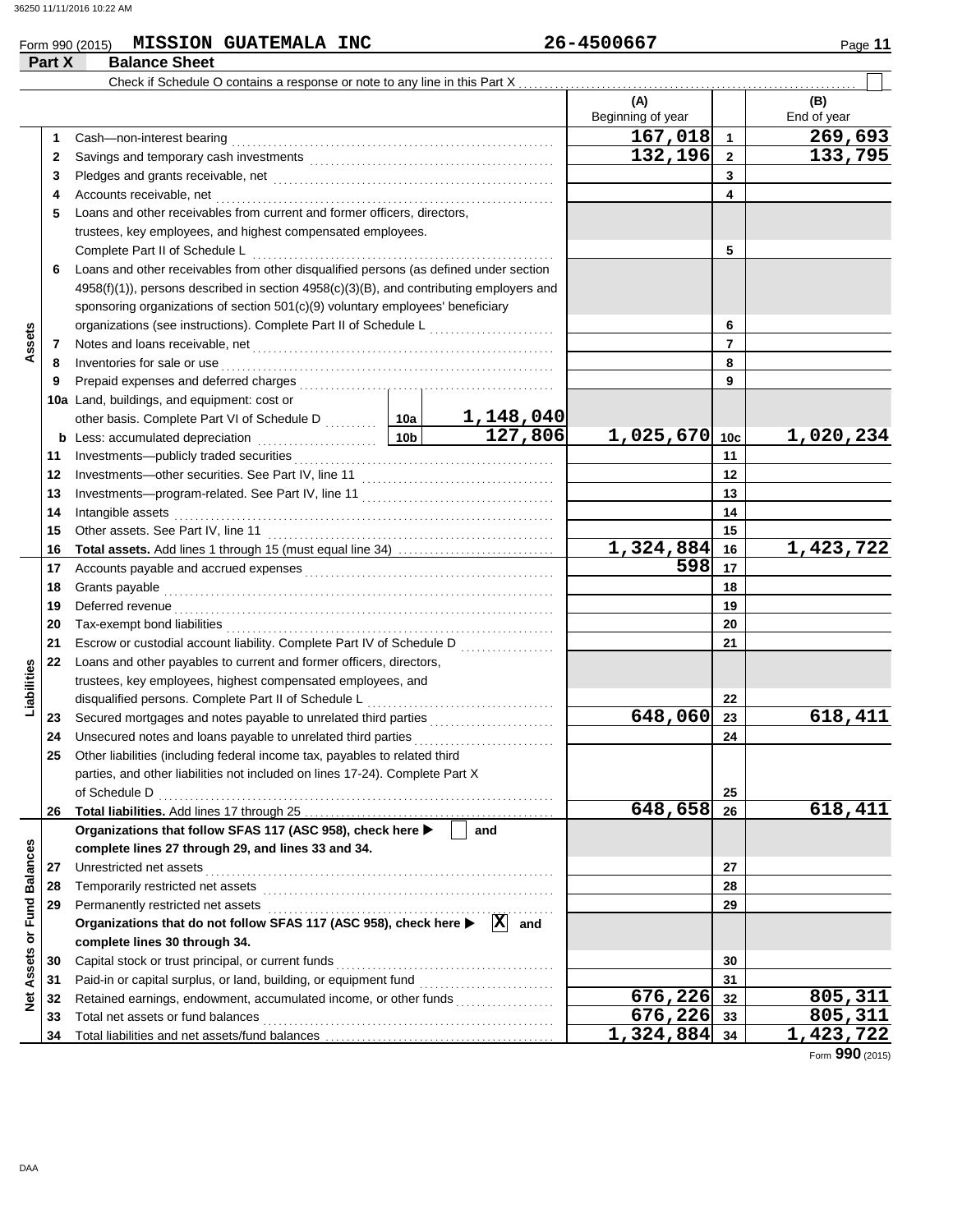|    | Form 990 (2015) MISSION GUATEMALA INC                                                                                                                                                                                                | 26-4500667       |                | Page 12         |           |
|----|--------------------------------------------------------------------------------------------------------------------------------------------------------------------------------------------------------------------------------------|------------------|----------------|-----------------|-----------|
|    | <b>Reconciliation of Net Assets</b><br>Part XI                                                                                                                                                                                       |                  |                |                 |           |
|    |                                                                                                                                                                                                                                      |                  |                |                 |           |
| 1  |                                                                                                                                                                                                                                      | $\mathbf{1}$     |                | 1,046,348       |           |
| 2  |                                                                                                                                                                                                                                      | $\overline{2}$   |                | 917, 263        |           |
| 3  | Revenue less expenses. Subtract line 2 from line 1                                                                                                                                                                                   | 3                |                | 129,085         |           |
| 4  |                                                                                                                                                                                                                                      | $\blacktriangle$ |                | 676,226         |           |
| 5  | Net unrealized gains (losses) on investments [11] Martin Martin Martin Martin Martin Martin Martin Martin Marti                                                                                                                      | 5                |                |                 |           |
| 6  | Donated services and use of facilities <b>constant of the constant of the constant of the constant of the constant of the constant of the constant of the constant of the constant of the constant of the constant of the consta</b> | 6                |                |                 |           |
| 7  | Investment expenses <b>contract and the expenses</b>                                                                                                                                                                                 | $\overline{7}$   |                |                 |           |
| 8  | Prior period adjustments entertainments and a statement of the statement of the statement of the statement of                                                                                                                        | 8                |                |                 |           |
| 9  |                                                                                                                                                                                                                                      | 9                |                |                 |           |
| 10 | Net assets or fund balances at end of year. Combine lines 3 through 9 (must equal Part X, line                                                                                                                                       |                  |                |                 |           |
|    | 33, column (B))                                                                                                                                                                                                                      | 10               |                | 805,311         |           |
|    | <b>Financial Statements and Reporting</b><br><b>Part XII</b>                                                                                                                                                                         |                  |                |                 |           |
|    |                                                                                                                                                                                                                                      |                  |                |                 |           |
|    |                                                                                                                                                                                                                                      |                  |                | <b>Yes</b>      | <b>No</b> |
| 1  | $ \mathbf{X} $ Cash<br>Accounting method used to prepare the Form 990:                                                                                                                                                               | Accrual<br>Other |                |                 |           |
|    | If the organization changed its method of accounting from a prior year or checked "Other," explain in                                                                                                                                |                  |                |                 |           |
|    | Schedule O.                                                                                                                                                                                                                          |                  |                |                 |           |
|    | 2a Were the organization's financial statements compiled or reviewed by an independent accountant?                                                                                                                                   |                  | 2a             |                 | х         |
|    | If "Yes," check a box below to indicate whether the financial statements for the year were compiled or                                                                                                                               |                  |                |                 |           |
|    | reviewed on a separate basis, consolidated basis, or both:                                                                                                                                                                           |                  |                |                 |           |
|    | <b>Consolidated basis</b><br>Both consolidated and separate basis<br>Separate basis                                                                                                                                                  |                  |                |                 |           |
|    |                                                                                                                                                                                                                                      |                  | 2 <sub>b</sub> |                 | х         |
|    | If "Yes," check a box below to indicate whether the financial statements for the year were audited on a                                                                                                                              |                  |                |                 |           |
|    | separate basis, consolidated basis, or both:                                                                                                                                                                                         |                  |                |                 |           |
|    | Both consolidated and separate basis<br>Consolidated basis<br>Separate basis                                                                                                                                                         |                  |                |                 |           |
|    | c If "Yes" to line 2a or 2b, does the organization have a committee that assumes responsibility for oversight                                                                                                                        |                  |                |                 |           |
|    | of the audit, review, or compilation of its financial statements and selection of an independent accountant?                                                                                                                         |                  | 2c             |                 |           |
|    | If the organization changed either its oversight process or selection process during the tax year, explain in                                                                                                                        |                  |                |                 |           |
|    | Schedule O.                                                                                                                                                                                                                          |                  |                |                 |           |
|    | 3a As a result of a federal award, was the organization required to undergo an audit or audits as set forth in                                                                                                                       |                  |                |                 |           |
|    | the Single Audit Act and OMB Circular A-133?                                                                                                                                                                                         |                  | За             |                 |           |
|    | <b>b</b> If "Yes," did the organization undergo the required audit or audits? If the organization did not undergo the                                                                                                                |                  |                |                 |           |
|    | required audit or audits, explain why in Schedule O and describe any steps taken to undergo such audits.                                                                                                                             |                  | 3 <sub>b</sub> |                 |           |
|    |                                                                                                                                                                                                                                      |                  |                | Form 990 (2015) |           |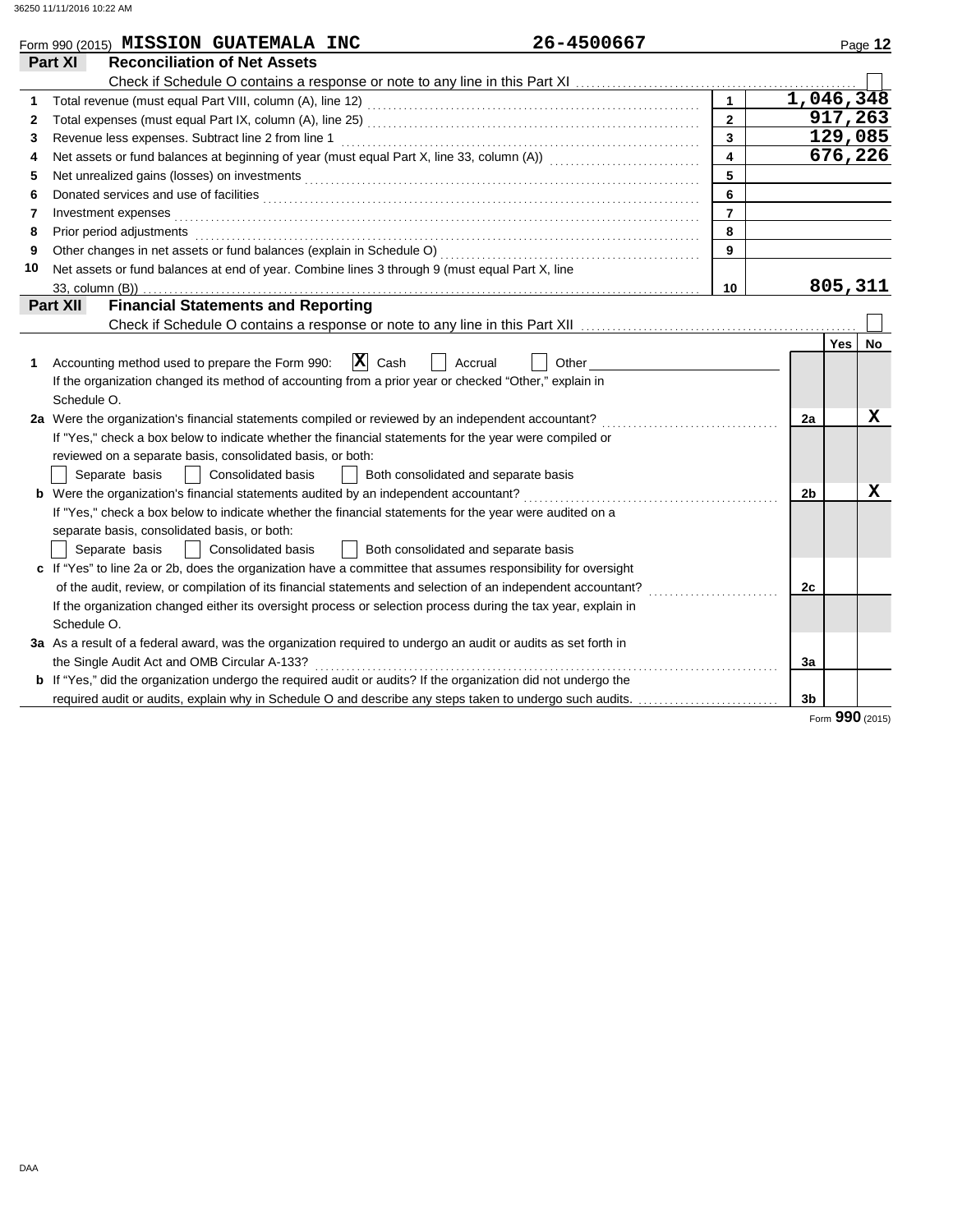Department of the Treasury

# **SCHEDULE A Public Charity Status and Public Support**

**(Form 990 or 990-EZ) Complete if the organization is a section 501(c)(3) organization or a section**

**4947(a)(1) nonexempt charitable trust.**

 **Attach to Form 990 or Form 990-EZ.**

**2015 Open to Public Inspection**

OMB No. 1545-0047

| Name of the organization          |                                                                                                     | <b>Emplover identification n</b> |  |
|-----------------------------------|-----------------------------------------------------------------------------------------------------|----------------------------------|--|
| Internal Revenue Service          | - Information about Schedule A (Form 990 or 990-EZ) and its instructions is at www.irs.gov/form990. |                                  |  |
| <b>Pepartment of the Treasury</b> |                                                                                                     |                                  |  |

|        |                | Name of the organization              |                                                                                                                       |                                                                                                                                                                                                 |     |                          |                                        | <b>Employer identification number</b> |
|--------|----------------|---------------------------------------|-----------------------------------------------------------------------------------------------------------------------|-------------------------------------------------------------------------------------------------------------------------------------------------------------------------------------------------|-----|--------------------------|----------------------------------------|---------------------------------------|
|        | Part I         |                                       | <b>MISSION GUATEMALA INC</b>                                                                                          |                                                                                                                                                                                                 |     |                          | 26-4500667                             |                                       |
|        |                |                                       |                                                                                                                       | <b>Reason for Public Charity Status</b> (All organizations must complete this part.) See instructions.                                                                                          |     |                          |                                        |                                       |
|        |                |                                       |                                                                                                                       | The organization is not a private foundation because it is: (For lines 1 through 11, check only one box.)                                                                                       |     |                          |                                        |                                       |
| 1<br>2 |                |                                       |                                                                                                                       | A church, convention of churches, or association of churches described in section 170(b)(1)(A)(i).<br>A school described in section 170(b)(1)(A)(ii). (Attach Schedule E (Form 990 or 990-EZ).) |     |                          |                                        |                                       |
|        |                |                                       |                                                                                                                       |                                                                                                                                                                                                 |     |                          |                                        |                                       |
| 3<br>4 |                |                                       |                                                                                                                       | A hospital or a cooperative hospital service organization described in section 170(b)(1)(A)(iii).                                                                                               |     |                          |                                        |                                       |
|        |                |                                       |                                                                                                                       | A medical research organization operated in conjunction with a hospital described in section 170(b)(1)(A)(iii). Enter the hospital's name,                                                      |     |                          |                                        |                                       |
| 5      |                | city, and state:                      |                                                                                                                       | An organization operated for the benefit of a college or university owned or operated by a governmental unit described in                                                                       |     |                          |                                        |                                       |
|        |                |                                       | section 170(b)(1)(A)(iv). (Complete Part II.)                                                                         |                                                                                                                                                                                                 |     |                          |                                        |                                       |
| 6      |                |                                       |                                                                                                                       | A federal, state, or local government or governmental unit described in section 170(b)(1)(A)(v).                                                                                                |     |                          |                                        |                                       |
| 7      | $ \mathbf{x} $ |                                       |                                                                                                                       | An organization that normally receives a substantial part of its support from a governmental unit or from the general public                                                                    |     |                          |                                        |                                       |
|        |                |                                       | described in section 170(b)(1)(A)(vi). (Complete Part II.)                                                            |                                                                                                                                                                                                 |     |                          |                                        |                                       |
| 8      |                |                                       |                                                                                                                       | A community trust described in section 170(b)(1)(A)(vi). (Complete Part II.)                                                                                                                    |     |                          |                                        |                                       |
| 9      |                |                                       |                                                                                                                       | An organization that normally receives: (1) more than 33 1/3% of its support from contributions, membership fees, and gross                                                                     |     |                          |                                        |                                       |
|        |                |                                       |                                                                                                                       | receipts from activities related to its exempt functions—subject to certain exceptions, and (2) no more than 33 1/3% of its                                                                     |     |                          |                                        |                                       |
|        |                |                                       |                                                                                                                       | support from gross investment income and unrelated business taxable income (less section 511 tax) from businesses                                                                               |     |                          |                                        |                                       |
|        |                |                                       |                                                                                                                       | acquired by the organization after June 30, 1975. See section 509(a)(2). (Complete Part III.)                                                                                                   |     |                          |                                        |                                       |
| 10     |                |                                       |                                                                                                                       | An organization organized and operated exclusively to test for public safety. See section 509(a)(4).                                                                                            |     |                          |                                        |                                       |
| 11     |                |                                       |                                                                                                                       | An organization organized and operated exclusively for the benefit of, to perform the functions of, or to carry out the purposes of                                                             |     |                          |                                        |                                       |
|        |                |                                       |                                                                                                                       | one or more publicly supported organizations described in section 509(a)(1) or section 509(a)(2). See section 509(a)(3). Check                                                                  |     |                          |                                        |                                       |
|        |                |                                       |                                                                                                                       | the box in lines 11a through 11d that describes the type of supporting organization and complete lines 11e, 11f, and 11g.                                                                       |     |                          |                                        |                                       |
| a      |                |                                       |                                                                                                                       | Type I. A supporting organization operated, supervised, or controlled by its supported organization(s), typically by giving                                                                     |     |                          |                                        |                                       |
|        |                |                                       |                                                                                                                       | the supported organization(s) the power to regularly appoint or elect a majority of the directors or trustees of the supporting                                                                 |     |                          |                                        |                                       |
|        |                |                                       | organization. You must complete Part IV, Sections A and B.                                                            |                                                                                                                                                                                                 |     |                          |                                        |                                       |
| b      |                |                                       |                                                                                                                       | Type II. A supporting organization supervised or controlled in connection with its supported organization(s), by having                                                                         |     |                          |                                        |                                       |
|        |                |                                       |                                                                                                                       | control or management of the supporting organization vested in the same persons that control or manage the supported                                                                            |     |                          |                                        |                                       |
|        |                |                                       | organization(s). You must complete Part IV, Sections A and C.                                                         |                                                                                                                                                                                                 |     |                          |                                        |                                       |
| c      |                |                                       |                                                                                                                       | Type III functionally integrated. A supporting organization operated in connection with, and functionally integrated with,                                                                      |     |                          |                                        |                                       |
|        |                |                                       |                                                                                                                       | its supported organization(s) (see instructions). You must complete Part IV, Sections A, D, and E.                                                                                              |     |                          |                                        |                                       |
| d      |                |                                       |                                                                                                                       | Type III non-functionally integrated. A supporting organization operated in connection with its supported organization(s)                                                                       |     |                          |                                        |                                       |
|        |                |                                       |                                                                                                                       | that is not functionally integrated. The organization generally must satisfy a distribution requirement and an attentiveness                                                                    |     |                          |                                        |                                       |
|        |                |                                       |                                                                                                                       | requirement (see instructions). You must complete Part IV, Sections A and D, and Part V.                                                                                                        |     |                          |                                        |                                       |
| е      |                |                                       |                                                                                                                       | Check this box if the organization received a written determination from the IRS that it is a Type I, Type II, Type III                                                                         |     |                          |                                        |                                       |
|        |                |                                       |                                                                                                                       | functionally integrated, or Type III non-functionally integrated supporting organization.                                                                                                       |     |                          |                                        |                                       |
| f      |                |                                       | Enter the number of supported organizations<br>Provide the following information about the supported organization(s). |                                                                                                                                                                                                 |     |                          |                                        |                                       |
| g      |                |                                       | (ii) EIN                                                                                                              |                                                                                                                                                                                                 |     | (iv) Is the organization |                                        |                                       |
|        |                | (i) Name of supported<br>organization |                                                                                                                       | (iii) Type of organization<br>(described on lines 1-9                                                                                                                                           |     | listed in your governing | (v) Amount of monetary<br>support (see | (vi) Amount of<br>other support (see  |
|        |                |                                       |                                                                                                                       | above (see instructions))                                                                                                                                                                       |     | document?                | instructions)                          | instructions)                         |
|        |                |                                       |                                                                                                                       |                                                                                                                                                                                                 | Yes | No                       |                                        |                                       |
| (A)    |                |                                       |                                                                                                                       |                                                                                                                                                                                                 |     |                          |                                        |                                       |
|        |                |                                       |                                                                                                                       |                                                                                                                                                                                                 |     |                          |                                        |                                       |
| (B)    |                |                                       |                                                                                                                       |                                                                                                                                                                                                 |     |                          |                                        |                                       |
|        |                |                                       |                                                                                                                       |                                                                                                                                                                                                 |     |                          |                                        |                                       |
| (C)    |                |                                       |                                                                                                                       |                                                                                                                                                                                                 |     |                          |                                        |                                       |
|        |                |                                       |                                                                                                                       |                                                                                                                                                                                                 |     |                          |                                        |                                       |
| (D)    |                |                                       |                                                                                                                       |                                                                                                                                                                                                 |     |                          |                                        |                                       |
|        |                |                                       |                                                                                                                       |                                                                                                                                                                                                 |     |                          |                                        |                                       |
| (E)    |                |                                       |                                                                                                                       |                                                                                                                                                                                                 |     |                          |                                        |                                       |
|        |                |                                       |                                                                                                                       |                                                                                                                                                                                                 |     |                          |                                        |                                       |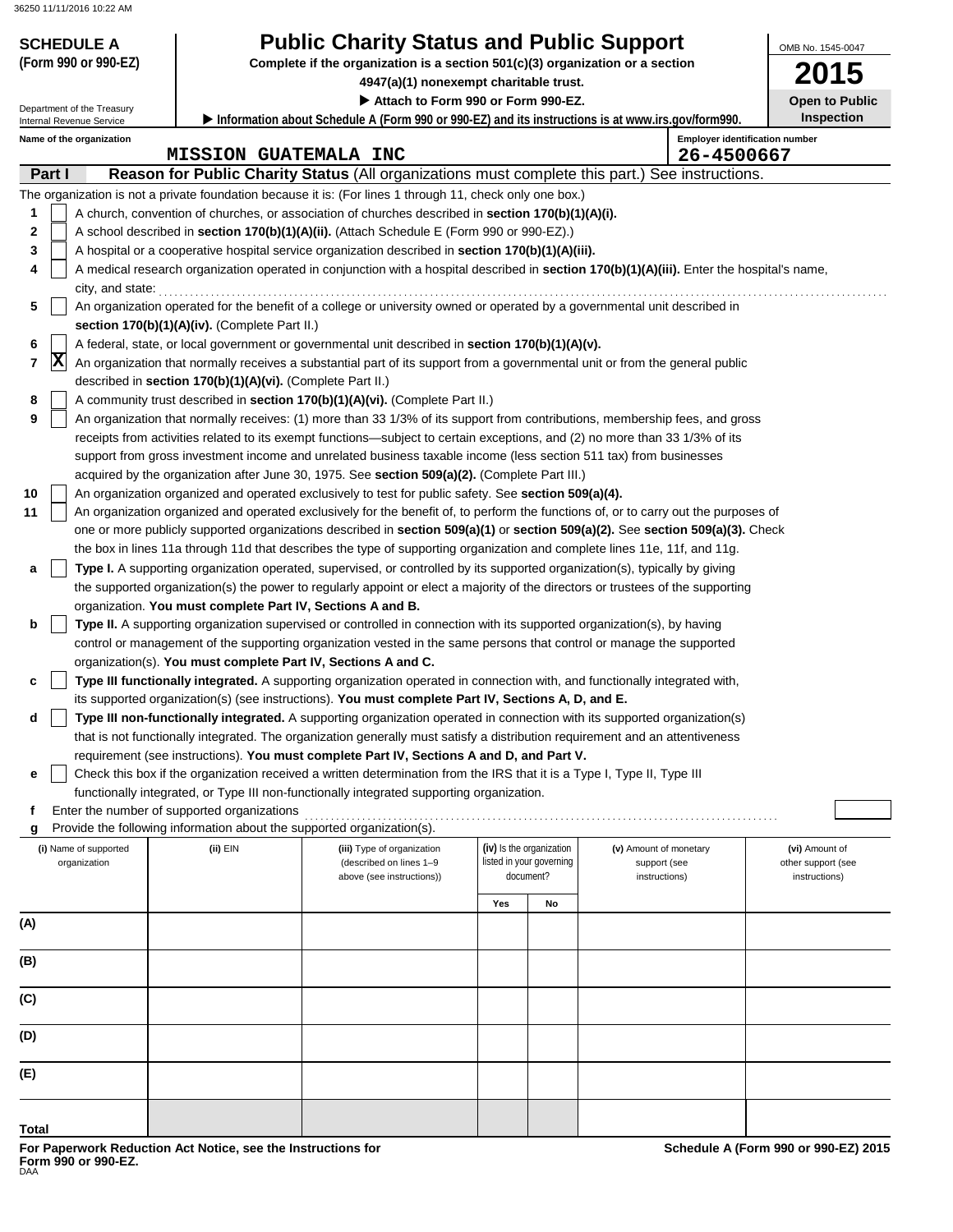|              | Schedule A (Form 990 or 990-EZ) 2015 MISSION GUATEMALA INC                                                                            |          |          |            |            | 26-4500667 | Page 2       |
|--------------|---------------------------------------------------------------------------------------------------------------------------------------|----------|----------|------------|------------|------------|--------------|
|              | Support Schedule for Organizations Described in Sections 170(b)(1)(A)(iv) and 170(b)(1)(A)(vi)<br>Part II                             |          |          |            |            |            |              |
|              | (Complete only if you checked the box on line 5, 7, or 8 of Part I or if the organization failed to qualify under                     |          |          |            |            |            |              |
|              | Part III. If the organization fails to qualify under the tests listed below, please complete Part III.)                               |          |          |            |            |            |              |
|              | <b>Section A. Public Support</b>                                                                                                      |          |          |            |            |            |              |
|              | Calendar year (or fiscal year beginning in) ▶                                                                                         | (a) 2011 | (b) 2012 | $(c)$ 2013 | $(d)$ 2014 | $(e)$ 2015 | (f) Total    |
|              |                                                                                                                                       |          |          |            |            |            |              |
| $\mathbf 1$  | Gifts, grants, contributions, and<br>membership fees received. (Do not                                                                |          |          |            |            |            |              |
|              | include any "unusual grants.")                                                                                                        | 494,040  | 482,065  | 604,339    | 933,066    | 1,015,817  | 3,529,327    |
|              |                                                                                                                                       |          |          |            |            |            |              |
| $\mathbf{2}$ | Tax revenues levied for the<br>organization's benefit and either paid                                                                 |          |          |            |            |            |              |
|              | to or expended on its behalf                                                                                                          |          |          |            |            |            |              |
|              |                                                                                                                                       |          |          |            |            |            |              |
| 3            | The value of services or facilities                                                                                                   |          |          |            |            |            |              |
|              | furnished by a governmental unit to the<br>organization without charge                                                                |          |          |            |            |            |              |
|              |                                                                                                                                       |          |          |            |            |            |              |
| 4            | Total. Add lines 1 through 3                                                                                                          | 494,040  | 482,065  | 604,339    | 933,066    | 1,015,817  | 3,529,327    |
| 5            | The portion of total contributions by<br>each person (other than a                                                                    |          |          |            |            |            |              |
|              | governmental unit or publicly                                                                                                         |          |          |            |            |            |              |
|              | supported organization) included on                                                                                                   |          |          |            |            |            |              |
|              | line 1 that exceeds 2% of the amount                                                                                                  |          |          |            |            |            |              |
|              | shown on line 11, column (f) $\ldots$                                                                                                 |          |          |            |            |            | 2,315        |
| 6            | Public support. Subtract line 5 from line 4.                                                                                          |          |          |            |            |            | 3,527,012    |
|              | <b>Section B. Total Support</b>                                                                                                       |          |          |            |            |            |              |
|              | Calendar year (or fiscal year beginning in)                                                                                           | (a) 2011 | (b) 2012 | $(c)$ 2013 | $(d)$ 2014 | (e) 2015   | (f) Total    |
| 7            | Amounts from line 4<br><u> 1966 - Johann Stoff, martin a</u>                                                                          | 494,040  | 482,065  | 604,339    | 933,066    | 1,015,817  | 3,529,327    |
| 8            | Gross income from interest, dividends,                                                                                                |          |          |            |            |            |              |
|              | payments received on securities loans,<br>rents, royalties and income from similar                                                    |          |          |            |            |            |              |
|              |                                                                                                                                       | 337      | 342      | 776        | 596        | 1,349      | 3,400        |
| 9            | Net income from unrelated business                                                                                                    |          |          |            |            |            |              |
|              | activities, whether or not the business                                                                                               |          |          |            |            |            |              |
|              | is regularly carried on $\ldots$ , $\ldots$ , $\ldots$                                                                                |          |          |            |            |            |              |
| 10           | Other income. Do not include gain or                                                                                                  |          |          |            |            |            |              |
|              | loss from the sale of capital assets                                                                                                  |          |          |            |            |            |              |
|              | (Explain in Part VI.)                                                                                                                 |          |          |            |            | 8,444      | 8,444        |
| 11           | Total support. Add lines 7 through 10                                                                                                 |          |          |            |            |            | 3,541,171    |
| 12           | Gross receipts from related activities, etc. (see instructions)                                                                       |          |          |            |            | 12         | 108,160      |
| 13           | First five years. If the Form 990 is for the organization's first, second, third, fourth, or fifth tax year as a section 501(c)(3)    |          |          |            |            |            |              |
|              |                                                                                                                                       |          |          |            |            |            |              |
|              | Section C. Computation of Public Support Percentage                                                                                   |          |          |            |            |            |              |
| 14           | Public support percentage for 2015 (line 6, column (f) divided by line 11, column (f)) [[[[[[[[[[[[[[[[[[[[[[                         |          |          |            |            | 14         | 99.60%       |
| 15           |                                                                                                                                       |          |          |            |            | 15         | %            |
| 16a          | 33 1/3% support test-2015. If the organization did not check the box on line 13, and line 14 is 33 1/3% or more, check this           |          |          |            |            |            |              |
|              | box and stop here. The organization qualifies as a publicly supported organization                                                    |          |          |            |            |            | $\mathbf{x}$ |
| b            | 33 1/3% support test-2014. If the organization did not check a box on line 13 or 16a, and line 15 is 33 1/3% or more,                 |          |          |            |            |            |              |
|              |                                                                                                                                       |          |          |            |            |            |              |
| 17a          | 10%-facts-and-circumstances test-2015. If the organization did not check a box on line 13, 16a, or 16b, and line 14 is                |          |          |            |            |            |              |
|              | 10% or more, and if the organization meets the "facts-and-circumstances" test, check this box and stop here. Explain in               |          |          |            |            |            |              |
|              | Part VI how the organization meets the "facts-and-circumstances" test. The organization qualifies as a publicly supported             |          |          |            |            |            |              |
|              |                                                                                                                                       |          |          |            |            |            |              |
|              | organization<br>10%-facts-and-circumstances test-2014. If the organization did not check a box on line 13, 16a, 16b, or 17a, and line |          |          |            |            |            |              |
| b            |                                                                                                                                       |          |          |            |            |            |              |
|              | 15 is 10% or more, and if the organization meets the "facts-and-circumstances" test, check this box and stop here.                    |          |          |            |            |            |              |
|              | Explain in Part VI how the organization meets the "facts-and-circumstances" test. The organization qualifies as a publicly            |          |          |            |            |            |              |
|              | supported organization                                                                                                                |          |          |            |            |            |              |
| 18           | Private foundation. If the organization did not check a box on line 13, 16a, 16b, 17a, or 17b, check this box and see                 |          |          |            |            |            |              |
|              | <b>instructions</b>                                                                                                                   |          |          |            |            |            |              |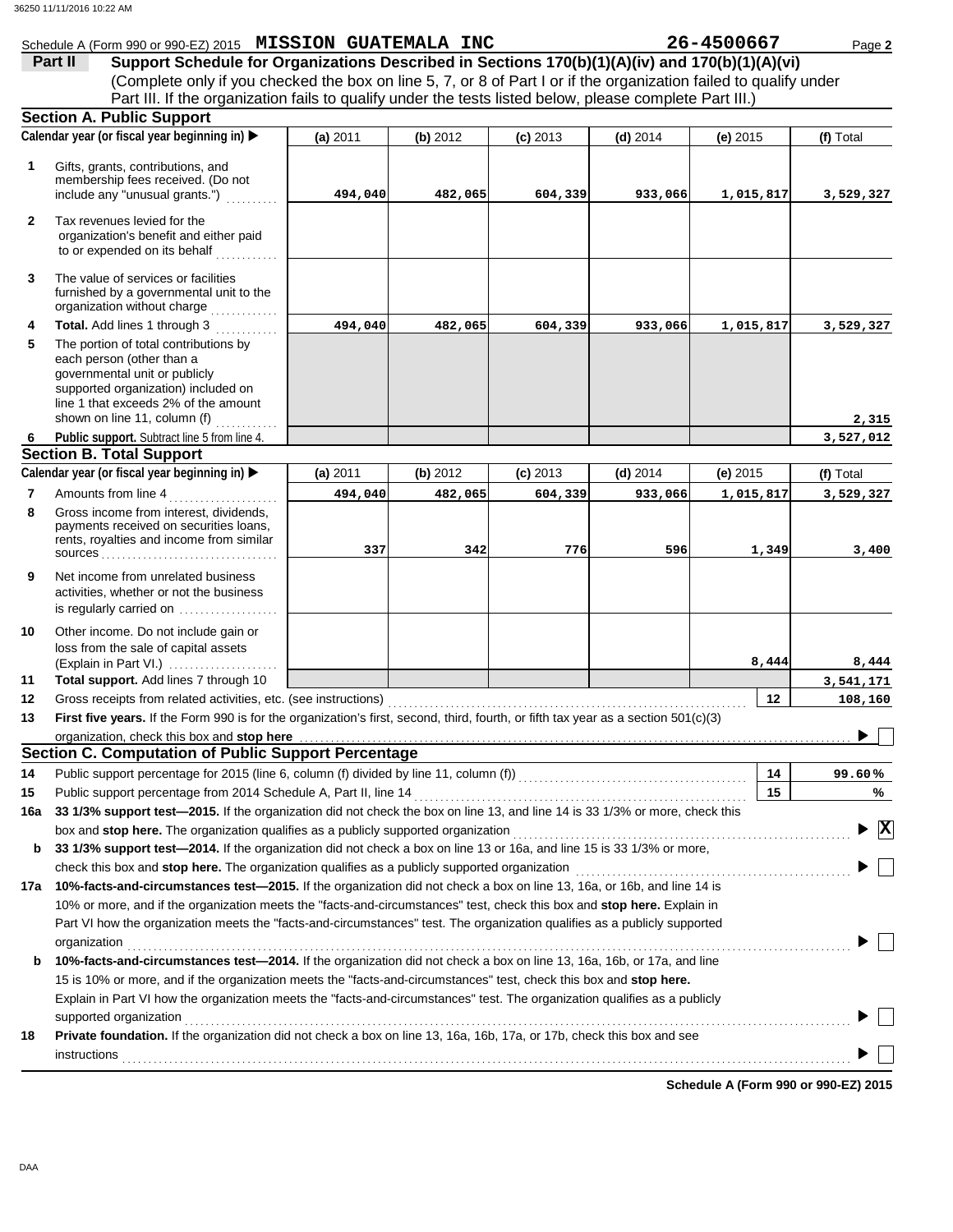|                | Schedule A (Form 990 or 990-EZ) 2015 MISSION GUATEMALA INC                                                                                                                              |          |          |            |            | 26-4500667 | Page 3    |
|----------------|-----------------------------------------------------------------------------------------------------------------------------------------------------------------------------------------|----------|----------|------------|------------|------------|-----------|
|                | Part III<br>Support Schedule for Organizations Described in Section 509(a)(2)                                                                                                           |          |          |            |            |            |           |
|                | (Complete only if you checked the box on line 9 of Part I or if the organization failed to qualify under Part II.                                                                       |          |          |            |            |            |           |
|                | If the organization fails to qualify under the tests listed below, please complete Part II.)                                                                                            |          |          |            |            |            |           |
|                | <b>Section A. Public Support</b>                                                                                                                                                        |          |          |            |            |            |           |
|                | Calendar year (or fiscal year beginning in) ▶                                                                                                                                           | (a) 2011 | (b) 2012 | $(c)$ 2013 | $(d)$ 2014 | $(e)$ 2015 | (f) Total |
| $\mathbf{1}$   | Gifts, grants, contributions, and membership<br>fees received. (Do not include any "unusual<br>grants.") $\ldots \ldots \ldots \ldots \ldots \ldots \ldots \ldots \ldots \ldots \ldots$ |          |          |            |            |            |           |
| $\overline{2}$ | Gross receipts from admissions, merchandise<br>sold or services performed, or facilities<br>furnished in any activity that is related to the<br>organization's tax-exempt purpose       |          |          |            |            |            |           |
| 3              | Gross receipts from activities that are not an<br>unrelated trade or business under section 513                                                                                         |          |          |            |            |            |           |
| 4              | Tax revenues levied for the<br>organization's benefit and either paid<br>to or expended on its behalf                                                                                   |          |          |            |            |            |           |
| 5              | The value of services or facilities<br>furnished by a governmental unit to the<br>organization without charge                                                                           |          |          |            |            |            |           |
| 6              | Total. Add lines 1 through 5                                                                                                                                                            |          |          |            |            |            |           |
| 7a             | Amounts included on lines 1, 2, and 3<br>received from disqualified persons                                                                                                             |          |          |            |            |            |           |
| b              | Amounts included on lines 2 and 3<br>received from other than disqualified<br>persons that exceed the greater of \$5,000<br>or 1% of the amount on line 13 for the year $\ldots$        |          |          |            |            |            |           |
|                | Add lines 7a and 7b<br>.                                                                                                                                                                |          |          |            |            |            |           |
| 8              | Public support. (Subtract line 7c from                                                                                                                                                  |          |          |            |            |            |           |
|                | line $6.$ )                                                                                                                                                                             |          |          |            |            |            |           |
|                | <b>Section B. Total Support</b>                                                                                                                                                         |          |          |            |            |            |           |
|                | Calendar year (or fiscal year beginning in)                                                                                                                                             | (a) 2011 | (b) 2012 | $(c)$ 2013 | $(d)$ 2014 | $(e)$ 2015 | (f) Total |
| 9              |                                                                                                                                                                                         |          |          |            |            |            |           |
| 10a            | Gross income from interest, dividends,<br>payments received on securities loans, rents,<br>royalties and income from similar sources                                                    |          |          |            |            |            |           |
| b              | Unrelated business taxable income (less<br>section 511 taxes) from businesses<br>acquired after June 30, 1975 [[1][1][1][1] acquired after June 30, 1975                                |          |          |            |            |            |           |
| c              | Add lines 10a and 10b                                                                                                                                                                   |          |          |            |            |            |           |
| 11             | Net income from unrelated business<br>activities not included in line 10b, whether<br>or not the business is regularly carried on                                                       |          |          |            |            |            |           |
| 12             | Other income. Do not include gain or<br>loss from the sale of capital assets                                                                                                            |          |          |            |            |            |           |
| 13             | Total support. (Add lines 9, 10c, 11,<br>and 12.) $\ldots$ $\ldots$ $\ldots$                                                                                                            |          |          |            |            |            |           |
| 14             | First five years. If the Form 990 is for the organization's first, second, third, fourth, or fifth tax year as a section 501(c)(3)<br>organization, check this box and stop here        |          |          |            |            |            |           |
|                | <b>Section C. Computation of Public Support Percentage</b>                                                                                                                              |          |          |            |            |            |           |
| 15             | Public support percentage for 2015 (line 8, column (f) divided by line 13, column (f)) [[[[[[[[[[[[[[[[[[[[[[                                                                           |          |          |            |            | 15         | %         |
| 16             |                                                                                                                                                                                         |          |          |            |            | 16         | %         |
|                | Section D. Computation of Investment Income Percentage                                                                                                                                  |          |          |            |            |            |           |
| 17             |                                                                                                                                                                                         |          |          |            |            | 17         | %         |
| 18             | Investment income percentage from 2014 Schedule A, Part III, line 17                                                                                                                    |          |          |            |            | 18         | %         |
| 19a            | 33 1/3% support tests-2015. If the organization did not check the box on line 14, and line 15 is more than 33 1/3%, and line                                                            |          |          |            |            |            |           |
|                | 17 is not more than 33 1/3%, check this box and stop here. The organization qualifies as a publicly supported organization                                                              |          |          |            |            |            |           |
| b              | 33 1/3% support tests-2014. If the organization did not check a box on line 14 or line 19a, and line 16 is more than 33 1/3%, and                                                       |          |          |            |            |            |           |
|                | line 18 is not more than 33 1/3%, check this box and stop here. The organization qualifies as a publicly supported organization <i>[[[[[[[[[[[[[[[[[[[[]]]]</i>                         |          |          |            |            |            |           |
| 20             | Private foundation. If the organization did not check a box on line 14, 19a, or 19b, check this box and see instructions                                                                |          |          |            |            |            |           |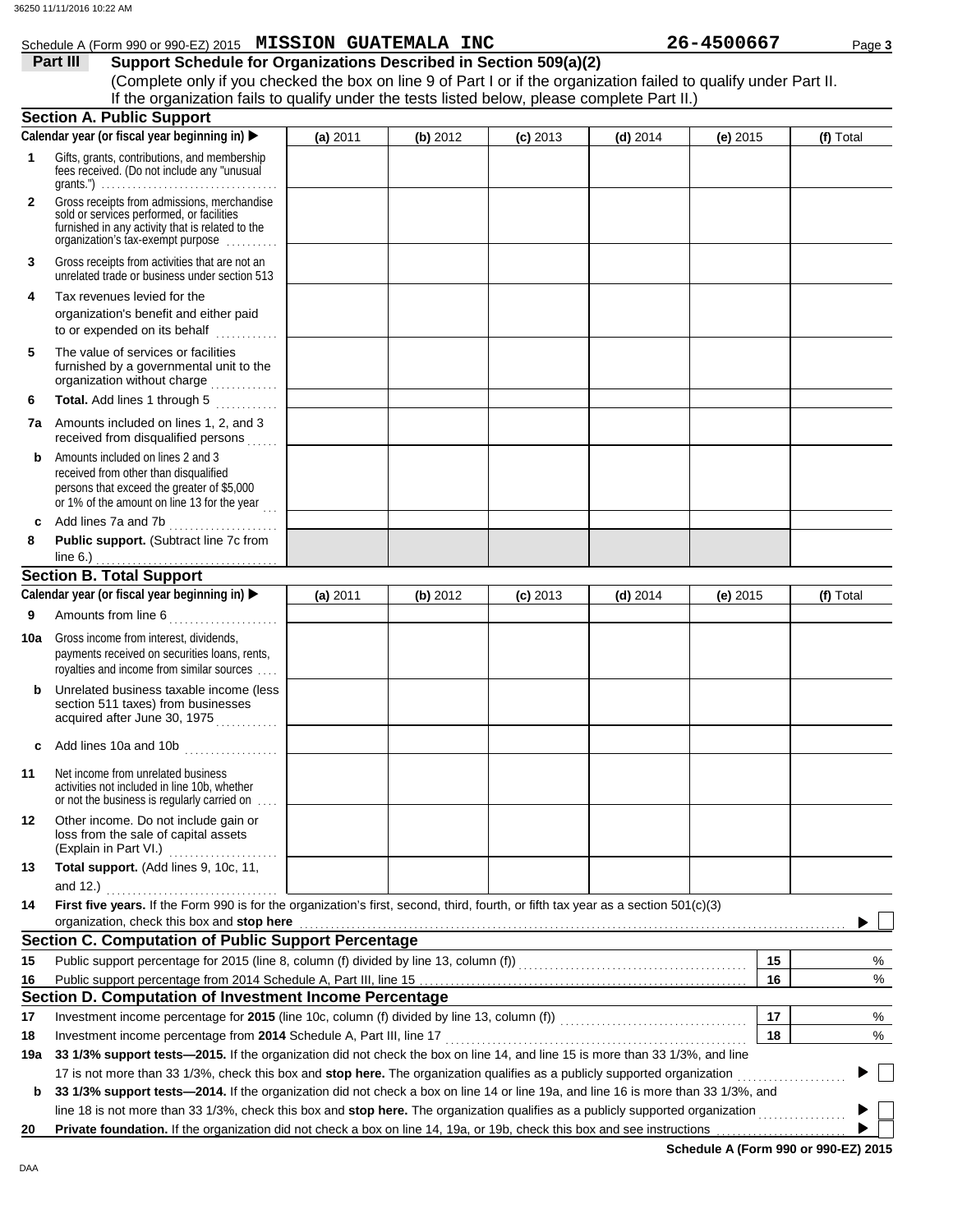# Schedule A (Form 990 or 990-EZ) 2015 **MISSION GUATEMALA INC** 26-4500667 Page 4

## **Part IV Supporting Organizations**

Sections A, D, and E. If you checked 11d of Part I, complete Sections A and D, and complete Part V.) (Complete only if you checked a box in line 11 on Part I. If you checked 11a of Part I, complete Sections A and B. If you checked 11b of Part I, complete Sections A and C. If you checked 11c of Part I, complete

- Are all of the organization's supported organizations listed by name in the organization's governing documents? If "No," describe in **Part VI** how the supported organizations are designated. If designated by class or purpose, describe the designation. If historic and continuing relationship, explain. **1**
- Did the organization have any supported organization that does not have an IRS determination of status under section 509(a)(1) or (2)? If "Yes," explain in **Part VI** how the organization determined that the supported organization was described in section 509(a)(1) or (2). **2**
- **3a** Did the organization have a supported organization described in section 501(c)(4), (5), or (6)? If "Yes," answer (b) and (c) below.
- **b** Did the organization confirm that each supported organization qualified under section 501(c)(4), (5), or (6) and satisfied the public support tests under section 509(a)(2)? If "Yes," describe in **Part VI** when and how the organization made the determination.
- **c** Did the organization ensure that all support to such organizations was used exclusively for section 170(c)(2)(B) purposes? If "Yes," explain in **Part VI** what controls the organization put in place to ensure such use.
- **4a** Was any supported organization not organized in the United States ("foreign supported organization")? If "Yes," and if you checked 11a or 11b in Part I, answer (b) and (c) below.
- **b** Did the organization have ultimate control and discretion in deciding whether to make grants to the foreign supported organization? If "Yes," describe in **Part VI** how the organization had such control and discretion despite being controlled or supervised by or in connection with its supported organizations.
- **c** Did the organization support any foreign supported organization that does not have an IRS determination under sections 501(c)(3) and 509(a)(1) or (2)? If "Yes," explain in **Part VI** what controls the organization used to ensure that all support to the foreign supported organization was used exclusively for section  $170(c)(2)(B)$ purposes.
- **5a** Did the organization add, substitute, or remove any supported organizations during the tax year? If "Yes," answer (b) and (c) below (if applicable). Also, provide detail in **Part VI,** including (i) the names and EIN numbers of the supported organizations added, substituted, or removed; (ii) the reasons for each such action; (iii) the authority under the organization's organizing document authorizing such action; and (iv) how the action was accomplished (such as by amendment to the organizing document).
- **b Type I or Type II only.** Was any added or substituted supported organization part of a class already designated in the organization's organizing document?
- **c Substitutions only.** Was the substitution the result of an event beyond the organization's control?
- **6** Did the organization provide support (whether in the form of grants or the provision of services or facilities) to anyone other than (i) its supported organizations, (ii) individuals that are part of the charitable class benefited by one or more of its supported organizations, or (iii) other supporting organizations that also support or benefit one or more of the filing organization's supported organizations? If "Yes," provide detail in **Part VI.**
- **7** Did the organization provide a grant, loan, compensation, or other similar payment to a substantial contributor (defined in section 4958(c)(3)(C)), a family member of a substantial contributor, or a 35% controlled entity with regard to a substantial contributor? If "Yes," complete Part I of Schedule L (Form 990 or 990-EZ).
- **8** Did the organization make a loan to a disqualified person (as defined in section 4958) not described in line 7? If "Yes," complete Part I of Schedule L (Form 990 or 990-EZ).
- **9a** Was the organization controlled directly or indirectly at any time during the tax year by one or more disqualified persons as defined in section 4946 (other than foundation managers and organizations described in section 509(a)(1) or (2))? If "Yes," provide detail in **Part VI.**
- **b** Did one or more disqualified persons (as defined in line 9a) hold a controlling interest in any entity in which the supporting organization had an interest? If "Yes," provide detail in **Part VI.**
- **c** Did a disqualified person (as defined in line 9a) have an ownership interest in, or derive any personal benefit from, assets in which the supporting organization also had an interest? If "Yes," provide detail in **Part VI.**
- **10a** Was the organization subject to the excess business holdings rules of section 4943 because of section 4943(f) (regarding certain Type II supporting organizations, and all Type III non-functionally integrated supporting organizations)? If "Yes," answer 10b below.
	- **b** Did the organization have any excess business holdings in the tax year? (Use Schedule C, Form 4720, to determine whether the organization had excess business holdings.)

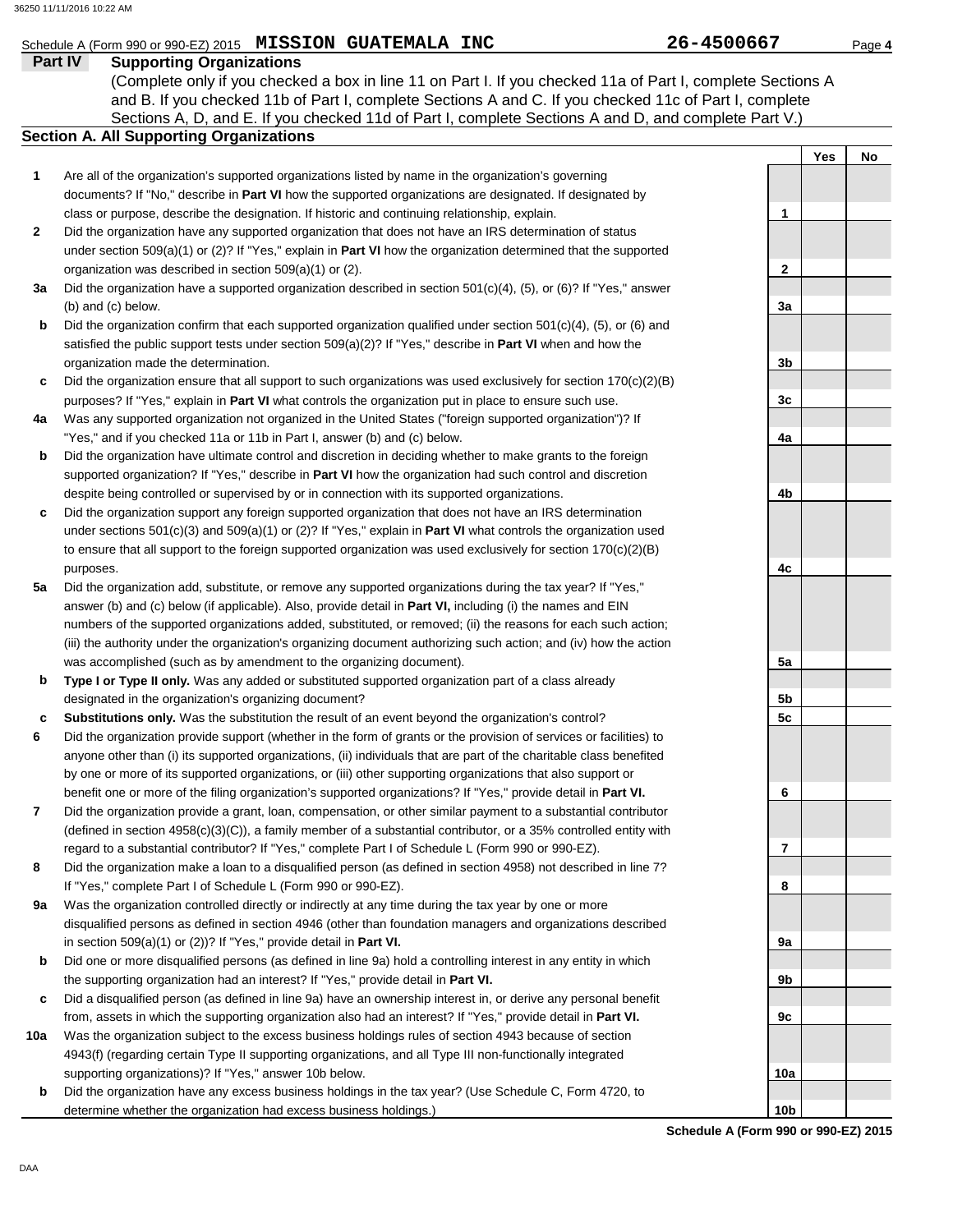|    | Schedule A (Form 990 or 990-EZ) 2015 MISSION GUATEMALA INC<br>Part IV<br><b>Supporting Organizations (continued)</b>                                                         | 26-4500667      |     | Page 5 |
|----|------------------------------------------------------------------------------------------------------------------------------------------------------------------------------|-----------------|-----|--------|
|    |                                                                                                                                                                              |                 | Yes | No     |
| 11 | Has the organization accepted a gift or contribution from any of the following persons?                                                                                      |                 |     |        |
| а  | A person who directly or indirectly controls, either alone or together with persons described in (b) and (c)                                                                 |                 |     |        |
|    | below, the governing body of a supported organization?                                                                                                                       | 11a             |     |        |
|    | <b>b</b> A family member of a person described in (a) above?                                                                                                                 | 11 <sub>b</sub> |     |        |
|    | c A 35% controlled entity of a person described in (a) or (b) above? If "Yes" to a, b, or c, provide detail in Part VI.<br><b>Section B. Type I Supporting Organizations</b> | 11c             |     |        |
|    |                                                                                                                                                                              |                 | Yes | No     |
| 1  | Did the directors, trustees, or membership of one or more supported organizations have the power to                                                                          |                 |     |        |
|    | regularly appoint or elect at least a majority of the organization's directors or trustees at all times during the                                                           |                 |     |        |
|    | tax year? If "No," describe in Part VI how the supported organization(s) effectively operated, supervised, or                                                                |                 |     |        |
|    | controlled the organization's activities. If the organization had more than one supported organization,                                                                      |                 |     |        |
|    | describe how the powers to appoint and/or remove directors or trustees were allocated among the supported                                                                    |                 |     |        |
|    | organizations and what conditions or restrictions, if any, applied to such powers during the tax year.                                                                       | 1               |     |        |
| 2  | Did the organization operate for the benefit of any supported organization other than the supported                                                                          |                 |     |        |
|    | organization(s) that operated, supervised, or controlled the supporting organization? If "Yes," explain in Part                                                              |                 |     |        |
|    | VI how providing such benefit carried out the purposes of the supported organization(s) that operated,                                                                       |                 |     |        |
|    | supervised, or controlled the supporting organization.                                                                                                                       | $\mathbf 2$     |     |        |
|    | <b>Section C. Type II Supporting Organizations</b>                                                                                                                           |                 |     |        |
|    |                                                                                                                                                                              |                 | Yes | No     |
| 1  | Were a majority of the organization's directors or trustees during the tax year also a majority of the directors                                                             |                 |     |        |
|    | or trustees of each of the organization's supported organization(s)? If "No," describe in Part VI how control                                                                |                 |     |        |
|    | or management of the supporting organization was vested in the same persons that controlled or managed                                                                       |                 |     |        |
|    | the supported organization(s).                                                                                                                                               | 1               |     |        |
|    | <b>Section D. All Type III Supporting Organizations</b>                                                                                                                      |                 |     |        |
|    |                                                                                                                                                                              |                 | Yes | No     |
| 1  | Did the organization provide to each of its supported organizations, by the last day of the fifth month of the                                                               |                 |     |        |
|    | organization's tax year, (i) a written notice describing the type and amount of support provided during the prior tax                                                        |                 |     |        |
|    | year, (ii) a copy of the Form 990 that was most recently filed as of the date of notification, and (iii) copies of the                                                       |                 |     |        |
|    | organization's governing documents in effect on the date of notification, to the extent not previously provided?                                                             | 1               |     |        |
|    | Were any of the organization's officers, directors, or trustees either (i) appointed or elected by the supported                                                             |                 |     |        |
|    | organization(s) or (ii) serving on the governing body of a supported organization? If "No," explain in <b>Part VI</b> how                                                    |                 |     |        |
|    | the organization maintained a close and continuous working relationship with the supported organization(s).                                                                  | 2               |     |        |
| 3  | By reason of the relationship described in (2), did the organization's supported organizations have a                                                                        |                 |     |        |
|    | significant voice in the organization's investment policies and in directing the use of the organization's                                                                   |                 |     |        |
|    | income or assets at all times during the tax year? If "Yes," describe in <b>Part VI</b> the role the organization's                                                          | 3               |     |        |
|    | supported organizations played in this regard.<br>Section E. Type III Functionally-Integrated Supporting Organizations                                                       |                 |     |        |
| 1  | Check the box next to the method that the organization used to satisfy the Integral Part Test during the year (see instructions):                                            |                 |     |        |
| a  | The organization satisfied the Activities Test. Complete line 2 below.                                                                                                       |                 |     |        |
| b  | The organization is the parent of each of its supported organizations. Complete line 3 below.                                                                                |                 |     |        |
| c  | The organization supported a governmental entity. Describe in Part VI how you supported a government entity (see instructions).                                              |                 |     |        |
|    |                                                                                                                                                                              |                 |     |        |
|    |                                                                                                                                                                              |                 |     |        |
|    | 2 Activities Test. Answer (a) and (b) below.                                                                                                                                 |                 | Yes | No     |

- **a** Did substantially all of the organization's activities during the tax year directly further the exempt purposes of the supported organization(s) to which the organization was responsive? If "Yes," then in **Part VI identify those supported organizations and explain** how these activities directly furthered their exempt purposes, how the organization was responsive to those supported organizations, and how the organization determined that these activities constituted substantially all of its activities.
- **b** Did the activities described in (a) constitute activities that, but for the organization's involvement, one or more of the organization's supported organization(s) would have been engaged in? If "Yes," explain in **Part VI** the reasons for the organization's position that its supported organization(s) would have engaged in these activities but for the organization's involvement.
- **3** Parent of Supported Organizations. **Answer (a) and (b) below.**
- **a** Did the organization have the power to regularly appoint or elect a majority of the officers, directors, or trustees of each of the supported organizations? Provide details in **Part VI.**
- **b** Did the organization exercise a substantial degree of direction over the policies, programs, and activities of each of its supported organizations? If "Yes," describe in **Part VI** the role played by the organization in this regard.

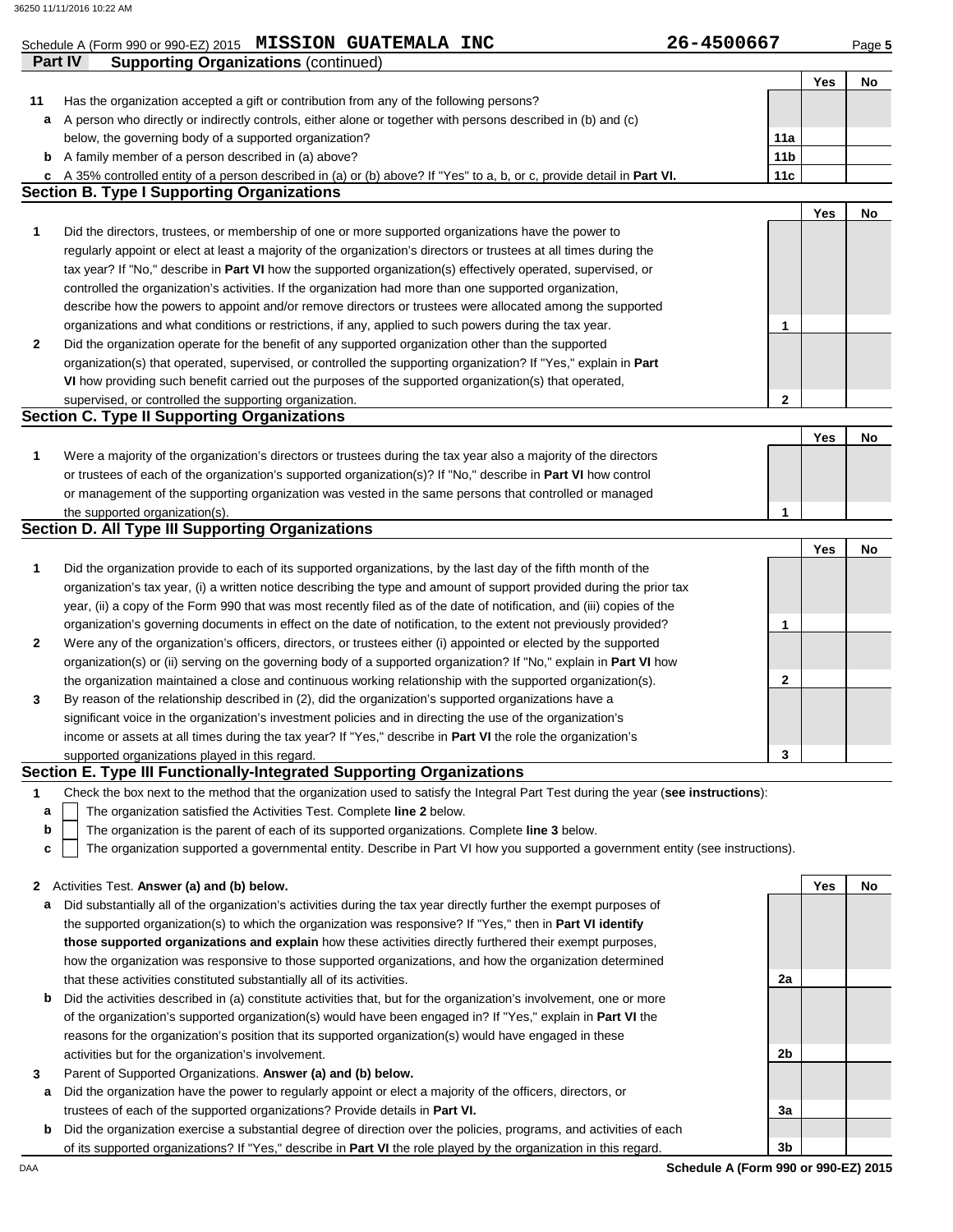## **Part V Type III Non-Functionally Integrated 509(a)(3) Supporting Organizations** Schedule A (Form 990 or 990-EZ) 2015 **MISSION GUATEMALA INC** 26-4500667 Page 6 **1** Check here if the organization satisfied the Integral Part Test as a qualifying trust on Nov. 20, 1970. **See instructions.** All other Type III non-functionally integrated supporting organizations must complete Sections A through E. **1 2 3 4 5** Depreciation and depletion **6** Portion of operating expenses paid or incurred for production or **7 8 1** Aggregate fair market value of all non-exempt-use assets (see **Section A - Adjusted Net Income** Net short-term capital gain Recoveries of prior-year distributions Other gross income (see instructions) Add lines 1 through 3 collection of gross income or for management, conservation, or maintenance of property held for production of income (see instructions) Other expenses (see instructions) **Adjusted Net Income** (subtract lines 5, 6 and 7 from line 4) **Section B - Minimum Asset Amount** instructions for short tax year or assets held for part of year): **a b c** Fair market value of other non-exempt-use assets **d e** Average monthly value of securities Average monthly cash balances **Total** (add lines 1a, 1b, and 1c) **Discount** claimed for blockage or other factors (explain in detail in **Part VI**): **8 7 6 5 4 3 2** Acquisition indebtedness applicable to non-exempt-use assets Subtract line 2 from line 1d Cash deemed held for exempt use. Enter 1-1/2% of line 3 (for greater amount, see instructions). Net value of non-exempt-use assets (subtract line 4 from line 3) Multiply line 5 by .035 Recoveries of prior-year distributions **Minimum Asset Amount (add line 7 to line 6) Section C - Distributable Amount 6 Distributable Amount.** Subtract line 5 from line 4, unless subject to **5 4 3 2 1** Adjusted net income for prior year (from Section A, line 8, Column A) Enter 85% of line 1 Minimum asset amount for prior year (from Section B, line 8, Column A) Enter greater of line 2 or line 3 Income tax imposed in prior year **8 7 6 5 4 3 2 1** (A) Prior Year (B) Current Year (optional) (optional) (B) Current Year (A) Prior Year **1a 1b 1c 1d 2 3 4 5 6 7 8 3 2 1 5 4** Current Year

emergency temporary reduction (see instructions)

**7** instructions). Check here if the current year is the organization's first as a non-functionally-integrated Type III supporting organization (see

**6**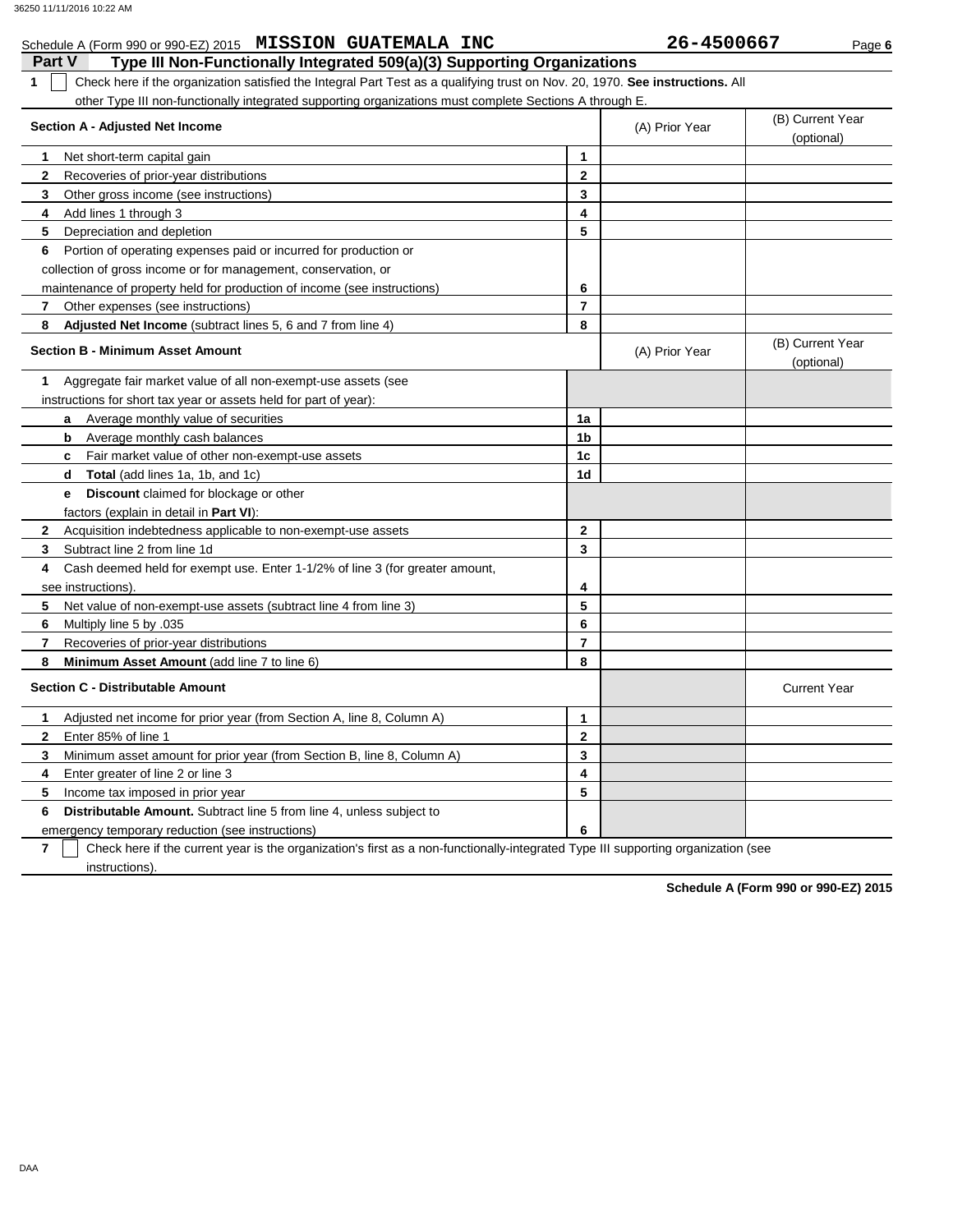# Schedule A (Form 990 or 990-EZ) 2015 **MISSION GUATEMALA INC** 26-4500667 Page 7

| Part V       | Type III Non-Functionally Integrated 509(a)(3) Supporting Organizations (continued)        |                                    |                                               |                                                  |
|--------------|--------------------------------------------------------------------------------------------|------------------------------------|-----------------------------------------------|--------------------------------------------------|
|              | <b>Section D - Distributions</b>                                                           |                                    |                                               | <b>Current Year</b>                              |
| 1            | Amounts paid to supported organizations to accomplish exempt purposes                      |                                    |                                               |                                                  |
| $\mathbf{2}$ | Amounts paid to perform activity that directly furthers exempt purposes of supported       |                                    |                                               |                                                  |
|              | organizations, in excess of income from activity                                           |                                    |                                               |                                                  |
| 3            | Administrative expenses paid to accomplish exempt purposes of supported organizations      |                                    |                                               |                                                  |
| 4            | Amounts paid to acquire exempt-use assets                                                  |                                    |                                               |                                                  |
| 5            | Qualified set-aside amounts (prior IRS approval required)                                  |                                    |                                               |                                                  |
| 6            | Other distributions (describe in Part VI). See instructions.                               |                                    |                                               |                                                  |
| 7            | Total annual distributions. Add lines 1 through 6.                                         |                                    |                                               |                                                  |
| 8            | Distributions to attentive supported organizations to which the organization is responsive |                                    |                                               |                                                  |
|              | (provide details in Part VI). See instructions.                                            |                                    |                                               |                                                  |
| 9            | Distributable amount for 2015 from Section C, line 6                                       |                                    |                                               |                                                  |
| 10           | Line 8 amount divided by Line 9 amount                                                     |                                    |                                               |                                                  |
|              | Section E - Distribution Allocations (see instructions)                                    | (i)<br><b>Excess Distributions</b> | (ii)<br><b>Underdistributions</b><br>Pre-2015 | (iii)<br><b>Distributable</b><br>Amount for 2015 |
| 1            | Distributable amount for 2015 from Section C, line 6                                       |                                    |                                               |                                                  |
| $\mathbf{2}$ | Underdistributions, if any, for years prior to 2015                                        |                                    |                                               |                                                  |
|              | (reasonable cause required-see instructions)                                               |                                    |                                               |                                                  |
| 3            | Excess distributions carryover, if any, to 2015:                                           |                                    |                                               |                                                  |
| a            |                                                                                            |                                    |                                               |                                                  |
| b            |                                                                                            |                                    |                                               |                                                  |
| c            |                                                                                            |                                    |                                               |                                                  |
|              |                                                                                            |                                    |                                               |                                                  |
|              |                                                                                            |                                    |                                               |                                                  |
|              | f Total of lines 3a through e                                                              |                                    |                                               |                                                  |
|              | g Applied to underdistributions of prior years                                             |                                    |                                               |                                                  |
|              | h Applied to 2015 distributable amount                                                     |                                    |                                               |                                                  |
|              | <i>i</i> Carryover from 2010 not applied (see instructions)                                |                                    |                                               |                                                  |
|              | Remainder. Subtract lines 3g, 3h, and 3i from 3f.                                          |                                    |                                               |                                                  |
| 4            | Distributions for 2015 from Section                                                        |                                    |                                               |                                                  |
|              | \$<br>D, line 7:                                                                           |                                    |                                               |                                                  |
|              | a Applied to underdistributions of prior years                                             |                                    |                                               |                                                  |
|              | <b>b</b> Applied to 2015 distributable amount                                              |                                    |                                               |                                                  |
|              | c Remainder. Subtract lines 4a and 4b from 4.                                              |                                    |                                               |                                                  |
| 5            | Remaining underdistributions for years prior to 2015, if                                   |                                    |                                               |                                                  |
|              | any. Subtract lines 3g and 4a from line 2 (if amount                                       |                                    |                                               |                                                  |
|              | greater than zero, see instructions).                                                      |                                    |                                               |                                                  |
| 6            | Remaining underdistributions for 2015. Subtract lines 3h                                   |                                    |                                               |                                                  |
|              | and 4b from line 1 (if amount greater than zero, see                                       |                                    |                                               |                                                  |
|              | instructions).                                                                             |                                    |                                               |                                                  |
| 7            | Excess distributions carryover to 2016. Add lines 3j<br>and 4c.                            |                                    |                                               |                                                  |
| 8            | Breakdown of line 7:                                                                       |                                    |                                               |                                                  |
| a            |                                                                                            |                                    |                                               |                                                  |
| b            |                                                                                            |                                    |                                               |                                                  |
|              |                                                                                            |                                    |                                               |                                                  |
|              | d Excess from 2014                                                                         |                                    |                                               |                                                  |
|              | e Excess from 2015                                                                         |                                    |                                               |                                                  |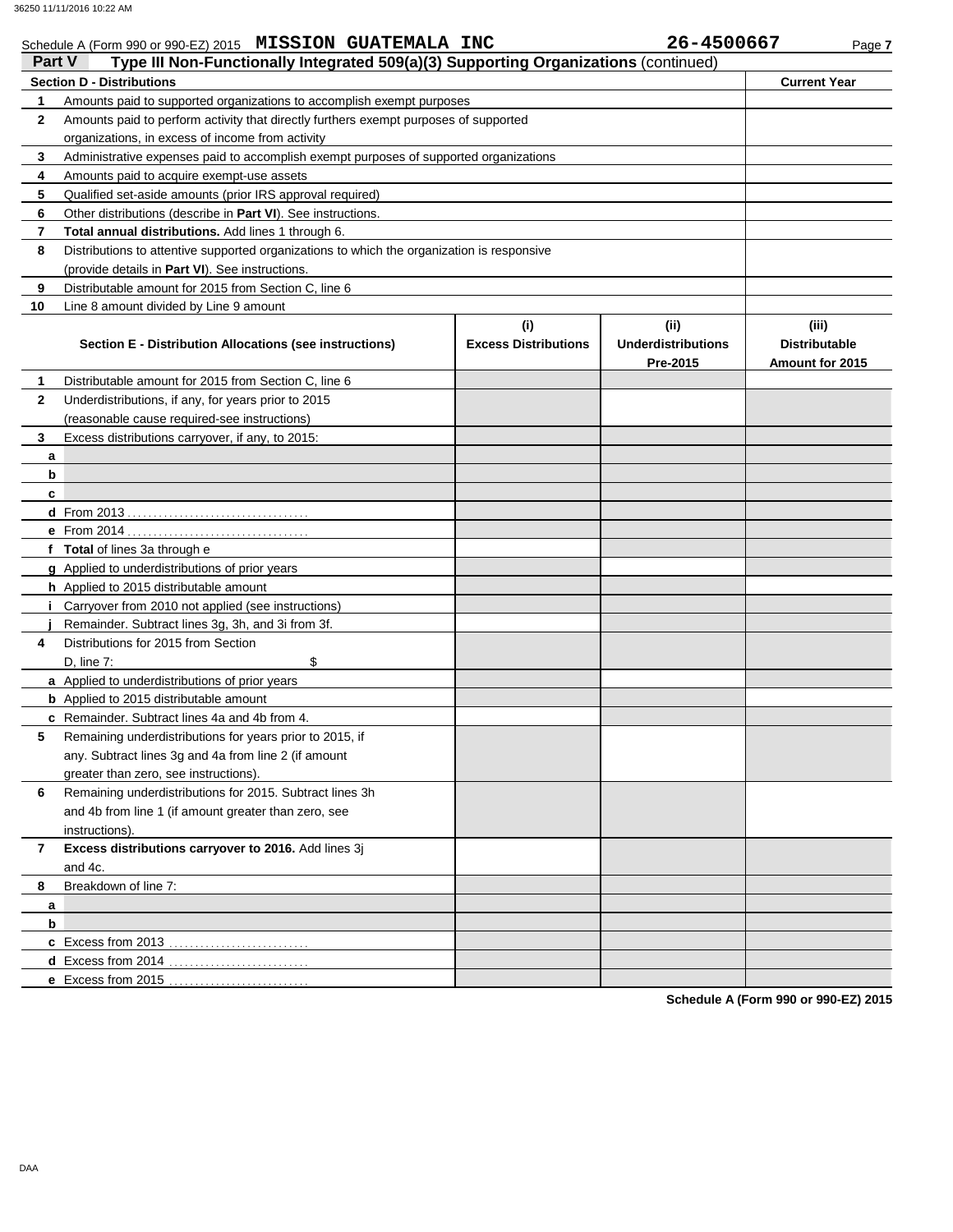|         | Schedule A (Form 990 or 990-EZ) 2015 MISSION GUATEMALA INC                                                                                                                                                                                                                                                                                                                                                                                                                                                                                                                                 | 26-4500667<br>Page 8 |
|---------|--------------------------------------------------------------------------------------------------------------------------------------------------------------------------------------------------------------------------------------------------------------------------------------------------------------------------------------------------------------------------------------------------------------------------------------------------------------------------------------------------------------------------------------------------------------------------------------------|----------------------|
| Part VI | Supplemental Information. Provide the explanations required by Part II, line 10; Part II, line 17a or 17b; Part<br>III, line 12; Part IV, Section A, lines 1, 2, 3b, 3c, 4b, 4c, 5a, 6, 9a, 9b, 9c, 11a, 11b, and 11c; Part IV, Section<br>B, lines 1 and 2; Part IV, Section C, line 1; Part IV, Section D, lines 2 and 3; Part IV, Section E, lines 1c, 2a, 2b,<br>3a and 3b; Part V, line 1; Part V, Section B, line 1e; Part V, Section D, lines 5, 6, and 8; and Part V, Section E,<br>lines 2, 5, and 6. Also complete this part for any additional information. (See instructions.) |                      |
|         |                                                                                                                                                                                                                                                                                                                                                                                                                                                                                                                                                                                            |                      |
|         |                                                                                                                                                                                                                                                                                                                                                                                                                                                                                                                                                                                            |                      |
|         |                                                                                                                                                                                                                                                                                                                                                                                                                                                                                                                                                                                            |                      |
|         |                                                                                                                                                                                                                                                                                                                                                                                                                                                                                                                                                                                            |                      |
|         |                                                                                                                                                                                                                                                                                                                                                                                                                                                                                                                                                                                            |                      |
|         |                                                                                                                                                                                                                                                                                                                                                                                                                                                                                                                                                                                            |                      |
|         |                                                                                                                                                                                                                                                                                                                                                                                                                                                                                                                                                                                            |                      |
|         |                                                                                                                                                                                                                                                                                                                                                                                                                                                                                                                                                                                            |                      |
|         |                                                                                                                                                                                                                                                                                                                                                                                                                                                                                                                                                                                            |                      |
|         |                                                                                                                                                                                                                                                                                                                                                                                                                                                                                                                                                                                            |                      |
|         |                                                                                                                                                                                                                                                                                                                                                                                                                                                                                                                                                                                            |                      |
|         |                                                                                                                                                                                                                                                                                                                                                                                                                                                                                                                                                                                            |                      |
|         |                                                                                                                                                                                                                                                                                                                                                                                                                                                                                                                                                                                            |                      |
|         |                                                                                                                                                                                                                                                                                                                                                                                                                                                                                                                                                                                            |                      |
|         |                                                                                                                                                                                                                                                                                                                                                                                                                                                                                                                                                                                            |                      |
|         |                                                                                                                                                                                                                                                                                                                                                                                                                                                                                                                                                                                            |                      |
|         |                                                                                                                                                                                                                                                                                                                                                                                                                                                                                                                                                                                            |                      |
|         |                                                                                                                                                                                                                                                                                                                                                                                                                                                                                                                                                                                            |                      |
|         |                                                                                                                                                                                                                                                                                                                                                                                                                                                                                                                                                                                            |                      |
|         |                                                                                                                                                                                                                                                                                                                                                                                                                                                                                                                                                                                            |                      |
|         |                                                                                                                                                                                                                                                                                                                                                                                                                                                                                                                                                                                            |                      |
|         |                                                                                                                                                                                                                                                                                                                                                                                                                                                                                                                                                                                            |                      |
|         |                                                                                                                                                                                                                                                                                                                                                                                                                                                                                                                                                                                            |                      |
|         |                                                                                                                                                                                                                                                                                                                                                                                                                                                                                                                                                                                            |                      |
|         |                                                                                                                                                                                                                                                                                                                                                                                                                                                                                                                                                                                            |                      |
|         |                                                                                                                                                                                                                                                                                                                                                                                                                                                                                                                                                                                            |                      |
|         |                                                                                                                                                                                                                                                                                                                                                                                                                                                                                                                                                                                            |                      |
|         |                                                                                                                                                                                                                                                                                                                                                                                                                                                                                                                                                                                            |                      |
|         |                                                                                                                                                                                                                                                                                                                                                                                                                                                                                                                                                                                            |                      |
|         |                                                                                                                                                                                                                                                                                                                                                                                                                                                                                                                                                                                            |                      |
|         |                                                                                                                                                                                                                                                                                                                                                                                                                                                                                                                                                                                            |                      |
|         |                                                                                                                                                                                                                                                                                                                                                                                                                                                                                                                                                                                            |                      |
|         |                                                                                                                                                                                                                                                                                                                                                                                                                                                                                                                                                                                            |                      |
|         |                                                                                                                                                                                                                                                                                                                                                                                                                                                                                                                                                                                            |                      |
|         |                                                                                                                                                                                                                                                                                                                                                                                                                                                                                                                                                                                            |                      |
|         |                                                                                                                                                                                                                                                                                                                                                                                                                                                                                                                                                                                            |                      |
|         |                                                                                                                                                                                                                                                                                                                                                                                                                                                                                                                                                                                            |                      |
|         |                                                                                                                                                                                                                                                                                                                                                                                                                                                                                                                                                                                            |                      |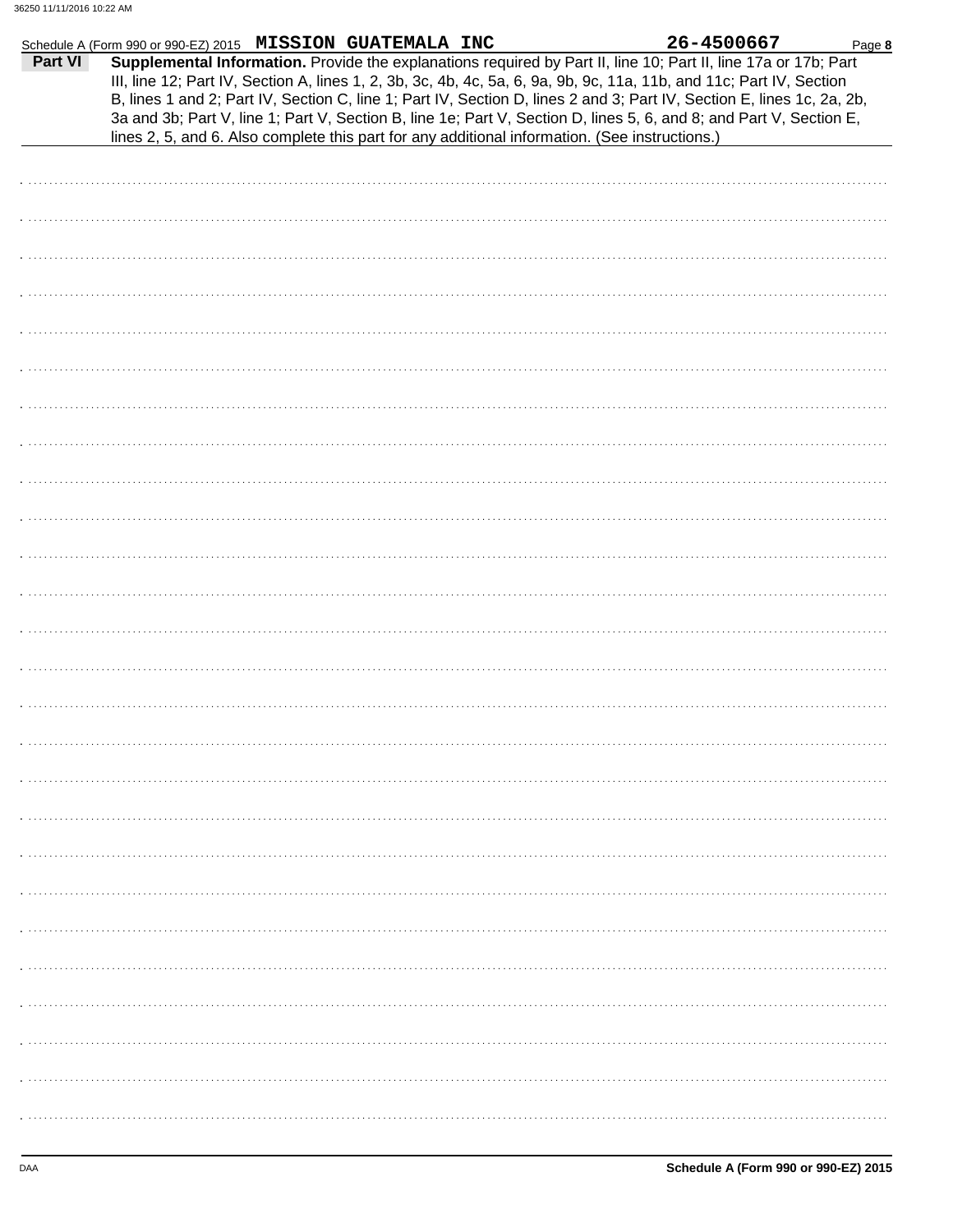**(Form 990)**

# **SCHEDULE D Supplemental Financial Statements**

 **Attach to Form 990. Part IV, line 6, 7, 8, 9, 10, 11a, 11b, 11c, 11d, 11e, 11f, 12a, or 12b. Complete if the organization answered "Yes" on Form 990,**

 **Information about Schedule D (Form 990) and its instructions is at www.irs.gov/form990.**

Internal Revenue Service **Name of the organization**

Department of the Treasury

**Inspection**

**2015**

**Open to Public**

OMB No. 1545-0047

|   | Name of the organization                                                                                                                  |                                                    | <b>Employer identification number</b> |
|---|-------------------------------------------------------------------------------------------------------------------------------------------|----------------------------------------------------|---------------------------------------|
|   | <b>MISSION GUATEMALA INC</b>                                                                                                              |                                                    | 26-4500667                            |
|   | Organizations Maintaining Donor Advised Funds or Other Similar Funds or Accounts.<br>Part I                                               |                                                    |                                       |
|   | Complete if the organization answered "Yes" on Form 990, Part IV, line 6.                                                                 |                                                    |                                       |
|   |                                                                                                                                           | (a) Donor advised funds                            | (b) Funds and other accounts          |
| 1 | Total number at end of year                                                                                                               |                                                    |                                       |
| 2 |                                                                                                                                           |                                                    |                                       |
| 3 | Aggregate value of grants from (during year)                                                                                              |                                                    |                                       |
| 4 |                                                                                                                                           |                                                    |                                       |
| 5 | Did the organization inform all donors and donor advisors in writing that the assets held in donor advised                                |                                                    |                                       |
|   |                                                                                                                                           |                                                    | Yes<br>No                             |
| 6 | Did the organization inform all grantees, donors, and donor advisors in writing that grant funds can be used                              |                                                    |                                       |
|   | only for charitable purposes and not for the benefit of the donor or donor advisor, or for any other purpose                              |                                                    |                                       |
|   |                                                                                                                                           |                                                    | Yes<br>No                             |
|   | Part II<br><b>Conservation Easements.</b><br>Complete if the organization answered "Yes" on Form 990, Part IV, line 7.                    |                                                    |                                       |
| 1 | Purpose(s) of conservation easements held by the organization (check all that apply).                                                     |                                                    |                                       |
|   | Preservation of land for public use (e.g., recreation or education)                                                                       | Preservation of a historically important land area |                                       |
|   | Protection of natural habitat                                                                                                             | Preservation of a certified historic structure     |                                       |
|   | Preservation of open space                                                                                                                |                                                    |                                       |
| 2 | Complete lines 2a through 2d if the organization held a qualified conservation contribution in the form of a conservation                 |                                                    |                                       |
|   | easement on the last day of the tax year.                                                                                                 |                                                    | Held at the End of the Tax Year       |
|   | a Total number of conservation easements [11] matter conservation conservation of the set of conservation easements                       |                                                    | 2a                                    |
| b |                                                                                                                                           |                                                    | 2 <sub>b</sub>                        |
| c | Number of conservation easements on a certified historic structure included in (a)<br>[20]                                                |                                                    | 2c                                    |
|   | d Number of conservation easements included in (c) acquired after 8/17/06, and not on a                                                   |                                                    |                                       |
|   |                                                                                                                                           |                                                    | 2d                                    |
| 3 | Number of conservation easements modified, transferred, released, extinguished, or terminated by the organization during the              |                                                    |                                       |
|   |                                                                                                                                           |                                                    |                                       |
| 4 | Number of states where property subject to conservation easement is located $\blacktriangleright$                                         |                                                    |                                       |
| 5 | Does the organization have a written policy regarding the periodic monitoring, inspection, handling of                                    |                                                    |                                       |
|   |                                                                                                                                           |                                                    | Yes<br>No                             |
| 6 | Staff and volunteer hours devoted to monitoring, inspecting, handling of violations, and enforcing conservation easements during the year |                                                    |                                       |
|   | .                                                                                                                                         |                                                    |                                       |
| 7 | Amount of expenses incurred in monitoring, inspecting, handling of violations, and enforcing conservation easements during the year       |                                                    |                                       |
|   | $\blacktriangleright$ \$                                                                                                                  |                                                    |                                       |
|   | Does each conservation easement reported on line 2(d) above satisfy the requirements of section 170(h)(4)(B)(i)                           |                                                    |                                       |
|   |                                                                                                                                           |                                                    | Yes<br>No                             |
| 9 | In Part XIII, describe how the organization reports conservation easements in its revenue and expense statement, and                      |                                                    |                                       |
|   | balance sheet, and include, if applicable, the text of the footnote to the organization's financial statements that describes the         |                                                    |                                       |
|   | organization's accounting for conservation easements.                                                                                     |                                                    |                                       |
|   | Organizations Maintaining Collections of Art, Historical Treasures, or Other Similar Assets.<br>Part III                                  |                                                    |                                       |
|   | Complete if the organization answered "Yes" on Form 990, Part IV, line 8.                                                                 |                                                    |                                       |
|   | 1a If the organization elected, as permitted under SFAS 116 (ASC 958), not to report in its revenue statement and balance sheet           |                                                    |                                       |
|   | works of art, historical treasures, or other similar assets held for public exhibition, education, or research in furtherance of          |                                                    |                                       |
|   | public service, provide, in Part XIII, the text of the footnote to its financial statements that describes these items.                   |                                                    |                                       |
|   | <b>b</b> If the organization elected, as permitted under SFAS 116 (ASC 958), to report in its revenue statement and balance sheet         |                                                    |                                       |
|   | works of art, historical treasures, or other similar assets held for public exhibition, education, or research in furtherance of          |                                                    |                                       |
|   | public service, provide the following amounts relating to these items:                                                                    |                                                    |                                       |
|   |                                                                                                                                           |                                                    | \$                                    |
|   |                                                                                                                                           |                                                    | $\frac{1}{2}$                         |
| 2 | If the organization received or held works of art, historical treasures, or other similar assets for financial gain, provide the          |                                                    |                                       |
|   | following amounts required to be reported under SFAS 116 (ASC 958) relating to these items:                                               |                                                    |                                       |
| а |                                                                                                                                           |                                                    |                                       |
| b |                                                                                                                                           |                                                    | -\$<br>▶                              |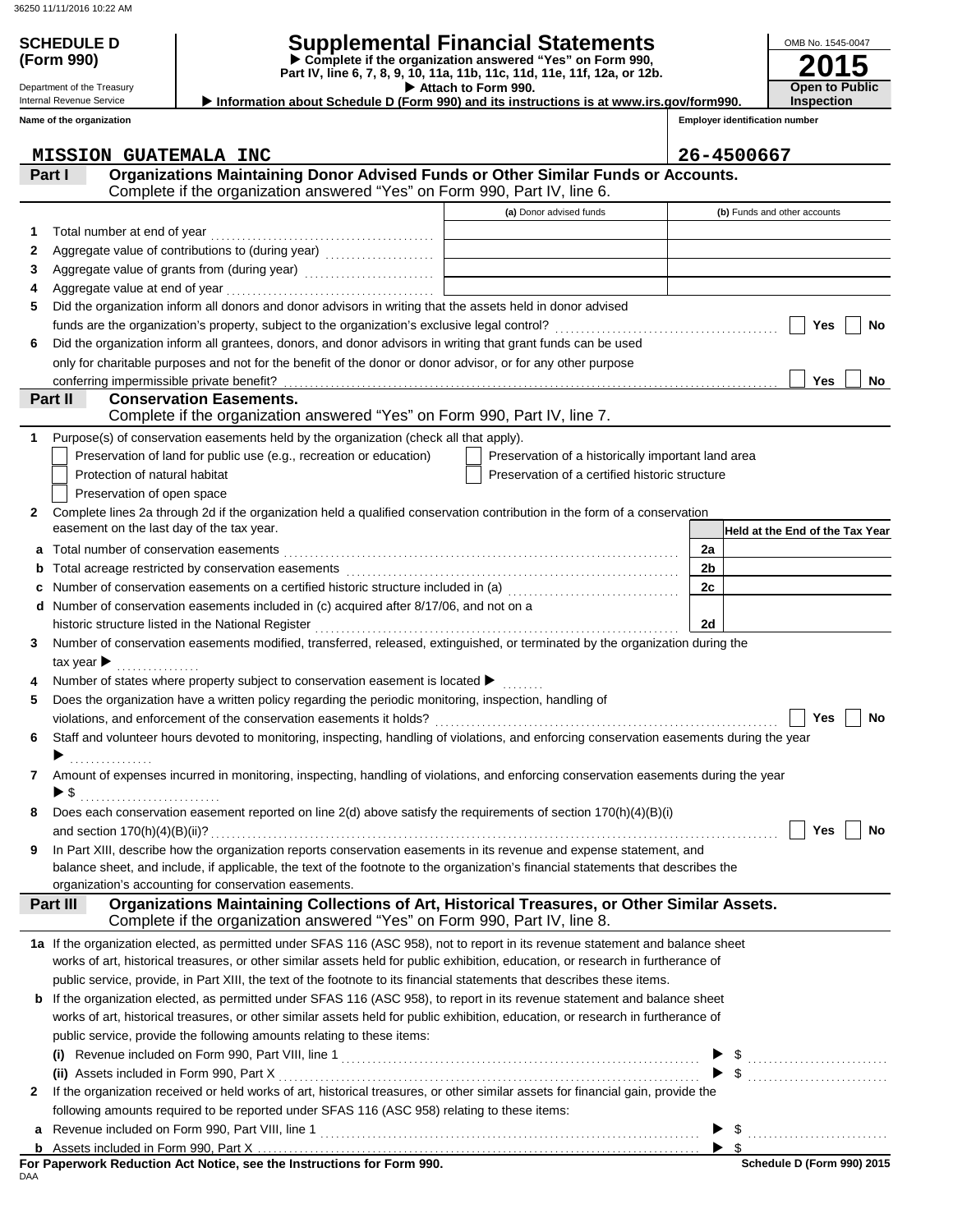| Schedule D (Form 990) 2015 MISSION GUATEMALA INC                                                                                                                                                                                    |                         |                           |                         | 26-4500667      |                      |                     | Page 2 |
|-------------------------------------------------------------------------------------------------------------------------------------------------------------------------------------------------------------------------------------|-------------------------|---------------------------|-------------------------|-----------------|----------------------|---------------------|--------|
| Organizations Maintaining Collections of Art, Historical Treasures, or Other Similar Assets (continued)<br>Part III                                                                                                                 |                         |                           |                         |                 |                      |                     |        |
| Using the organization's acquisition, accession, and other records, check any of the following that are a significant use of its<br>3<br>collection items (check all that apply):                                                   |                         |                           |                         |                 |                      |                     |        |
| Public exhibition<br>а                                                                                                                                                                                                              | d                       | Loan or exchange programs |                         |                 |                      |                     |        |
| Scholarly research<br>b                                                                                                                                                                                                             | е                       |                           |                         |                 |                      |                     |        |
| Preservation for future generations<br>c                                                                                                                                                                                            |                         |                           |                         |                 |                      |                     |        |
| Provide a description of the organization's collections and explain how they further the organization's exempt purpose in Part<br>4                                                                                                 |                         |                           |                         |                 |                      |                     |        |
| XIII.                                                                                                                                                                                                                               |                         |                           |                         |                 |                      |                     |        |
| During the year, did the organization solicit or receive donations of art, historical treasures, or other similar<br>5                                                                                                              |                         |                           |                         |                 |                      |                     |        |
| assets to be sold to raise funds rather than to be maintained as part of the organization's collection?<br>                                                                                                                         |                         |                           |                         |                 |                      | Yes                 | No     |
| <b>Part IV</b><br><b>Escrow and Custodial Arrangements.</b>                                                                                                                                                                         |                         |                           |                         |                 |                      |                     |        |
| Complete if the organization answered "Yes" on Form 990, Part IV, line 9, or reported an amount on Form<br>990, Part X, line 21.                                                                                                    |                         |                           |                         |                 |                      |                     |        |
| 1a Is the organization an agent, trustee, custodian or other intermediary for contributions or other assets not                                                                                                                     |                         |                           |                         |                 |                      |                     |        |
|                                                                                                                                                                                                                                     |                         |                           |                         |                 |                      | Yes                 | No     |
| <b>b</b> If "Yes," explain the arrangement in Part XIII and complete the following table:                                                                                                                                           |                         |                           |                         |                 |                      |                     |        |
|                                                                                                                                                                                                                                     |                         |                           |                         |                 |                      | Amount              |        |
| Beginning balance expression and contact the contract of the contract of the contract of the contract of the contract of the contract of the contract of the contract of the contract of the contract of the contract of the c<br>c |                         |                           |                         |                 | 1c<br>1d             |                     |        |
| Additions during the year manufactured and contact the year manufactured with the year manufactured with the year<br>е                                                                                                              |                         |                           |                         |                 | 1e                   |                     |        |
| Ending balance <b>constructs</b> and constructs and constructs and constructs are the constructed and constructs are the construction of the construction of the construction of the construction of the construction of the constr |                         |                           |                         |                 | 1f                   |                     |        |
|                                                                                                                                                                                                                                     |                         |                           |                         |                 |                      | <b>Yes</b>          | No     |
|                                                                                                                                                                                                                                     |                         |                           |                         |                 |                      |                     |        |
| Part V<br><b>Endowment Funds.</b>                                                                                                                                                                                                   |                         |                           |                         |                 |                      |                     |        |
| Complete if the organization answered "Yes" on Form 990, Part IV, line 10.                                                                                                                                                          |                         |                           |                         |                 |                      |                     |        |
|                                                                                                                                                                                                                                     | (a) Current year        | (b) Prior year            | (c) Two years back      |                 | (d) Three years back | (e) Four years back |        |
| 1a Beginning of year balance                                                                                                                                                                                                        |                         |                           |                         |                 |                      |                     |        |
|                                                                                                                                                                                                                                     |                         |                           |                         |                 |                      |                     |        |
| <b>c</b> Net investment earnings, gains, and                                                                                                                                                                                        |                         |                           |                         |                 |                      |                     |        |
|                                                                                                                                                                                                                                     |                         |                           |                         |                 |                      |                     |        |
| d Grants or scholarships                                                                                                                                                                                                            |                         |                           |                         |                 |                      |                     |        |
| e Other expenditures for facilities and                                                                                                                                                                                             |                         |                           |                         |                 |                      |                     |        |
| f Administrative expenses                                                                                                                                                                                                           |                         |                           |                         |                 |                      |                     |        |
|                                                                                                                                                                                                                                     |                         |                           |                         |                 |                      |                     |        |
| Provide the estimated percentage of the current year end balance (line 1g, column (a)) held as:                                                                                                                                     |                         |                           |                         |                 |                      |                     |        |
| a Board designated or quasi-endowment > %                                                                                                                                                                                           |                         |                           |                         |                 |                      |                     |        |
| <b>b</b> Permanent endowment <b>D</b> %                                                                                                                                                                                             |                         |                           |                         |                 |                      |                     |        |
| c Temporarily restricted endowment >                                                                                                                                                                                                | %                       |                           |                         |                 |                      |                     |        |
| The percentages on lines 2a, 2b, and 2c should equal 100%.                                                                                                                                                                          |                         |                           |                         |                 |                      |                     |        |
| 3a Are there endowment funds not in the possession of the organization that are held and administered for the                                                                                                                       |                         |                           |                         |                 |                      |                     |        |
| organization by:                                                                                                                                                                                                                    |                         |                           |                         |                 |                      | <b>Yes</b>          | No     |
|                                                                                                                                                                                                                                     |                         |                           |                         |                 |                      | 3a(i)               |        |
| (ii) related organizations experiences and all the contract of the contract of the contract or contract or contract or contract or contract or contract or contract or contract or contract or contract or contract or contrac      |                         |                           |                         |                 |                      | 3a(ii)              |        |
|                                                                                                                                                                                                                                     |                         |                           |                         |                 |                      | 3b                  |        |
| Describe in Part XIII the intended uses of the organization's endowment funds.<br>4                                                                                                                                                 |                         |                           |                         |                 |                      |                     |        |
| Land, Buildings, and Equipment.<br><b>Part VI</b><br>Complete if the organization answered "Yes" on Form 990, Part IV, line 11a. See Form 990, Part X, line 10.                                                                     |                         |                           |                         |                 |                      |                     |        |
| Description of property                                                                                                                                                                                                             | (a) Cost or other basis |                           | (b) Cost or other basis | (c) Accumulated |                      | (d) Book value      |        |
|                                                                                                                                                                                                                                     | (investment)            |                           | (other)                 | depreciation    |                      |                     |        |
|                                                                                                                                                                                                                                     |                         |                           | 33,782                  |                 |                      | 33,782              |        |
|                                                                                                                                                                                                                                     |                         |                           | 1,010,140               |                 | 70,466               | 939,674             |        |
| c Leasehold improvements                                                                                                                                                                                                            |                         |                           |                         |                 |                      |                     |        |
|                                                                                                                                                                                                                                     |                         |                           | 104,118                 |                 | 57,340               | 46,778              |        |
|                                                                                                                                                                                                                                     |                         |                           |                         |                 |                      |                     |        |
|                                                                                                                                                                                                                                     |                         |                           |                         |                 |                      | <u>1,020,234</u>    |        |

**Schedule D (Form 990) 2015**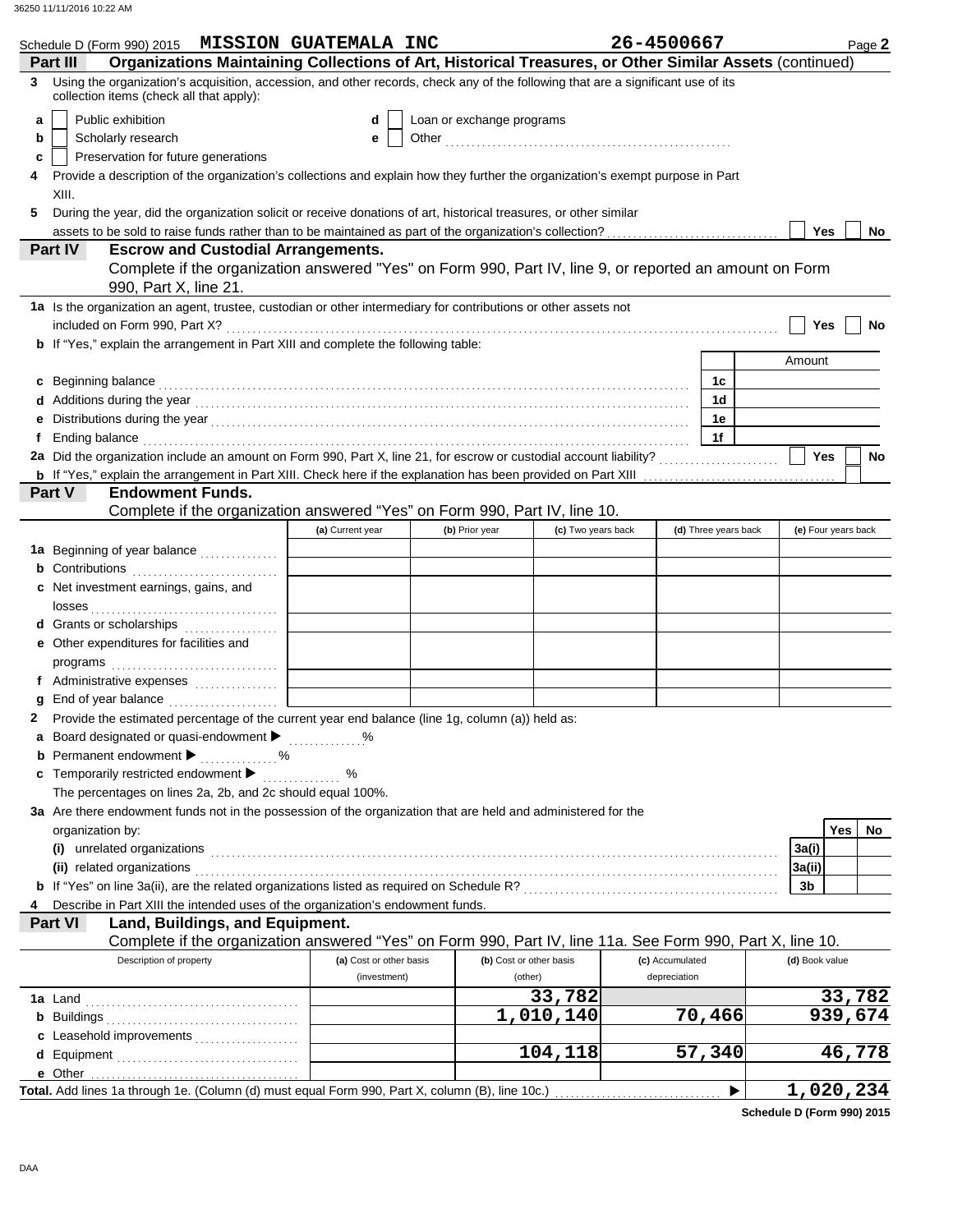|                           | Schedule D (Form 990) 2015 MISSION GUATEMALA INC                                                                                                                                                                             |                | 26-4500667                                                   | Page 3         |
|---------------------------|------------------------------------------------------------------------------------------------------------------------------------------------------------------------------------------------------------------------------|----------------|--------------------------------------------------------------|----------------|
| <b>Part VII</b>           | <b>Investments-Other Securities.</b>                                                                                                                                                                                         |                |                                                              |                |
|                           | Complete if the organization answered "Yes" on Form 990, Part IV, line 11b. See Form 990, Part X, line 12.                                                                                                                   |                |                                                              |                |
|                           | (a) Description of security or category<br>(including name of security)                                                                                                                                                      | (b) Book value | (c) Method of valuation:<br>Cost or end-of-year market value |                |
| (1) Financial derivatives |                                                                                                                                                                                                                              |                |                                                              |                |
|                           |                                                                                                                                                                                                                              |                |                                                              |                |
|                           | $(3)$ Other                                                                                                                                                                                                                  |                |                                                              |                |
|                           | (A)                                                                                                                                                                                                                          |                |                                                              |                |
|                           |                                                                                                                                                                                                                              |                |                                                              |                |
|                           |                                                                                                                                                                                                                              |                |                                                              |                |
|                           |                                                                                                                                                                                                                              |                |                                                              |                |
|                           |                                                                                                                                                                                                                              |                |                                                              |                |
|                           |                                                                                                                                                                                                                              |                |                                                              |                |
|                           | $\overline{S}$ . The contract of the contract of the contract of $\overline{S}$ . The contract of $\overline{S}$ is a contract of $\overline{S}$ .                                                                           |                |                                                              |                |
| (H)                       |                                                                                                                                                                                                                              |                |                                                              |                |
|                           | Total. (Column (b) must equal Form 990, Part X, col. (B) line 12.) ▶                                                                                                                                                         |                |                                                              |                |
| <b>Part VIII</b>          | <b>Investments-Program Related.</b>                                                                                                                                                                                          |                |                                                              |                |
|                           | Complete if the organization answered "Yes" on Form 990, Part IV, line 11c. See Form 990, Part X, line 13.                                                                                                                   |                |                                                              |                |
|                           | (a) Description of investment                                                                                                                                                                                                | (b) Book value | (c) Method of valuation:                                     |                |
|                           |                                                                                                                                                                                                                              |                | Cost or end-of-year market value                             |                |
| (1)                       |                                                                                                                                                                                                                              |                |                                                              |                |
| (2)                       |                                                                                                                                                                                                                              |                |                                                              |                |
| (3)                       |                                                                                                                                                                                                                              |                |                                                              |                |
| (4)                       |                                                                                                                                                                                                                              |                |                                                              |                |
| (5)                       |                                                                                                                                                                                                                              |                |                                                              |                |
| (6)                       |                                                                                                                                                                                                                              |                |                                                              |                |
| (7)                       |                                                                                                                                                                                                                              |                |                                                              |                |
| (8)                       |                                                                                                                                                                                                                              |                |                                                              |                |
| (9)                       |                                                                                                                                                                                                                              |                |                                                              |                |
|                           | Total. (Column (b) must equal Form 990, Part X, col. (B) line 13.) $\blacktriangleright$                                                                                                                                     |                |                                                              |                |
| Part IX                   | <b>Other Assets.</b>                                                                                                                                                                                                         |                |                                                              |                |
|                           | Complete if the organization answered "Yes" on Form 990, Part IV, line 11d. See Form 990, Part X, line 15.                                                                                                                   |                |                                                              |                |
|                           | (a) Description                                                                                                                                                                                                              |                |                                                              | (b) Book value |
| (1)                       |                                                                                                                                                                                                                              |                |                                                              |                |
| (2)                       |                                                                                                                                                                                                                              |                |                                                              |                |
| (3)                       |                                                                                                                                                                                                                              |                |                                                              |                |
| (4)                       |                                                                                                                                                                                                                              |                |                                                              |                |
| (5)                       |                                                                                                                                                                                                                              |                |                                                              |                |
| (6)                       |                                                                                                                                                                                                                              |                |                                                              |                |
| (7)                       |                                                                                                                                                                                                                              |                |                                                              |                |
| (8)                       |                                                                                                                                                                                                                              |                |                                                              |                |
| (9)                       |                                                                                                                                                                                                                              |                |                                                              |                |
|                           | Total. (Column (b) must equal Form 990, Part X, col. (B) line 15.)                                                                                                                                                           |                |                                                              |                |
| Part X                    | <b>Other Liabilities.</b><br>Complete if the organization answered "Yes" on Form 990, Part IV, line 11e or 11f. See Form 990, Part X,                                                                                        |                |                                                              |                |
|                           | line 25.                                                                                                                                                                                                                     |                |                                                              |                |
|                           | (a) Description of liability                                                                                                                                                                                                 | (b) Book value |                                                              |                |
| 1.                        |                                                                                                                                                                                                                              |                |                                                              |                |
| (1)                       | Federal income taxes                                                                                                                                                                                                         |                |                                                              |                |
| (2)                       |                                                                                                                                                                                                                              |                |                                                              |                |
| (3)                       |                                                                                                                                                                                                                              |                |                                                              |                |
| (4)                       |                                                                                                                                                                                                                              |                |                                                              |                |
| (5)                       |                                                                                                                                                                                                                              |                |                                                              |                |
| (6)                       |                                                                                                                                                                                                                              |                |                                                              |                |
| (7)                       |                                                                                                                                                                                                                              |                |                                                              |                |
| (8)                       |                                                                                                                                                                                                                              |                |                                                              |                |
| (9)                       |                                                                                                                                                                                                                              |                |                                                              |                |
|                           | Total. (Column (b) must equal Form 990, Part X, col. (B) line 25.) ▶<br>2. Liability for uncertain tax positions. In Part XIII, provide the text of the footnote to the organization's financial statements that reports the |                |                                                              |                |

organization's liability for uncertain tax positions under FIN 48 (ASC 740). Check here if the text of the footnote has been provided in Part XIII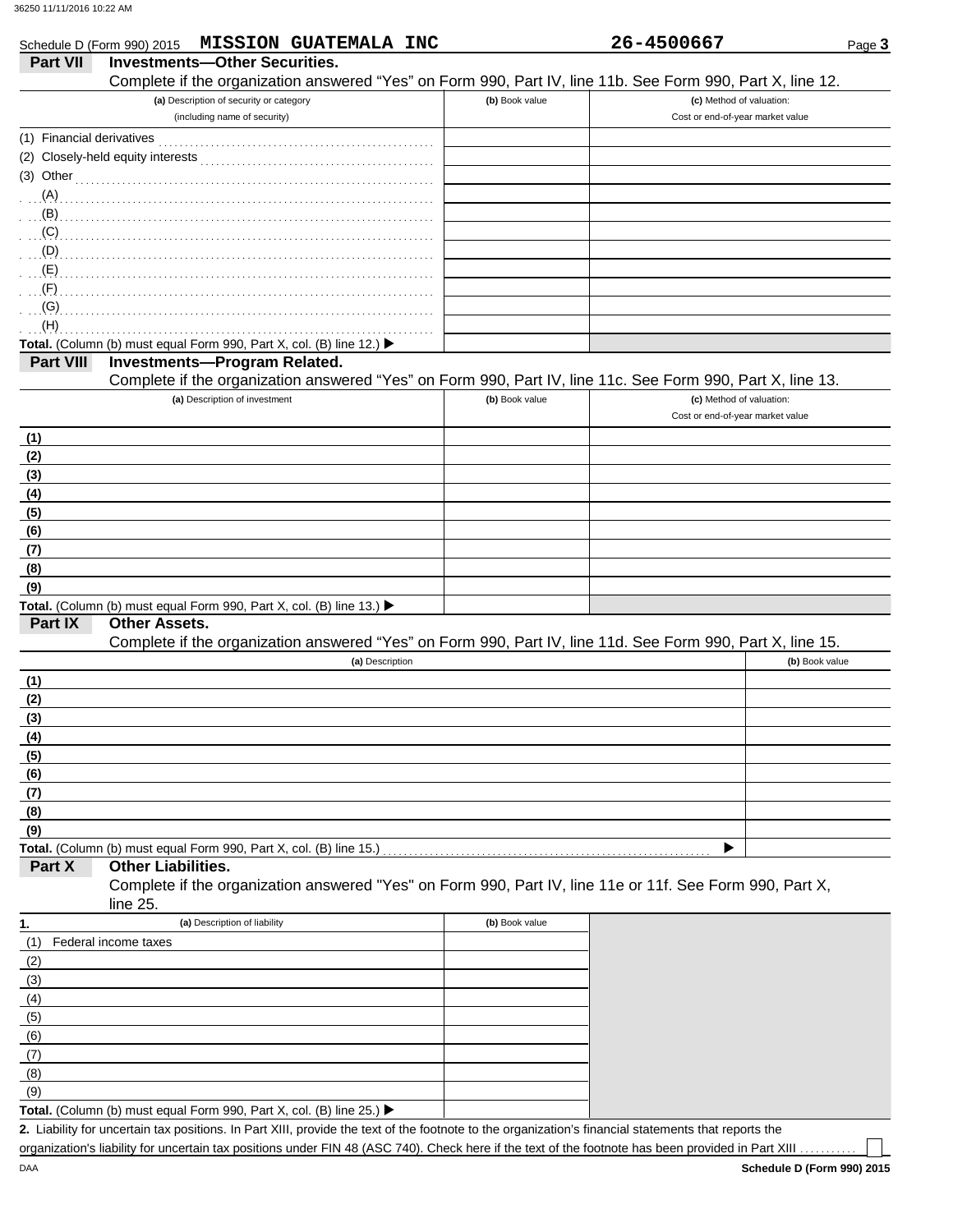| Schedule D (Form 990) 2015 MISSION GUATEMALA INC                                                                                                                                                                                    |                | 26-4500667  | Page 4 |
|-------------------------------------------------------------------------------------------------------------------------------------------------------------------------------------------------------------------------------------|----------------|-------------|--------|
| Reconciliation of Revenue per Audited Financial Statements With Revenue per Return.<br>Part XI<br>Complete if the organization answered "Yes" on Form 990, Part IV, line 12a.                                                       |                |             |        |
| 1                                                                                                                                                                                                                                   |                | $\mathbf 1$ |        |
| Amounts included on line 1 but not on Form 990, Part VIII, line 12:<br>2                                                                                                                                                            |                |             |        |
| a                                                                                                                                                                                                                                   | 2a             |             |        |
| b                                                                                                                                                                                                                                   | 2 <sub>b</sub> |             |        |
| c                                                                                                                                                                                                                                   | 2c             |             |        |
| d                                                                                                                                                                                                                                   | <b>2d</b>      |             |        |
| Add lines 2a through 2d [11] March 20 [11] March 20 [12] March 20 [12] March 20 [12] March 20 [12] March 20 [12] March 20 [12] March 20 [12] March 20 [12] March 20 [12] March 20 [12] March 20 [12] March 20 [12] March 20 [1<br>е |                | 2e          |        |
| З                                                                                                                                                                                                                                   |                | 3           |        |
| Amounts included on Form 990, Part VIII, line 12, but not on line 1:<br>4                                                                                                                                                           |                |             |        |
| a                                                                                                                                                                                                                                   | 4a             |             |        |
| b                                                                                                                                                                                                                                   | 4b             |             |        |
| Add lines 4a and 4b<br>c                                                                                                                                                                                                            |                | 4c          |        |
| 5.                                                                                                                                                                                                                                  |                | 5           |        |
| Reconciliation of Expenses per Audited Financial Statements With Expenses per Return.<br><b>Part XII</b>                                                                                                                            |                |             |        |
| Complete if the organization answered "Yes" on Form 990, Part IV, line 12a.                                                                                                                                                         |                |             |        |
| 1                                                                                                                                                                                                                                   |                | 1           |        |
| Amounts included on line 1 but not on Form 990, Part IX, line 25:<br>2                                                                                                                                                              |                |             |        |
| а                                                                                                                                                                                                                                   | 2a             |             |        |
| Prior year adjustments [11, 12] March 2014 (12, 13) March 2014 (13) March 2014 (13) March 2014 (13) March 2014<br>b                                                                                                                 | 2b             |             |        |
| Other losses<br>c                                                                                                                                                                                                                   | 2c             |             |        |
| d                                                                                                                                                                                                                                   | 2d             |             |        |
| е                                                                                                                                                                                                                                   |                | 2e          |        |
| 3                                                                                                                                                                                                                                   |                | 3           |        |
| Amounts included on Form 990, Part IX, line 25, but not on line 1:<br>4                                                                                                                                                             |                |             |        |
| а                                                                                                                                                                                                                                   | 4a             |             |        |
| b                                                                                                                                                                                                                                   | 4b             |             |        |
| c Add lines 4a and 4b                                                                                                                                                                                                               |                | 4c          |        |
| Total expenses. Add lines 3 and 4c. (This must equal Form 990, Part I, line 18.) [10] content and stream in the 18.)<br>5.                                                                                                          |                | 5           |        |
| <b>Part XIII</b> Supplemental Information.                                                                                                                                                                                          |                |             |        |
| Provide the descriptions required for Part II, lines 3, 5, and 9; Part III, lines 1a and 4; Part IV, lines 1b and 2b; Part V, line 4; Part X, line                                                                                  |                |             |        |
| 2; Part XI, lines 2d and 4b; and Part XII, lines 2d and 4b. Also complete this part to provide any additional information.                                                                                                          |                |             |        |
|                                                                                                                                                                                                                                     |                |             |        |
|                                                                                                                                                                                                                                     |                |             |        |
|                                                                                                                                                                                                                                     |                |             |        |
|                                                                                                                                                                                                                                     |                |             |        |
|                                                                                                                                                                                                                                     |                |             |        |
|                                                                                                                                                                                                                                     |                |             |        |
|                                                                                                                                                                                                                                     |                |             |        |
|                                                                                                                                                                                                                                     |                |             |        |
|                                                                                                                                                                                                                                     |                |             |        |
|                                                                                                                                                                                                                                     |                |             |        |
|                                                                                                                                                                                                                                     |                |             |        |
|                                                                                                                                                                                                                                     |                |             |        |
|                                                                                                                                                                                                                                     |                |             |        |
|                                                                                                                                                                                                                                     |                |             |        |
|                                                                                                                                                                                                                                     |                |             |        |
|                                                                                                                                                                                                                                     |                |             |        |
|                                                                                                                                                                                                                                     |                |             |        |
|                                                                                                                                                                                                                                     |                |             |        |
|                                                                                                                                                                                                                                     |                |             |        |
|                                                                                                                                                                                                                                     |                |             |        |
|                                                                                                                                                                                                                                     |                |             |        |
|                                                                                                                                                                                                                                     |                |             |        |
|                                                                                                                                                                                                                                     |                |             |        |
|                                                                                                                                                                                                                                     |                |             |        |
|                                                                                                                                                                                                                                     |                |             |        |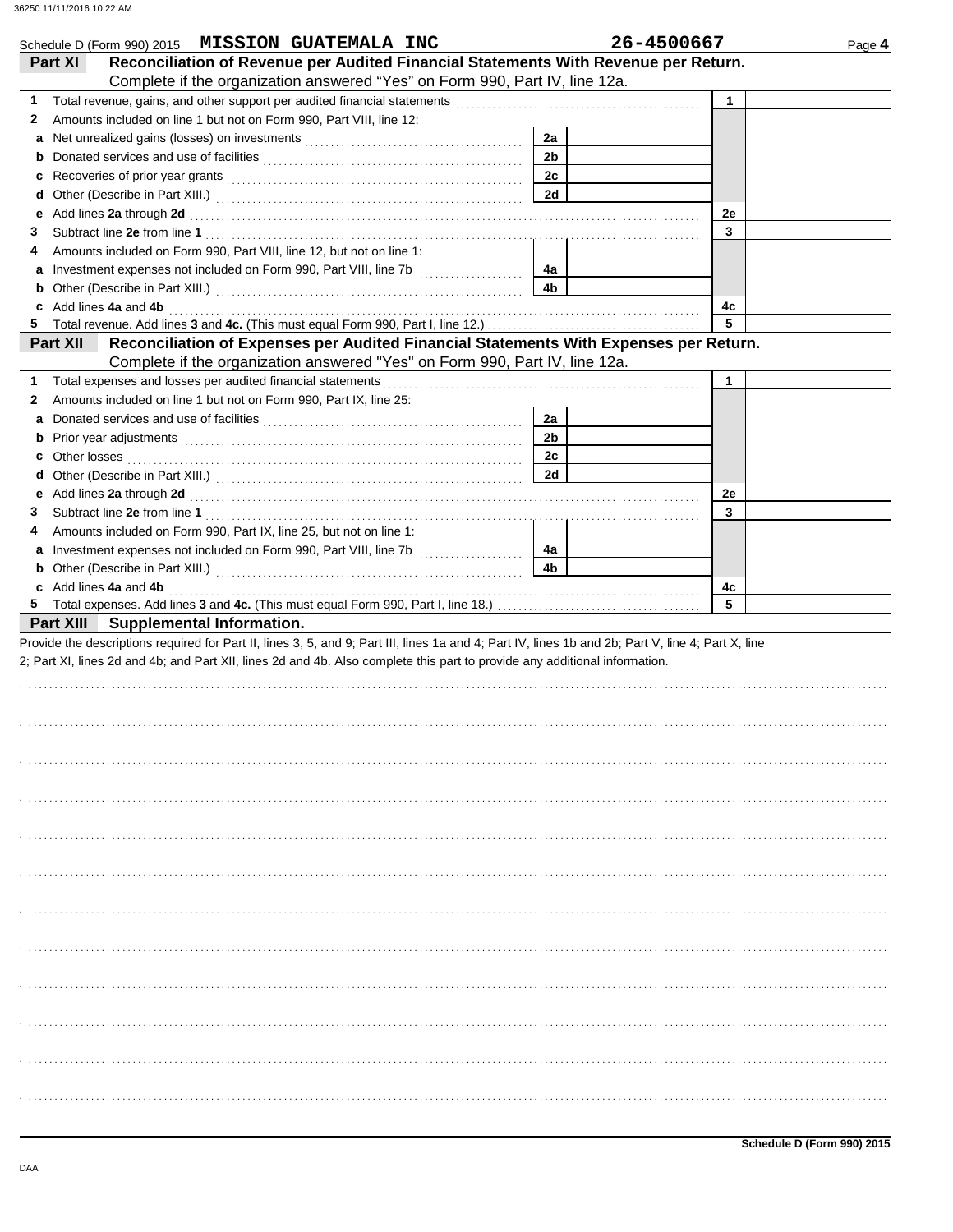| Schedule D (Form 990) 2015 MISSION GUATEMALA INC<br>Part XIII Supplemental Information (continued) | 26-4500667 | Page 5 |
|----------------------------------------------------------------------------------------------------|------------|--------|
|                                                                                                    |            |        |
|                                                                                                    |            |        |
|                                                                                                    |            |        |
|                                                                                                    |            |        |
|                                                                                                    |            |        |
|                                                                                                    |            |        |
|                                                                                                    |            |        |
|                                                                                                    |            |        |
|                                                                                                    |            |        |
|                                                                                                    |            |        |
|                                                                                                    |            |        |
|                                                                                                    |            |        |
|                                                                                                    |            |        |
|                                                                                                    |            |        |
|                                                                                                    |            |        |
|                                                                                                    |            |        |
|                                                                                                    |            |        |
|                                                                                                    |            |        |
|                                                                                                    |            |        |
|                                                                                                    |            |        |
|                                                                                                    |            |        |
|                                                                                                    |            |        |
|                                                                                                    |            |        |
|                                                                                                    |            |        |
|                                                                                                    |            |        |
|                                                                                                    |            |        |
|                                                                                                    |            |        |
|                                                                                                    |            |        |
|                                                                                                    |            |        |
|                                                                                                    |            |        |
|                                                                                                    |            |        |
|                                                                                                    |            |        |
|                                                                                                    |            |        |
|                                                                                                    |            |        |
|                                                                                                    |            |        |
|                                                                                                    |            |        |
|                                                                                                    |            |        |
|                                                                                                    |            |        |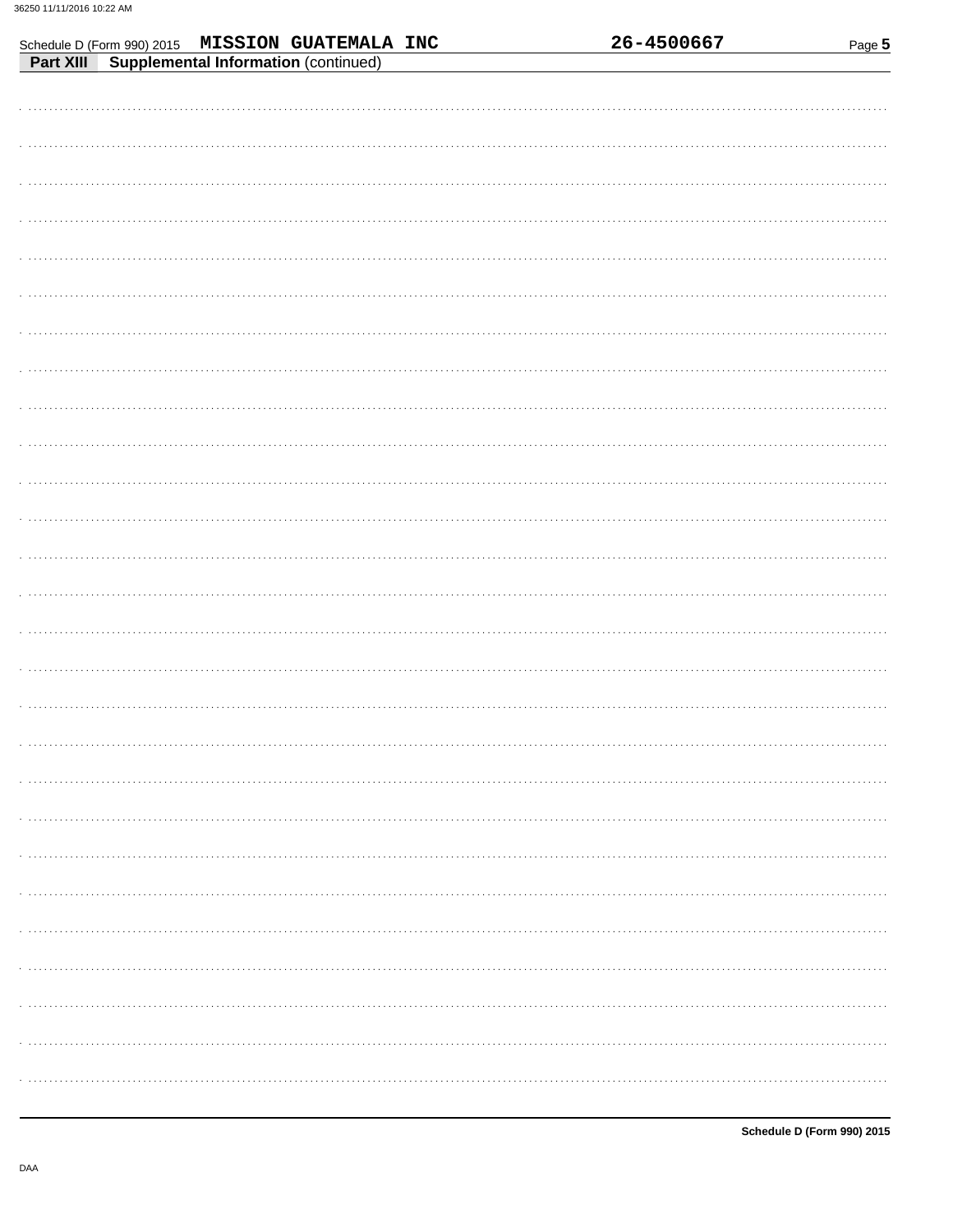| <b>SCHEDULE F</b>                                      |                                                                                                                |                                       |                                                                      | <b>Statement of Activities Outside the United States</b>                                                                                                                                                                       |                                                                         |                                                     | OMB No. 1545-0047                                |  |  |
|--------------------------------------------------------|----------------------------------------------------------------------------------------------------------------|---------------------------------------|----------------------------------------------------------------------|--------------------------------------------------------------------------------------------------------------------------------------------------------------------------------------------------------------------------------|-------------------------------------------------------------------------|-----------------------------------------------------|--------------------------------------------------|--|--|
| (Form 990)                                             |                                                                                                                |                                       |                                                                      | > Complete if the organization answered "Yes" on Form 990, Part IV, line 14b, 15, or 16.                                                                                                                                       |                                                                         |                                                     |                                                  |  |  |
| Department of the Treasury<br>Internal Revenue Service | Attach to Form 990.<br>Information about Schedule F (Form 990) and its instructions is at www.irs.gov/form990. |                                       |                                                                      |                                                                                                                                                                                                                                |                                                                         |                                                     | <b>Open to Public</b><br><b>Inspection</b>       |  |  |
| Name of the organization                               |                                                                                                                |                                       | <b>MISSION GUATEMALA INC</b>                                         |                                                                                                                                                                                                                                |                                                                         | <b>Employer identification number</b><br>26-4500667 |                                                  |  |  |
| Part I                                                 |                                                                                                                |                                       |                                                                      | General Information on Activities Outside the United States. Complete if the organization answered "Yes" on                                                                                                                    |                                                                         |                                                     |                                                  |  |  |
|                                                        |                                                                                                                | Form 990, Part IV, line 14b.          |                                                                      |                                                                                                                                                                                                                                |                                                                         |                                                     |                                                  |  |  |
| 1                                                      |                                                                                                                |                                       |                                                                      | For grantmakers. Does the organization maintain records to substantiate the amount of its grants and other<br>assistance, the grantees' eligibility for the grants or assistance, and the selection criteria used to award the |                                                                         |                                                     | $ \mathbf{x} $<br>Yes<br>No                      |  |  |
| $\mathbf{2}$                                           |                                                                                                                | assistance outside the United States. |                                                                      | For grantmakers. Describe in Part V the organization's procedures for monitoring the use of its grants and other                                                                                                               |                                                                         |                                                     |                                                  |  |  |
| 3                                                      |                                                                                                                |                                       |                                                                      | Activities per Region. (The following Part I, line 3 table can be duplicated if additional space is needed.)                                                                                                                   |                                                                         |                                                     |                                                  |  |  |
| (a) Region                                             |                                                                                                                | (b) Number of                         | (c) Number of                                                        | (d) Activities conducted in                                                                                                                                                                                                    | (e) If activity listed in (d) is                                        |                                                     | (f) Total                                        |  |  |
|                                                        |                                                                                                                | offices in the<br>region              | employees,<br>agents, and<br>independent<br>contractors<br>in region | region (by type) (e.g.,<br>fundraising, program services,<br>investments,<br>grants to recipients<br>located in the region)                                                                                                    | a program service,<br>describe specific type of<br>service(s) in region |                                                     | expenditures for<br>and investments<br>in region |  |  |
| CENTRAL AMERICA AND THE                                |                                                                                                                |                                       | <b>CARIBBEAN</b>                                                     |                                                                                                                                                                                                                                |                                                                         |                                                     |                                                  |  |  |
| (1)                                                    |                                                                                                                | 1                                     |                                                                      | 19 PROGRAM SERVICES                                                                                                                                                                                                            |                                                                         | MEDICAL, FOOD, SUPPL                                | 826,810                                          |  |  |
| (2)                                                    |                                                                                                                |                                       |                                                                      |                                                                                                                                                                                                                                |                                                                         |                                                     |                                                  |  |  |
| (3)                                                    |                                                                                                                |                                       |                                                                      |                                                                                                                                                                                                                                |                                                                         |                                                     |                                                  |  |  |
| (4)                                                    |                                                                                                                |                                       |                                                                      |                                                                                                                                                                                                                                |                                                                         |                                                     |                                                  |  |  |
| (5)                                                    |                                                                                                                |                                       |                                                                      |                                                                                                                                                                                                                                |                                                                         |                                                     |                                                  |  |  |
| (6)                                                    |                                                                                                                |                                       |                                                                      |                                                                                                                                                                                                                                |                                                                         |                                                     |                                                  |  |  |
| (7)                                                    |                                                                                                                |                                       |                                                                      |                                                                                                                                                                                                                                |                                                                         |                                                     |                                                  |  |  |
|                                                        |                                                                                                                |                                       |                                                                      |                                                                                                                                                                                                                                |                                                                         |                                                     |                                                  |  |  |
| (8)                                                    |                                                                                                                |                                       |                                                                      |                                                                                                                                                                                                                                |                                                                         |                                                     |                                                  |  |  |
| <u>(9)</u>                                             |                                                                                                                |                                       |                                                                      |                                                                                                                                                                                                                                |                                                                         |                                                     |                                                  |  |  |
| (10)                                                   |                                                                                                                |                                       |                                                                      |                                                                                                                                                                                                                                |                                                                         |                                                     |                                                  |  |  |
| (11)                                                   |                                                                                                                |                                       |                                                                      |                                                                                                                                                                                                                                |                                                                         |                                                     |                                                  |  |  |
| (12)                                                   |                                                                                                                |                                       |                                                                      |                                                                                                                                                                                                                                |                                                                         |                                                     |                                                  |  |  |
| (13)                                                   |                                                                                                                |                                       |                                                                      |                                                                                                                                                                                                                                |                                                                         |                                                     |                                                  |  |  |
| (14)                                                   |                                                                                                                |                                       |                                                                      |                                                                                                                                                                                                                                |                                                                         |                                                     |                                                  |  |  |
| (15)                                                   |                                                                                                                |                                       |                                                                      |                                                                                                                                                                                                                                |                                                                         |                                                     |                                                  |  |  |
| (16)                                                   |                                                                                                                |                                       |                                                                      |                                                                                                                                                                                                                                |                                                                         |                                                     |                                                  |  |  |
| (17)                                                   |                                                                                                                |                                       |                                                                      |                                                                                                                                                                                                                                |                                                                         |                                                     |                                                  |  |  |
| 3a Sub-total $\ldots$                                  |                                                                                                                | $\mathbf{1}$                          | 19                                                                   |                                                                                                                                                                                                                                |                                                                         |                                                     | 826,810                                          |  |  |
| <b>b</b> Total from continuation<br>sheets to Part I   |                                                                                                                |                                       |                                                                      |                                                                                                                                                                                                                                |                                                                         |                                                     |                                                  |  |  |
| c Totals (add<br>lines 3a and 3b)                      |                                                                                                                | 1                                     | 19                                                                   |                                                                                                                                                                                                                                |                                                                         |                                                     | 826,810                                          |  |  |

**For Paperwork Reduction Act Notice, see the Instructions for Form 990.** Schedule F (Form 990) 2015

DAA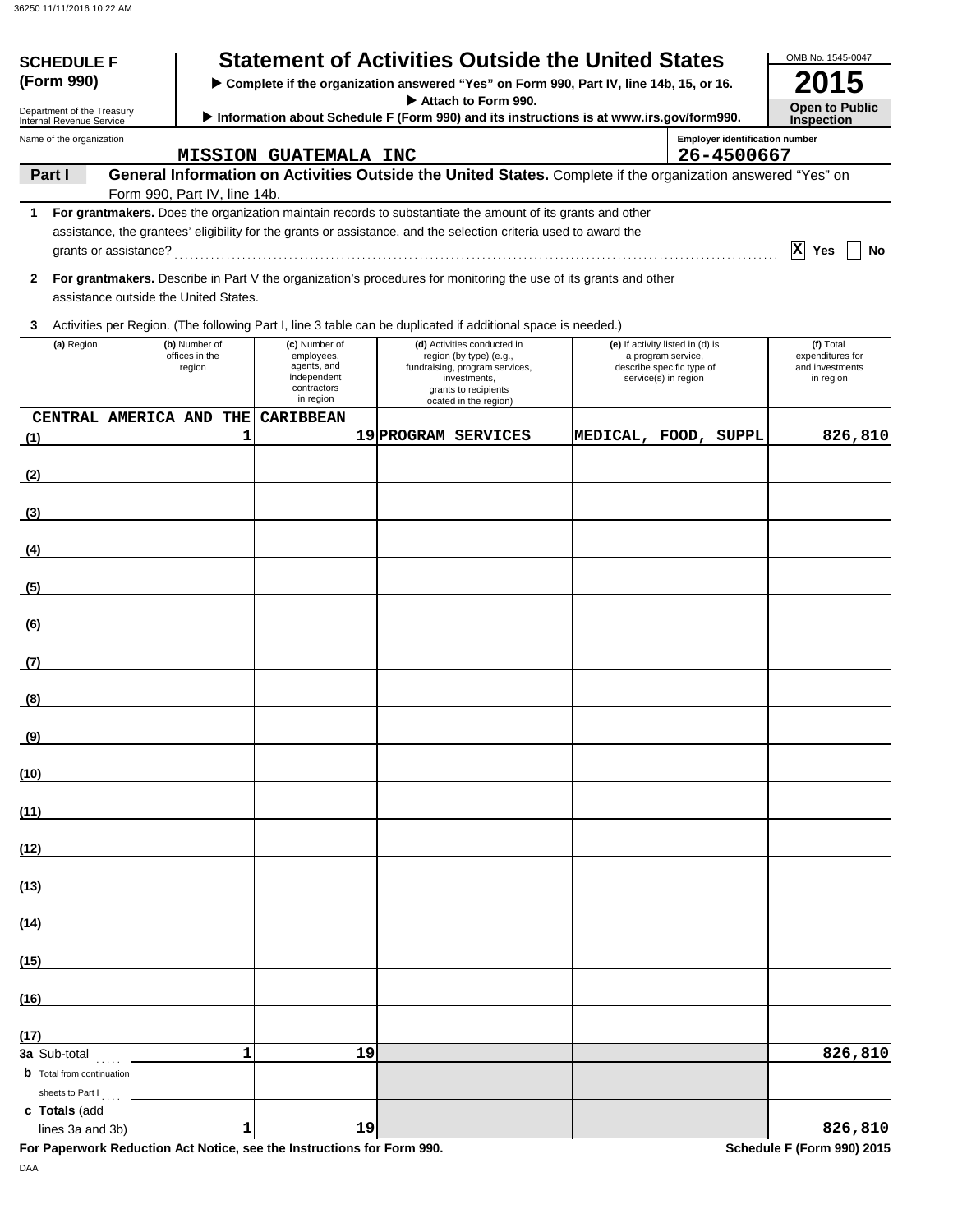|              | Schedule F (Form 990) 2015 MISSION GUATEMALA INC |                                                    |            |                                                                                                                                              | 26-4500667                  |                                       |                                         |                                           | Page 2                                                            |
|--------------|--------------------------------------------------|----------------------------------------------------|------------|----------------------------------------------------------------------------------------------------------------------------------------------|-----------------------------|---------------------------------------|-----------------------------------------|-------------------------------------------|-------------------------------------------------------------------|
| Part II      |                                                  |                                                    |            | Grants and Other Assistance to Organizations or Entities Outside the United States. Complete if the organization answered "Yes" on Form 990, |                             |                                       |                                         |                                           |                                                                   |
|              |                                                  |                                                    |            | Part IV, line 15, for any recipient who received more than \$5,000. Part II can be duplicated if additional space is needed.                 |                             |                                       |                                         |                                           |                                                                   |
| $\mathbf{1}$ | (a) Name of<br>organization                      | (b) IRS code<br>section and EIN<br>(if applicable) | (c) Region | (d) Purpose of<br>grant                                                                                                                      | (e) Amount of<br>cash grant | (f) Manner of<br>cash<br>disbursement | (g) Amount of<br>non-cash<br>assistance | (h) Description<br>of non-cash assistance | (i) Method of<br>valuation<br>(book, FMV,<br>appraisal,<br>other) |
|              |                                                  |                                                    |            | KITCHEN CONSTRUCTION                                                                                                                         |                             |                                       |                                         |                                           | <b>COST</b>                                                       |
| (1)          |                                                  |                                                    |            | CENTRAL AMERICAN AND THE CARRIBEAN                                                                                                           |                             |                                       |                                         | 11,180 BUILD MATERIALS                    |                                                                   |
|              |                                                  |                                                    |            | KITCHEN CONSTRUCTION                                                                                                                         |                             |                                       |                                         |                                           | <b>COST</b>                                                       |
| (2)          |                                                  |                                                    |            | CENTRAL AMERICAN AND THE CARRIBEAN                                                                                                           |                             |                                       |                                         | 6,715 BUILD MATERIALS                     |                                                                   |
|              |                                                  |                                                    |            | REHAB HOUSE OPERATIO                                                                                                                         | 18,753                      | CASH/CHECK                            |                                         |                                           |                                                                   |
| (3)          |                                                  |                                                    |            | CENTRAL AMERICAN AND THE CARRIBEAN                                                                                                           |                             |                                       |                                         |                                           |                                                                   |
|              |                                                  |                                                    |            | KETCHEN CONSTRUCTION                                                                                                                         |                             |                                       |                                         |                                           | COST                                                              |
| (4)          |                                                  |                                                    |            | CENTRAL AMERICA AND THE CARRIBEAN                                                                                                            |                             |                                       | 5,807                                   | <b>BUILD MATERIALS</b>                    |                                                                   |
|              |                                                  |                                                    |            | <b>BATH CONSTRUCTION</b><br>CENTRAL AMERICAN AND THE CARRIBEAN                                                                               |                             |                                       | 7,625                                   | <b>BUILD MATERIALS</b>                    | <b>COST</b>                                                       |
| (5)          |                                                  |                                                    |            |                                                                                                                                              |                             |                                       |                                         |                                           |                                                                   |
| (6)          |                                                  |                                                    |            |                                                                                                                                              |                             |                                       |                                         |                                           |                                                                   |
| (7)          |                                                  |                                                    |            |                                                                                                                                              |                             |                                       |                                         |                                           |                                                                   |
|              |                                                  |                                                    |            |                                                                                                                                              |                             |                                       |                                         |                                           |                                                                   |
| (8)          |                                                  |                                                    |            |                                                                                                                                              |                             |                                       |                                         |                                           |                                                                   |
| (9)          |                                                  |                                                    |            |                                                                                                                                              |                             |                                       |                                         |                                           |                                                                   |
| (10)         |                                                  |                                                    |            |                                                                                                                                              |                             |                                       |                                         |                                           |                                                                   |
| (11)         |                                                  |                                                    |            |                                                                                                                                              |                             |                                       |                                         |                                           |                                                                   |
| (12)         |                                                  |                                                    |            |                                                                                                                                              |                             |                                       |                                         |                                           |                                                                   |
| (13)         |                                                  |                                                    |            |                                                                                                                                              |                             |                                       |                                         |                                           |                                                                   |
| (14)         |                                                  |                                                    |            |                                                                                                                                              |                             |                                       |                                         |                                           |                                                                   |
| (15)         |                                                  |                                                    |            |                                                                                                                                              |                             |                                       |                                         |                                           |                                                                   |
| (16)         |                                                  |                                                    |            |                                                                                                                                              |                             |                                       |                                         |                                           |                                                                   |

| Enter total number of recipient organizations listed above that are recognized as charities by the foreign country, recognized as tax-exempt |  |  |  |  |  |  |
|----------------------------------------------------------------------------------------------------------------------------------------------|--|--|--|--|--|--|
| by the IRS, or for which the grantee or counsel has provided a section 501(c)(3) equivalency letter                                          |  |  |  |  |  |  |
| Enter total number of other organizations or entities                                                                                        |  |  |  |  |  |  |

**Schedule F (Form 990) 2015**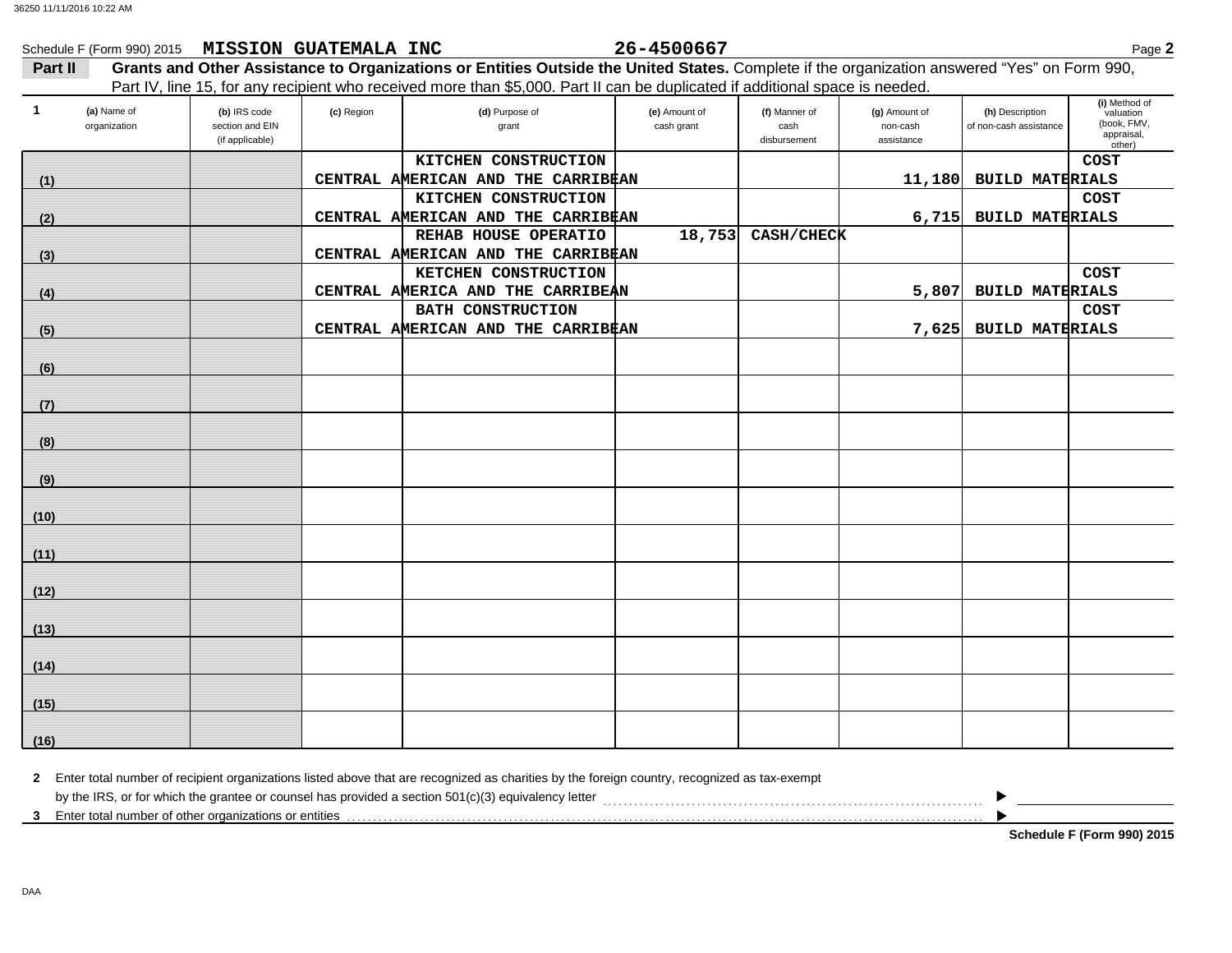| Schedule F (Form 990) 2015 MISSION GUATEMALA INC<br>Part III |                |                             |                             | 26-4500667                            |                                         | Grants and Other Assistance to Individuals Outside the United States. Complete if the organization answered "Yes" on Form 990, Part IV, line 16. | Page 3                                                            |
|--------------------------------------------------------------|----------------|-----------------------------|-----------------------------|---------------------------------------|-----------------------------------------|--------------------------------------------------------------------------------------------------------------------------------------------------|-------------------------------------------------------------------|
| Part III can be duplicated if additional space is needed.    |                |                             |                             |                                       |                                         |                                                                                                                                                  |                                                                   |
| (a) Type of grant or assistance                              | (b) Region     | (c) Number of<br>recipients | (d) Amount of<br>cash grant | (e) Manner of<br>cash<br>disbursement | (f) Amount of<br>non-cash<br>assistance | (g) Description<br>of non-cash assistance                                                                                                        | (h) Method of<br>valuation<br>(book, FMV,<br>appraisal,<br>other) |
| (1) CHRISTMAS FUND                                           | <b>CENTRAL</b> | <b>AMERICA AND</b>          | THE CARIBBEAN<br>6,733      |                                       |                                         | <b>FOOD BASKETS</b>                                                                                                                              | <b>COST</b>                                                       |
|                                                              | <b>CENTRAL</b> | AMERICA AND                 | THE CARIBBEAN               |                                       |                                         |                                                                                                                                                  |                                                                   |
| (2) SCHOLARSHIPS                                             |                |                             | 6,140                       |                                       |                                         | <b>SCHOLARSHIPS</b>                                                                                                                              | <b>COST</b>                                                       |
| (3) FOOD FOR THE NEEDY                                       | <b>CENTRAL</b> | <b>AMERICA AND</b>          | THE CARIBBEAN               |                                       | 184,001 FOOD                            |                                                                                                                                                  | <b>DONATE VAL</b>                                                 |
| (4)                                                          |                |                             |                             |                                       |                                         |                                                                                                                                                  |                                                                   |
| (5)                                                          |                |                             |                             |                                       |                                         |                                                                                                                                                  |                                                                   |
| (6)                                                          |                |                             |                             |                                       |                                         |                                                                                                                                                  |                                                                   |
| (7)                                                          |                |                             |                             |                                       |                                         |                                                                                                                                                  |                                                                   |
| (8)                                                          |                |                             |                             |                                       |                                         |                                                                                                                                                  |                                                                   |
| (9)                                                          |                |                             |                             |                                       |                                         |                                                                                                                                                  |                                                                   |
| (10)                                                         |                |                             |                             |                                       |                                         |                                                                                                                                                  |                                                                   |
| (11)                                                         |                |                             |                             |                                       |                                         |                                                                                                                                                  |                                                                   |
| (12)                                                         |                |                             |                             |                                       |                                         |                                                                                                                                                  |                                                                   |
| (13)                                                         |                |                             |                             |                                       |                                         |                                                                                                                                                  |                                                                   |
| (14)                                                         |                |                             |                             |                                       |                                         |                                                                                                                                                  |                                                                   |
| (15)                                                         |                |                             |                             |                                       |                                         |                                                                                                                                                  |                                                                   |
| (16)                                                         |                |                             |                             |                                       |                                         |                                                                                                                                                  |                                                                   |
| (17)                                                         |                |                             |                             |                                       |                                         |                                                                                                                                                  |                                                                   |
| (18)                                                         |                |                             |                             |                                       |                                         |                                                                                                                                                  |                                                                   |

**Schedule F (Form 990) 2015**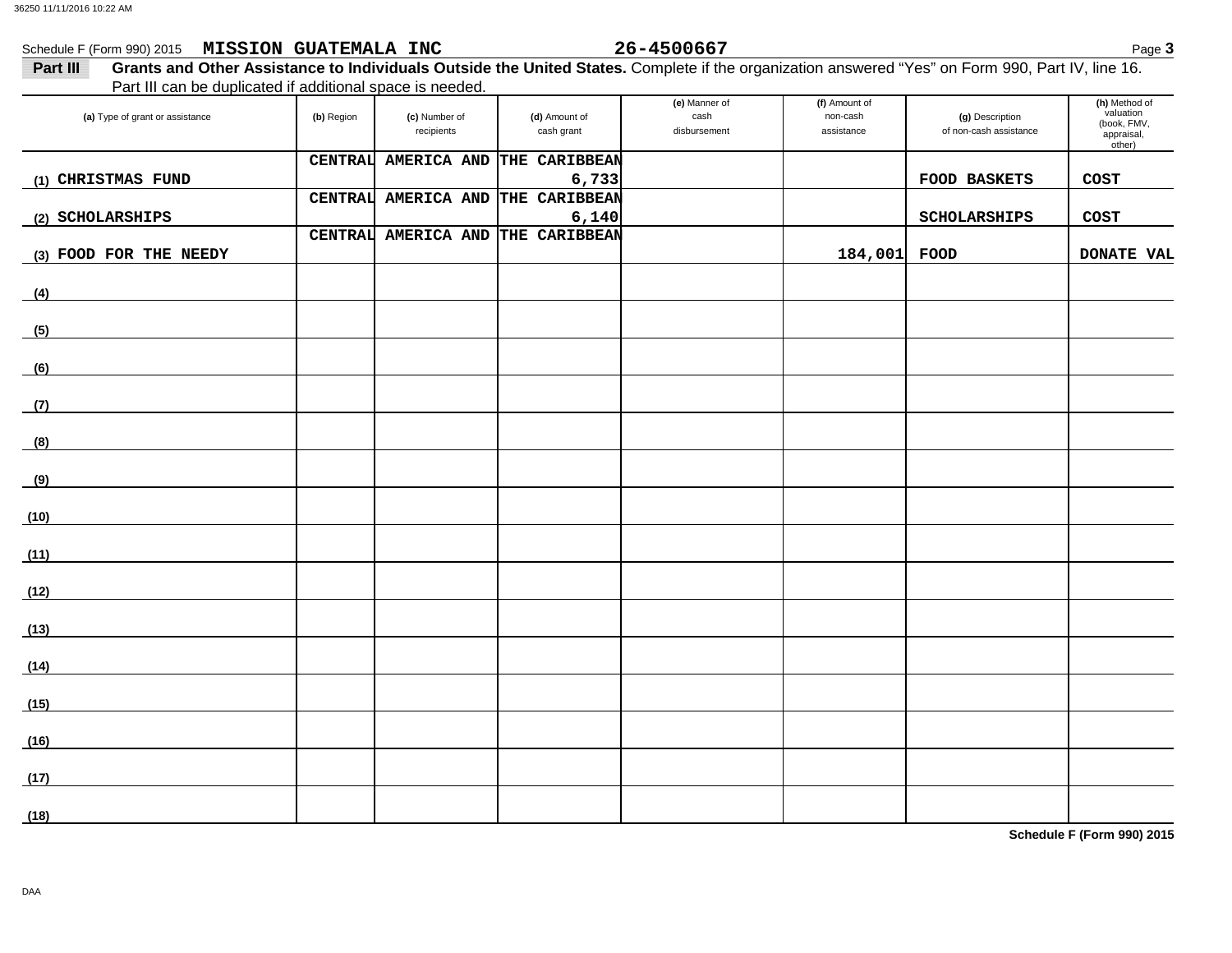|                                        | Schedule F (Form 990) 2015 MISSION GUATEMALA INC | 26-4500667                                                                                                                                                                                                                                                                                                                                                                                                              |     | Page 4                         |
|----------------------------------------|--------------------------------------------------|-------------------------------------------------------------------------------------------------------------------------------------------------------------------------------------------------------------------------------------------------------------------------------------------------------------------------------------------------------------------------------------------------------------------------|-----|--------------------------------|
| <b>Part IV</b><br><b>Foreign Forms</b> |                                                  |                                                                                                                                                                                                                                                                                                                                                                                                                         |     |                                |
| 1                                      |                                                  | Was the organization a U.S. transferor of property to a foreign corporation during the tax year? If "Yes,"<br>the organization may be required to file Form 926, Return by a U.S. Transferor of Property to a Foreign                                                                                                                                                                                                   | Yes | $ \mathbf{x} $<br>No           |
| 2                                      |                                                  | Did the organization have an interest in a foreign trust during the tax year? If "Yes," the organization<br>may be required to separately file Form 3520, Annual Return To Report Transactions With Foreign<br>Trusts and Receipt of Certain Foreign Gifts, and/or Form 3520-A, Annual Information Return of Foreign<br>Trust With a U.S. Owner (see Instructions for Forms 3520 and 3520-A; do not file with Form 990) | Yes | $ \mathbf{x} $<br>No           |
| 3                                      |                                                  | Did the organization have an ownership interest in a foreign corporation during the tax year? If "Yes,"<br>the organization may be required to file Form 5471, Information Return of U.S. Persons With Respect to                                                                                                                                                                                                       | Yes | $ \mathbf{x} $<br>No           |
| 4                                      |                                                  | Was the organization a direct or indirect shareholder of a passive foreign investment company or a<br>qualified electing fund during the tax year? If "Yes," the organization may be required to file Form 8621,<br>Information Return by a Shareholder of a Passive Foreign Investment Company or Qualified Electing                                                                                                   | Yes | $ \mathbf{x} $<br>No           |
| 5.                                     |                                                  | Did the organization have an ownership interest in a foreign partnership during the tax year? If "Yes,"<br>the organization may be required to file Form 8865, Return of U.S. Persons With Respect to Certain                                                                                                                                                                                                           | Yes | $\vert \mathbf{x} \vert$<br>No |
| 6                                      |                                                  | Did the organization have any operations in or related to any boycotting countries during the tax year? If<br>"Yes," the organization may be required to separately file Form 5713, International Boycott Report (see                                                                                                                                                                                                   | Yes | $\overline{\mathbf{x}}$<br>No  |

**Schedule F (Form 990) 2015**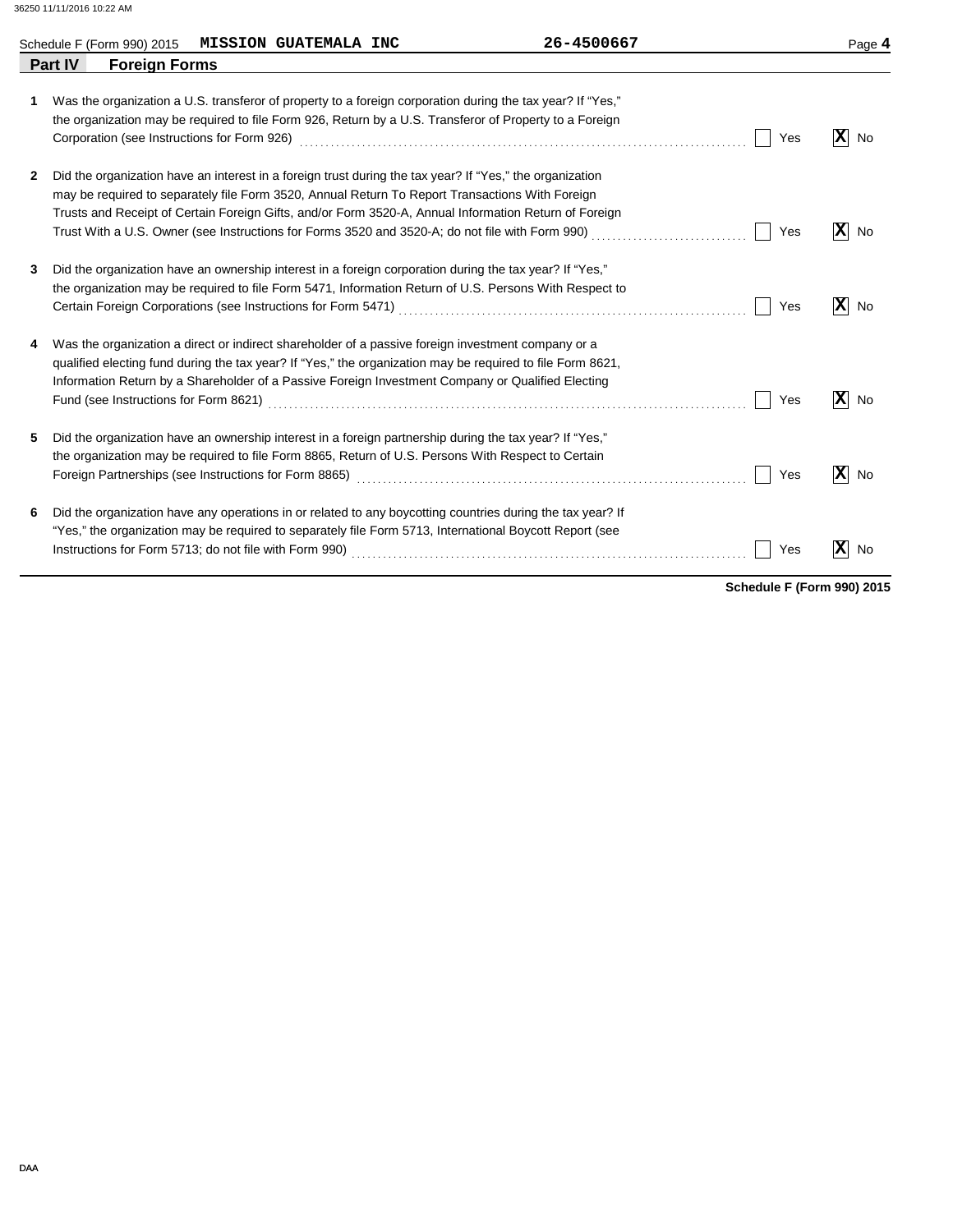| Part V        | Schedule F (Form 990) 2015<br><b>MISSION GUATEMALA INC</b><br><b>Supplemental Information</b>                                                                                                                                                                                                                                                                                                                         | 26-4500667                                              | Page 5 |
|---------------|-----------------------------------------------------------------------------------------------------------------------------------------------------------------------------------------------------------------------------------------------------------------------------------------------------------------------------------------------------------------------------------------------------------------------|---------------------------------------------------------|--------|
|               | Provide the information required by Part I, line 2 (monitoring of funds); Part I, line 3, column (f) (accounting method;<br>amounts of investments vs. expenditures per region); Part II, line 1 (accounting method); Part III (accounting method); and<br>Part III, column (c) (estimated number of recipients), as applicable. Also complete this part to provide any additional<br>information (see instructions). |                                                         |        |
|               | PART I, LINE 2                                                                                                                                                                                                                                                                                                                                                                                                        | - PROCEDURES FOR MONITORING THE USE OF GRANT FUNDS      |        |
|               | MISSION GUATEMALA HAS PEOPLE AND STAFF ON THE GROUND IN GUATEMALA.                                                                                                                                                                                                                                                                                                                                                    |                                                         | ΙN     |
|               | GENERAL, THE INDIVIDUAL/ORGANIZATIONAL NEED IS OBSERVED BY A MISSION                                                                                                                                                                                                                                                                                                                                                  |                                                         |        |
|               | GUATEMALA STAFF PERSON.                                                                                                                                                                                                                                                                                                                                                                                               | ON A FEW OCCASIONS, MISSION GUATEMALA IS SOLICITED      |        |
|               | FOR HELP BY THE INDIVIDUAL OR ORGANIZATION.                                                                                                                                                                                                                                                                                                                                                                           | THE STAFF SOCIAL WORKER                                 |        |
|               | FURTHER INVESTIGATES THE NEED AND REPORTS BACK TO THE SENIOR STAFF PEOPLE                                                                                                                                                                                                                                                                                                                                             |                                                         |        |
|               | IN GUATEMALA.                                                                                                                                                                                                                                                                                                                                                                                                         | BASED ON THE RECOMMENDATION OF THE SOCIAL WORKER, STAFF |        |
|               | OBSERVATIONS, AND GENERAL KNOWLEDGE OF THE COUNTRY AND NEED, A DECISION IS                                                                                                                                                                                                                                                                                                                                            |                                                         |        |
|               | REACHED ON WHETHER OR NOT TO ISSUE THE GRANT.                                                                                                                                                                                                                                                                                                                                                                         | <b>AGAIN, BECAUSE WE HAVE STAFF</b>                     |        |
|               | ON THE GROUND, THERE IS USUALLY A FOLLOW UP VISIT(S) TO ENSURE THAT THE                                                                                                                                                                                                                                                                                                                                               |                                                         |        |
|               | GRANT IS BEING USED PROPERLY AND AS INTENDED.                                                                                                                                                                                                                                                                                                                                                                         |                                                         |        |
|               |                                                                                                                                                                                                                                                                                                                                                                                                                       |                                                         |        |
|               |                                                                                                                                                                                                                                                                                                                                                                                                                       |                                                         |        |
|               | PART I, LINE 3 - ACTIVITIES PER REGION                                                                                                                                                                                                                                                                                                                                                                                |                                                         |        |
| <b>REGION</b> |                                                                                                                                                                                                                                                                                                                                                                                                                       | <b>EXPENDITURES</b><br><b>INVESTMENTS</b>               |        |
|               | CENTRAL AMERICA AND THE CARIBBEAN                                                                                                                                                                                                                                                                                                                                                                                     | \$<br>$826,810$ \$                                      | 0      |
|               |                                                                                                                                                                                                                                                                                                                                                                                                                       |                                                         |        |
|               |                                                                                                                                                                                                                                                                                                                                                                                                                       |                                                         |        |
|               |                                                                                                                                                                                                                                                                                                                                                                                                                       |                                                         |        |
|               |                                                                                                                                                                                                                                                                                                                                                                                                                       |                                                         |        |
|               |                                                                                                                                                                                                                                                                                                                                                                                                                       |                                                         |        |
|               |                                                                                                                                                                                                                                                                                                                                                                                                                       |                                                         |        |
|               |                                                                                                                                                                                                                                                                                                                                                                                                                       |                                                         |        |
|               |                                                                                                                                                                                                                                                                                                                                                                                                                       |                                                         |        |
|               |                                                                                                                                                                                                                                                                                                                                                                                                                       |                                                         |        |
|               |                                                                                                                                                                                                                                                                                                                                                                                                                       |                                                         |        |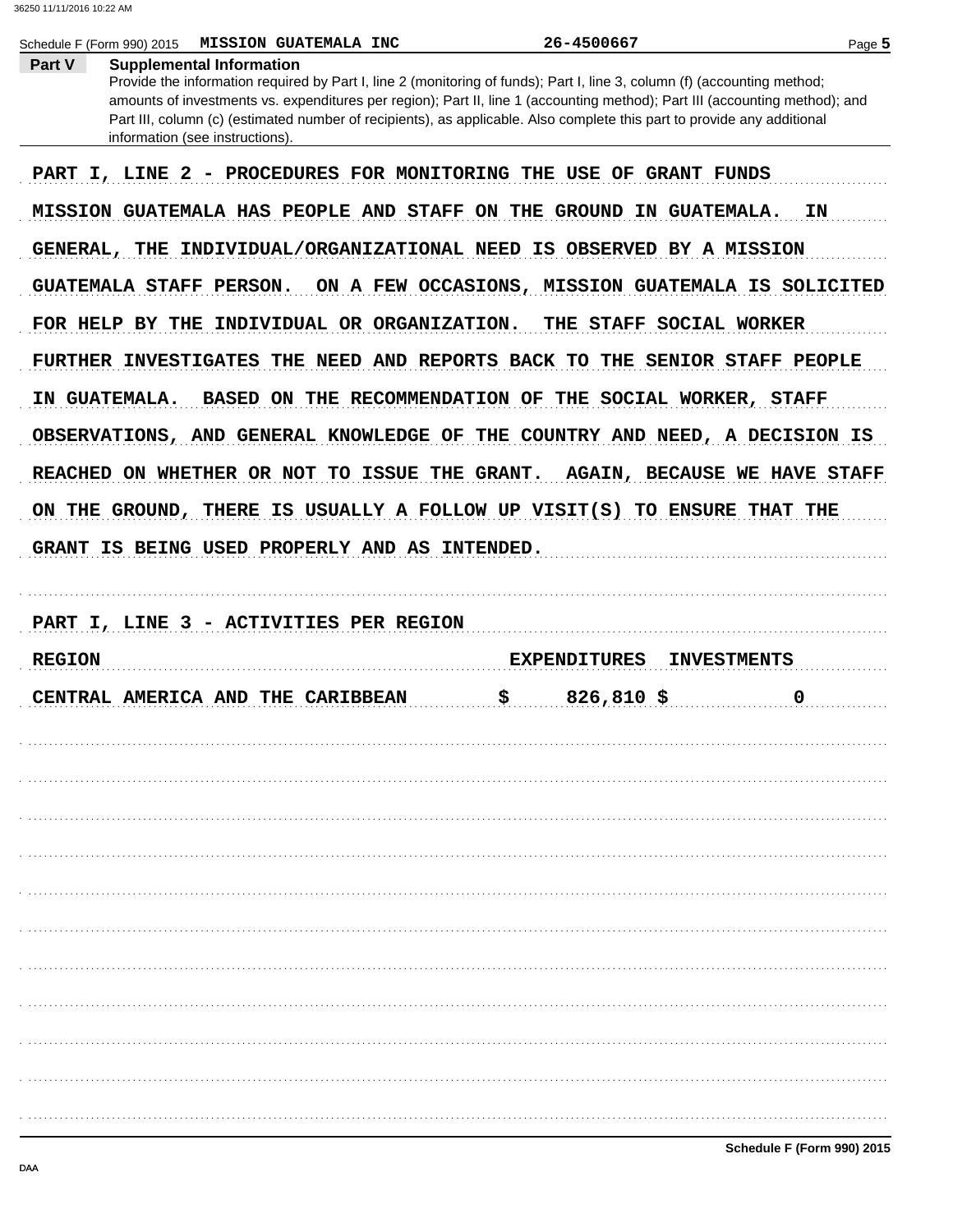**SCHEDULE M** 

**(Form 990)**

 **Complete if the organizations answered "Yes" on Form 990, Part IV, lines 29 or 30.**

 **Attach to Form 990.**

 **Information about Schedule M (Form 990) and its instructions is at www.irs.gov/form990.**

**Open To Public**

OMB No. 1545-0047

**2015**

**Inspection**

Name of the organization **Employer identification number Employer identification number** Department of the Treasury<br>Internal Revenue Service

|        | <b>MISSION GUATEMALA INC</b> | 26-4500667 |
|--------|------------------------------|------------|
| Part I | Types of Property            |            |

|  | :6-450066 |  |  |  |
|--|-----------|--|--|--|
|  |           |  |  |  |

|          |                                                                                                                     | (a)<br>Check if<br>applicable | (b)<br>Number of contributions or<br>items contributed | (c)<br>Noncash contribution<br>amounts reported on | (d)<br>Method of determining<br>noncash contribution amounts |     |     |           |
|----------|---------------------------------------------------------------------------------------------------------------------|-------------------------------|--------------------------------------------------------|----------------------------------------------------|--------------------------------------------------------------|-----|-----|-----------|
|          |                                                                                                                     |                               |                                                        | Form 990, Part VIII, line 1g                       |                                                              |     |     |           |
| 1        | Art - Works of art                                                                                                  |                               |                                                        |                                                    |                                                              |     |     |           |
| 2        | Art - Historical treasures                                                                                          |                               |                                                        |                                                    |                                                              |     |     |           |
| 3        | Art - Fractional interests                                                                                          |                               |                                                        |                                                    |                                                              |     |     |           |
| 4        | Books and publications                                                                                              |                               |                                                        |                                                    |                                                              |     |     |           |
| 5        | Clothing and household                                                                                              |                               |                                                        |                                                    |                                                              |     |     |           |
|          |                                                                                                                     |                               |                                                        |                                                    |                                                              |     |     |           |
| 6        | Cars and other vehicles                                                                                             |                               |                                                        |                                                    |                                                              |     |     |           |
| 7        | Boats and planes                                                                                                    |                               |                                                        |                                                    |                                                              |     |     |           |
| 8        |                                                                                                                     |                               |                                                        |                                                    |                                                              |     |     |           |
| 9        | Securities - Publicly traded<br>Securities - Closely held stock                                                     |                               |                                                        |                                                    |                                                              |     |     |           |
| 10<br>11 | Securities - Partnership, LLC,                                                                                      |                               |                                                        |                                                    |                                                              |     |     |           |
|          |                                                                                                                     |                               |                                                        |                                                    |                                                              |     |     |           |
| 12       | or trust interests<br>Securities - Miscellaneous                                                                    |                               |                                                        |                                                    |                                                              |     |     |           |
| 13       | Qualified conservation                                                                                              |                               |                                                        |                                                    |                                                              |     |     |           |
|          | contribution - Historic                                                                                             |                               |                                                        |                                                    |                                                              |     |     |           |
| 14       | structures<br>Qualified conservation                                                                                |                               |                                                        |                                                    |                                                              |     |     |           |
|          | contribution - Other<br>                                                                                            |                               |                                                        |                                                    |                                                              |     |     |           |
| 15       | Real estate - Residential                                                                                           |                               |                                                        |                                                    |                                                              |     |     |           |
| 16       | Real estate - Commercial                                                                                            |                               |                                                        |                                                    |                                                              |     |     |           |
| 17       | Real estate - Other                                                                                                 |                               |                                                        |                                                    |                                                              |     |     |           |
| 18       | Collectibles                                                                                                        |                               |                                                        |                                                    |                                                              |     |     |           |
| 19       | Food inventory<br>                                                                                                  | $\mathbf x$                   | 1                                                      | 135,432                                            |                                                              |     |     |           |
| 20       | Drugs and medical supplies                                                                                          |                               |                                                        |                                                    |                                                              |     |     |           |
| 21       | Taxidermy                                                                                                           |                               |                                                        |                                                    |                                                              |     |     |           |
| 22       | Historical artifacts                                                                                                |                               |                                                        |                                                    |                                                              |     |     |           |
| 23       | Scientific specimens                                                                                                |                               |                                                        |                                                    |                                                              |     |     |           |
| 24       | Archeological artifacts                                                                                             |                               |                                                        |                                                    |                                                              |     |     |           |
| 25       | Other (MED EQUIP/SUPPL)                                                                                             | х                             | 1                                                      | 38,684                                             | <b>COMPARATIVE LISTINGS</b>                                  |     |     |           |
| 26       |                                                                                                                     |                               |                                                        |                                                    |                                                              |     |     |           |
| 27       | Other $\blacktriangleright$ (                                                                                       |                               |                                                        |                                                    |                                                              |     |     |           |
| 28       | Other $\blacktriangleright$ (                                                                                       |                               |                                                        |                                                    |                                                              |     |     |           |
| 29       | Number of Forms 8283 received by the organization during the tax year for contributions for                         |                               |                                                        |                                                    |                                                              |     |     |           |
|          | which the organization completed Form 8283, Part IV, Donee Acknowledgement                                          |                               |                                                        |                                                    | 0<br>29                                                      |     |     |           |
|          |                                                                                                                     |                               |                                                        |                                                    |                                                              |     | Yes | <b>No</b> |
| 30a      | During the year, did the organization receive by contribution any property reported in Part I, lines 1 through      |                               |                                                        |                                                    |                                                              |     |     |           |
|          | 28, that it must hold for at least three years from the date of the initial contribution, and which is not required |                               |                                                        |                                                    |                                                              |     |     |           |
|          |                                                                                                                     |                               |                                                        |                                                    |                                                              | 30a |     | x         |
| b        | If "Yes," describe the arrangement in Part II.                                                                      |                               |                                                        |                                                    |                                                              |     |     |           |
| 31       | Does the organization have a gift acceptance policy that requires the review of any non-standard                    |                               |                                                        |                                                    |                                                              |     |     |           |
|          | contributions?                                                                                                      |                               |                                                        |                                                    |                                                              | 31  |     | X         |
| 32a      | Does the organization hire or use third parties or related organizations to solicit, process, or sell noncash       |                               |                                                        |                                                    |                                                              |     |     |           |
|          | contributions?                                                                                                      |                               |                                                        |                                                    |                                                              | 32a |     | x         |
| b        | If "Yes," describe in Part II.                                                                                      |                               |                                                        |                                                    |                                                              |     |     |           |
| 33       | If the organization did not report an amount in column (c) for a type of property for which column (a) is checked,  |                               |                                                        |                                                    |                                                              |     |     |           |
|          | describe in Part II.                                                                                                |                               |                                                        |                                                    |                                                              |     |     |           |

**For Paperwork Reduction Act Notice, see the Instructions for Form 990. Schedule M (Form 990) (2015)**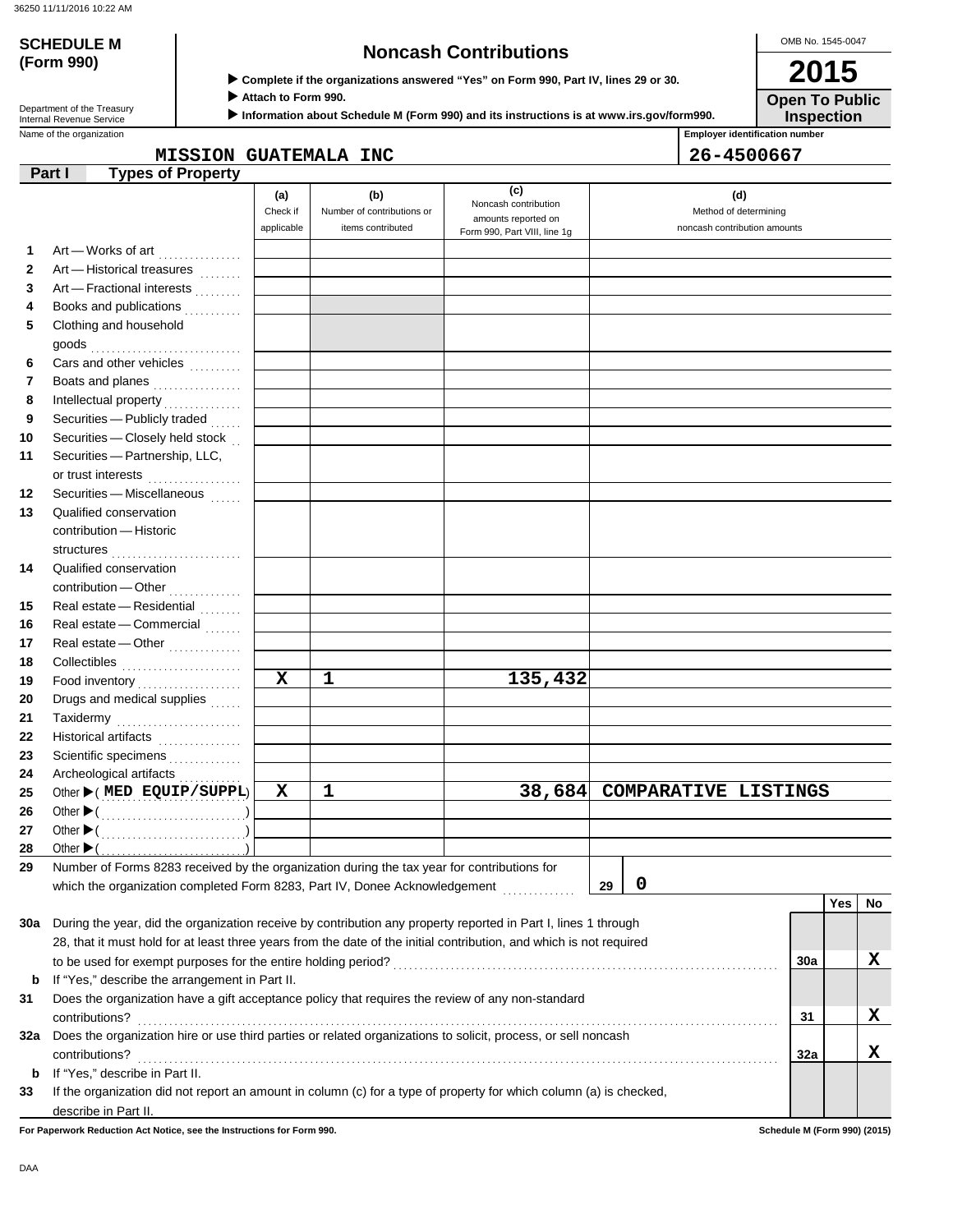| Schedule M (Form 990) (2015) |                                                                                                           | MISSION GUATEMALA INC |  | 26-4500667 |                                                                                                                 | Page 2 |
|------------------------------|-----------------------------------------------------------------------------------------------------------|-----------------------|--|------------|-----------------------------------------------------------------------------------------------------------------|--------|
| Part II                      | Supplemental Information. Provide the information required by Part I, lines 30b, 32b, and 33, and whether |                       |  |            | the organization is reporting in Part I, column (b), the number of contributions, the number of items received, |        |
|                              | or a combination of both. Also complete this part for any additional information.                         |                       |  |            |                                                                                                                 |        |
|                              |                                                                                                           |                       |  |            |                                                                                                                 |        |
|                              |                                                                                                           |                       |  |            |                                                                                                                 |        |
|                              |                                                                                                           |                       |  |            |                                                                                                                 |        |
|                              |                                                                                                           |                       |  |            |                                                                                                                 |        |
|                              |                                                                                                           |                       |  |            |                                                                                                                 |        |
|                              |                                                                                                           |                       |  |            |                                                                                                                 |        |
|                              |                                                                                                           |                       |  |            |                                                                                                                 |        |
|                              |                                                                                                           |                       |  |            |                                                                                                                 |        |
|                              |                                                                                                           |                       |  |            |                                                                                                                 |        |
|                              |                                                                                                           |                       |  |            |                                                                                                                 |        |
|                              |                                                                                                           |                       |  |            |                                                                                                                 |        |
|                              |                                                                                                           |                       |  |            |                                                                                                                 |        |
|                              |                                                                                                           |                       |  |            |                                                                                                                 |        |
|                              |                                                                                                           |                       |  |            |                                                                                                                 |        |
|                              |                                                                                                           |                       |  |            |                                                                                                                 |        |
|                              |                                                                                                           |                       |  |            |                                                                                                                 |        |
|                              |                                                                                                           |                       |  |            |                                                                                                                 |        |
|                              |                                                                                                           |                       |  |            |                                                                                                                 |        |
|                              |                                                                                                           |                       |  |            |                                                                                                                 |        |
|                              |                                                                                                           |                       |  |            |                                                                                                                 |        |
|                              |                                                                                                           |                       |  |            |                                                                                                                 |        |
|                              |                                                                                                           |                       |  |            |                                                                                                                 |        |
|                              |                                                                                                           |                       |  |            |                                                                                                                 |        |
|                              |                                                                                                           |                       |  |            |                                                                                                                 |        |
|                              |                                                                                                           |                       |  |            |                                                                                                                 |        |
|                              |                                                                                                           |                       |  |            |                                                                                                                 |        |

DAA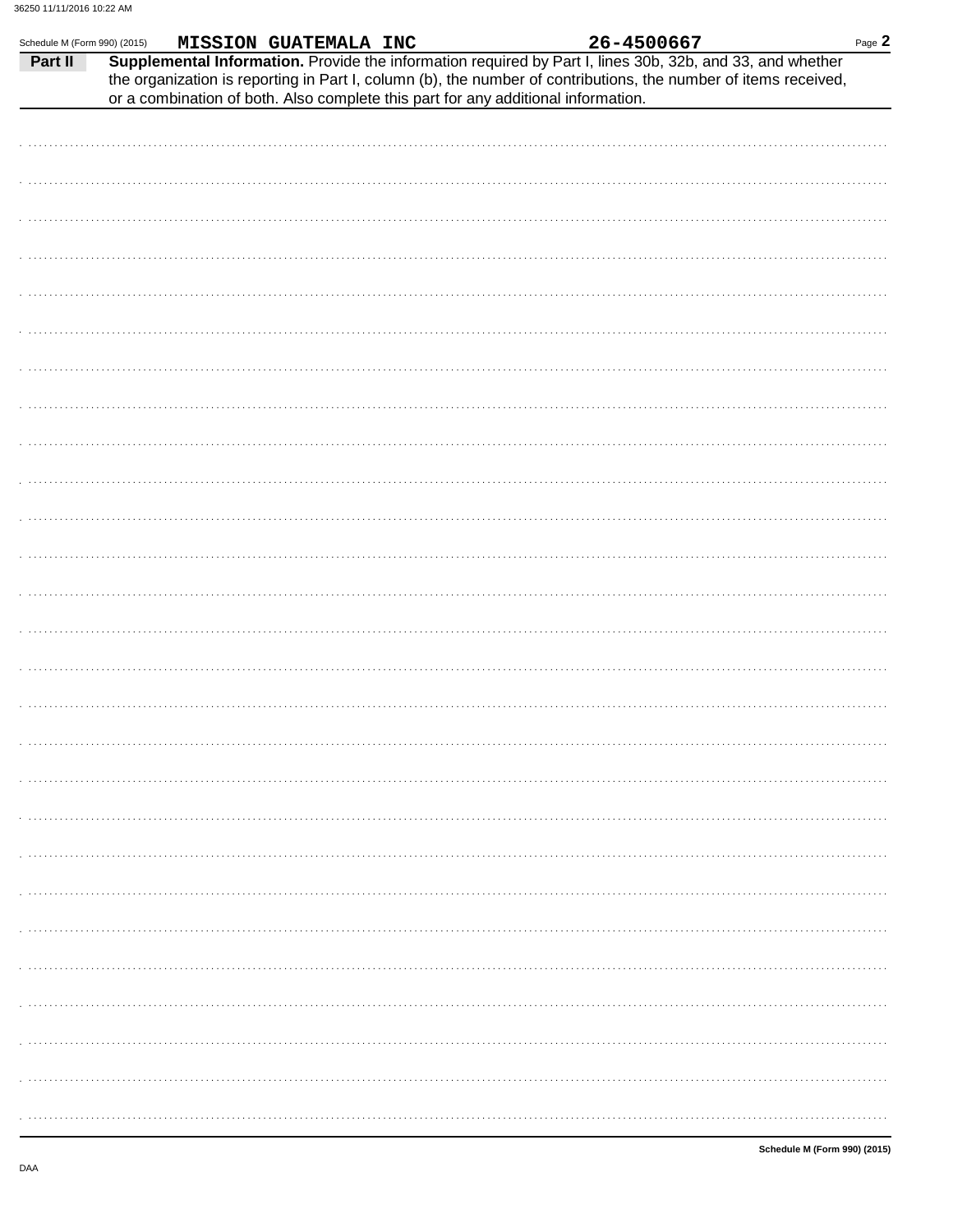| <b>SCHEDULE O</b><br>(Form 990 or 990-EZ)<br>Department of the Treasury<br>Internal Revenue Service                                                                                                    | Supplemental Information to Form 990 or 990-EZ<br>Complete to provide information for responses to specific questions on<br>Form 990 or 990-EZ or to provide any additional information.<br>Attach to Form 990 or 990-EZ.<br>Information about Schedule O (Form 990 or 990-EZ) and its instructions is at www.irs.gov/form990. | OMB No. 1545-0047<br>2015<br><b>Open to Public</b><br><b>Inspection</b> |  |  |  |  |  |  |
|--------------------------------------------------------------------------------------------------------------------------------------------------------------------------------------------------------|--------------------------------------------------------------------------------------------------------------------------------------------------------------------------------------------------------------------------------------------------------------------------------------------------------------------------------|-------------------------------------------------------------------------|--|--|--|--|--|--|
| Name of the organization                                                                                                                                                                               |                                                                                                                                                                                                                                                                                                                                | <b>Employer identification number</b>                                   |  |  |  |  |  |  |
|                                                                                                                                                                                                        | <b>MISSION GUATEMALA INC</b>                                                                                                                                                                                                                                                                                                   | 26-4500667                                                              |  |  |  |  |  |  |
|                                                                                                                                                                                                        | FORM 990, PART III, LINE 4D - ALL OTHER ACCOMPLISHMENT                                                                                                                                                                                                                                                                         |                                                                         |  |  |  |  |  |  |
| THE                                                                                                                                                                                                    | ORGANIZATION BROUGHT<br>U.S.<br><b>VOLUNTEERS</b><br>TO GUATEMALA TO ASSIST WITH                                                                                                                                                                                                                                               |                                                                         |  |  |  |  |  |  |
| <b>PROJECTS</b><br>COMMUNITIES<br>WHICH BENEFITED<br>THE<br><b>GUATEMALAN</b><br><b>WHERE</b><br>THE MISSION IS<br>LOCATED.<br><b>PROJECTS</b><br>INCLUDED HOME REPAIR, REPAIR OF SCHOOL AND PRESCHOOL |                                                                                                                                                                                                                                                                                                                                |                                                                         |  |  |  |  |  |  |
|                                                                                                                                                                                                        |                                                                                                                                                                                                                                                                                                                                |                                                                         |  |  |  |  |  |  |
|                                                                                                                                                                                                        |                                                                                                                                                                                                                                                                                                                                |                                                                         |  |  |  |  |  |  |
|                                                                                                                                                                                                        |                                                                                                                                                                                                                                                                                                                                |                                                                         |  |  |  |  |  |  |
|                                                                                                                                                                                                        | FORM 990, PART V, LINE 4B - FINANCIAL ACCOUNTS IN FOREIGN COUNTRIES                                                                                                                                                                                                                                                            |                                                                         |  |  |  |  |  |  |
| <b>GUATEMALA</b>                                                                                                                                                                                       |                                                                                                                                                                                                                                                                                                                                |                                                                         |  |  |  |  |  |  |
|                                                                                                                                                                                                        |                                                                                                                                                                                                                                                                                                                                |                                                                         |  |  |  |  |  |  |
|                                                                                                                                                                                                        | FORM 990, PART VI, LINE 11B - ORGANIZATION'S PROCESS                                                                                                                                                                                                                                                                           | TO REVIEW FORM 990                                                      |  |  |  |  |  |  |
| COPIES<br>OF                                                                                                                                                                                           | FORM 990<br>IS GIVEN<br>TO AND REVIEWED BY THE BOARD OF                                                                                                                                                                                                                                                                        | <b>DIRECTORS</b>                                                        |  |  |  |  |  |  |
| PRIOR TO FILING.                                                                                                                                                                                       |                                                                                                                                                                                                                                                                                                                                |                                                                         |  |  |  |  |  |  |
|                                                                                                                                                                                                        |                                                                                                                                                                                                                                                                                                                                |                                                                         |  |  |  |  |  |  |
|                                                                                                                                                                                                        |                                                                                                                                                                                                                                                                                                                                |                                                                         |  |  |  |  |  |  |
|                                                                                                                                                                                                        | FORM 990, PART VI, LINE 12C - ENFORCEMENT OF CONFLICTS POLICY                                                                                                                                                                                                                                                                  |                                                                         |  |  |  |  |  |  |
|                                                                                                                                                                                                        | BOARD MEMBERS, OFFICERS, VOLUNTEERS, STAFF MEMEBER, AND KEY STAKEHOLDERS                                                                                                                                                                                                                                                       |                                                                         |  |  |  |  |  |  |
|                                                                                                                                                                                                        | MUST FILE AN ANNUAL STATEMENT DISCLOSING ANY CONFLICTS OF INTEREST OF WHICH                                                                                                                                                                                                                                                    |                                                                         |  |  |  |  |  |  |
| THEY ARE AWARE.                                                                                                                                                                                        |                                                                                                                                                                                                                                                                                                                                |                                                                         |  |  |  |  |  |  |
|                                                                                                                                                                                                        |                                                                                                                                                                                                                                                                                                                                |                                                                         |  |  |  |  |  |  |
|                                                                                                                                                                                                        |                                                                                                                                                                                                                                                                                                                                |                                                                         |  |  |  |  |  |  |
| FORM 990, PART VI, LINE 15A - COMPENSATION PROCESS FOR TOP OFFICIAL                                                                                                                                    |                                                                                                                                                                                                                                                                                                                                |                                                                         |  |  |  |  |  |  |
| EXECUTIVE DIRECTOR'S COMPENSATION IS APPROVED BY THE BOARD OF DIRECTORS AND                                                                                                                            |                                                                                                                                                                                                                                                                                                                                |                                                                         |  |  |  |  |  |  |
|                                                                                                                                                                                                        | DOCUMENTED IN THE MINUTES.                                                                                                                                                                                                                                                                                                     |                                                                         |  |  |  |  |  |  |
|                                                                                                                                                                                                        |                                                                                                                                                                                                                                                                                                                                |                                                                         |  |  |  |  |  |  |
|                                                                                                                                                                                                        | FORM 990, PART VI, LINE 19 - GOVERNING DOCUMENTS DISCLOSURE EXPLANATION                                                                                                                                                                                                                                                        |                                                                         |  |  |  |  |  |  |
| ALL GOVERNING DOCUMENTS AND INFORMATION RETURNS ARE AVAILABLE AT                                                                                                                                       |                                                                                                                                                                                                                                                                                                                                |                                                                         |  |  |  |  |  |  |
| WWW.MISSIONGUATEMALA.COM, AND MAY BE VIEWED BY SELECTING "DISCLOSURES."                                                                                                                                |                                                                                                                                                                                                                                                                                                                                |                                                                         |  |  |  |  |  |  |
|                                                                                                                                                                                                        |                                                                                                                                                                                                                                                                                                                                |                                                                         |  |  |  |  |  |  |